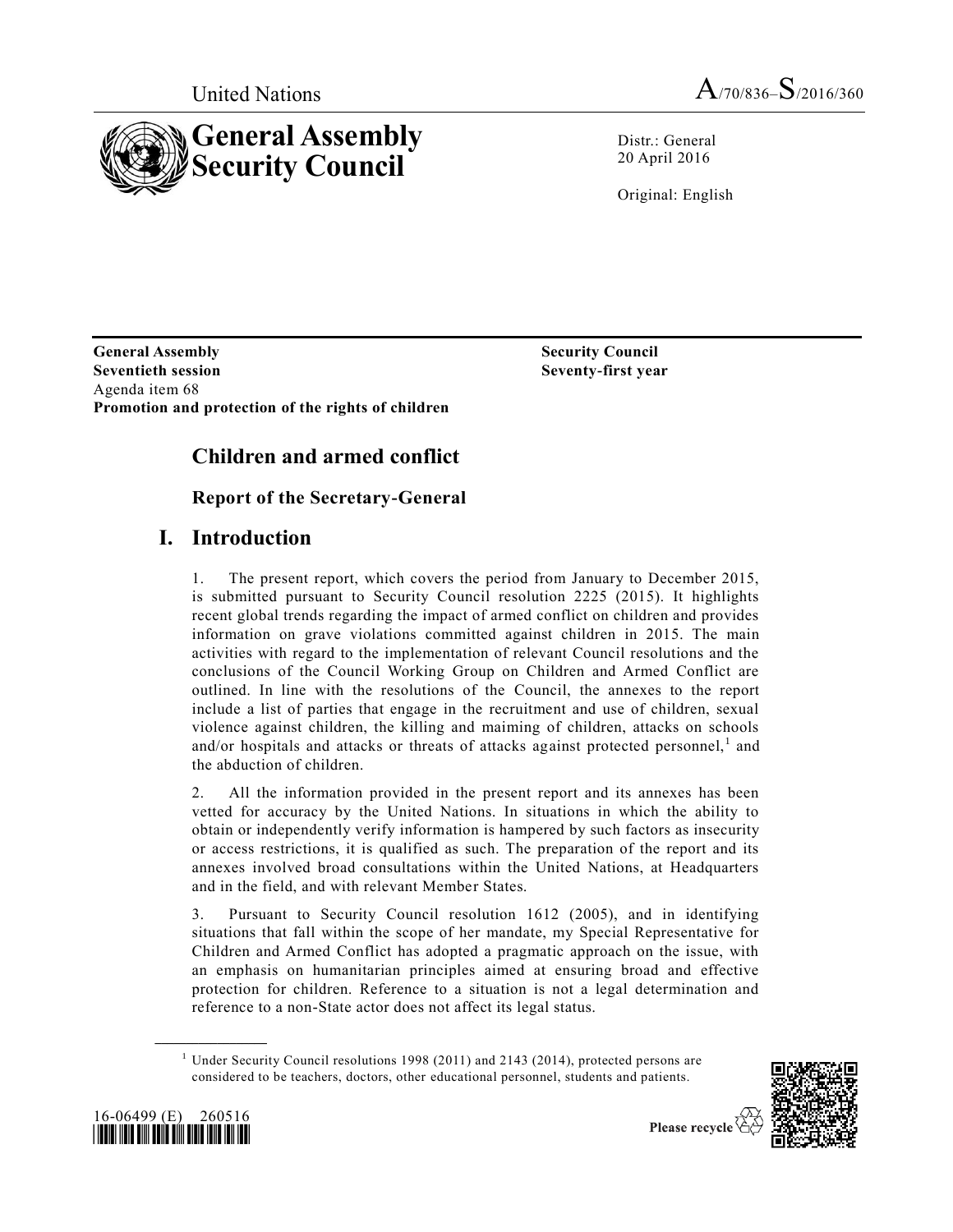# **II. Addressing the impact of armed conflict on children**

## **A. Trends and developments**

4. Serious challenges for the protection of children affected by armed conflict continued throughout 2015. The impact on children of our collective failure to prevent and end conflict is severe, and the present report highlights the increased intensity of grave violations in a number of situations of armed conflict. Those violations are directly related to the denigration of the respect for international humanitarian and human rights law by parties to conflict.

5. Protracted conflicts had a substantial impact on children. In the Syrian Arab Republic, the five-year conflict has caused the deaths of more than 250,000 people, including thousands of children. In Afghanistan in 2015, the highest number of child casualties was recorded since the United Nations began systematically documenting civilian casualties in 2009. In Somalia, the situation continued to be perilous, with an increase of 50 per cent in the number of recorded violations against children compared with 2014, with many hundreds of children recruited, used, killed and maimed. In a most troubling example, in South Sudan, children were victims of all six grave violations, in particular during brutal military offensives against opposition forces.

6. In Yemen, a particularly worrisome escalation of conflict has been seen. The United Nations verified a fivefold increase in the number of children recruited in 2015 compared with the previous year. This compounded a sixfold increase in the number of children killed and maimed in the same period. These alarming trends continued into early 2016.

7. Attacks on schools and hospitals were prevalent in 2015, linked to the increasing use of air strikes and explosive weapons in populated areas. Armed groups particularly targeted girls' access to education, although attacks on schools and hospitals were also carried out by government forces. Member States should consider, where necessary, changes in policies, military procedures and legislation to protect schools and hospitals.

8. The proliferation of actors involved in armed conflicts was a particular concern. Cross-border aerial operations conducted by international coalitions or individual Member States, especially in populated areas, resulted in highly complex environments for the protection of children. Indiscriminate aerial bombardments have hit medical and education facilities and crowded markets, causing child casualties. The many actors involved in hostilities posed challenges for monitoring and reporting and to the efforts of the United Nations to engage with parties to conflict to prevent child casualties.

9. In its resolution 2225 (2015), the Security Council expressed grave concern regarding the abduction of children in situations of armed conflict and requested those parties to armed conflict that engaged in patterns of abduction of children to be listed in the present report. Abductions continued to be perpetrated on a wide scale by Al-Shabaab, Boko Haram, Islamic State in Iraq and the Levant (ISIL) and the Lord's Resistance Army (LRA), with the number significantly increasing in Afghanistan and South Sudan.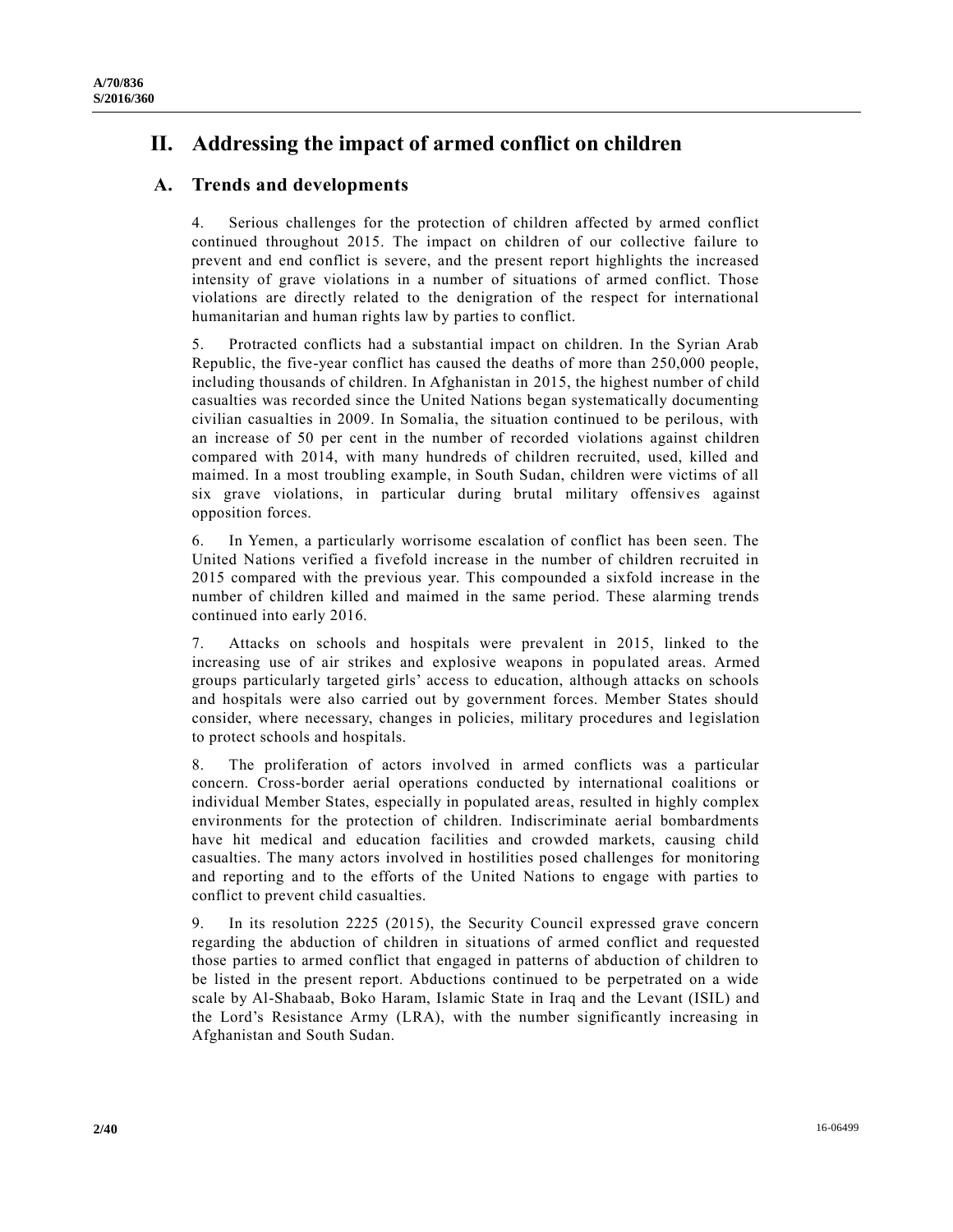10. The reporting period was marked by most disturbing cases of sexual exploitation and abuse committed by United Nations peacekeepers and civilians and non-United Nations international forces. Sexual exploitation and abuse by those entrusted to protect civilians is particularly egregious. I have initiated a robust response to allegations against United Nations personnel, following the recommendations of the external independent review panel on sexual exploitation and abuse by international peacekeeping forces in the Central African Republic. I am pleased that the Security Council, through its resolution 2272 (2016), endorsed my decision to repatriate military or police units when there is credible evidence of widespread or systemic sexual exploitation or abuse by those units and asked the United Nations to gather and preserve evidence of incidents in peacekeeping operations. The measures represent important steps in ensuring that there is accountability for those who commit these atrocious acts.

11. Notwithstanding the significant concerns relating to the protection of children affected by armed conflict, progress has been made. The momentum generated by the "Children, Not Soldiers" campaign remained strong. In particular, continued commitment by Governments towards their action plans was demonstrated in Afghanistan, the Democratic Republic of the Congo and Myanmar. The Sudan, the only campaign country without a written commitment, in March 2016 signed an action plan to end and prevent the recruitment and use of children by its security forces. Information on progress is included in the country-specific sections of the present report. In the light of the upcoming final year of the campaign, my Special Representative, the United Nations Children's Fund (UNICEF) and other stakeholders will increase their efforts to support the implementation of actions plans in place with government forces.

12. There was also strong engagement with a number of listed non-State armed groups. Engaging the plethora of non-State armed groups in existence is complex, and a multifaceted approach is necessary, taking into consideration the operation al environments. Political dialogue and peace and ceasefire negotiations represent opportunities to reach out to parties to conflict regarding the protection of children. The early consideration of children's protection needs in negotiations is vital, and engagement with parties to conflict on issues such as the release and separation of children can also provide a starting point for discussions. The United Nations engaged strongly during the reporting period with non-State armed groups, both inside and outside peace processes, from the Central African Republic, Colombia, Mali, Myanmar, the Philippines, South Sudan and the Sudan. Progress in this regard is also reflected in the country sections of the present report.

### **B. Reducing the impact of violent extremism on children**

13. Children have been significantly affected by violent extremism in recent years and were often the direct targets of acts intended to cause maximum civilian casualties and terrorize communities, including by depicting children as "executioners" or forcing them to be suicide bombers. The distribution of violent images and videos on social media placed the plight of children caught in the middle of these conflicts at the forefront of the world's collective consciousness. Acts of violent extremism are abhorrent and Member States have obligations to ensure that their responses comply with international law to ensure that civilians are protected from these groups. The Security Council has emphasized that efforts to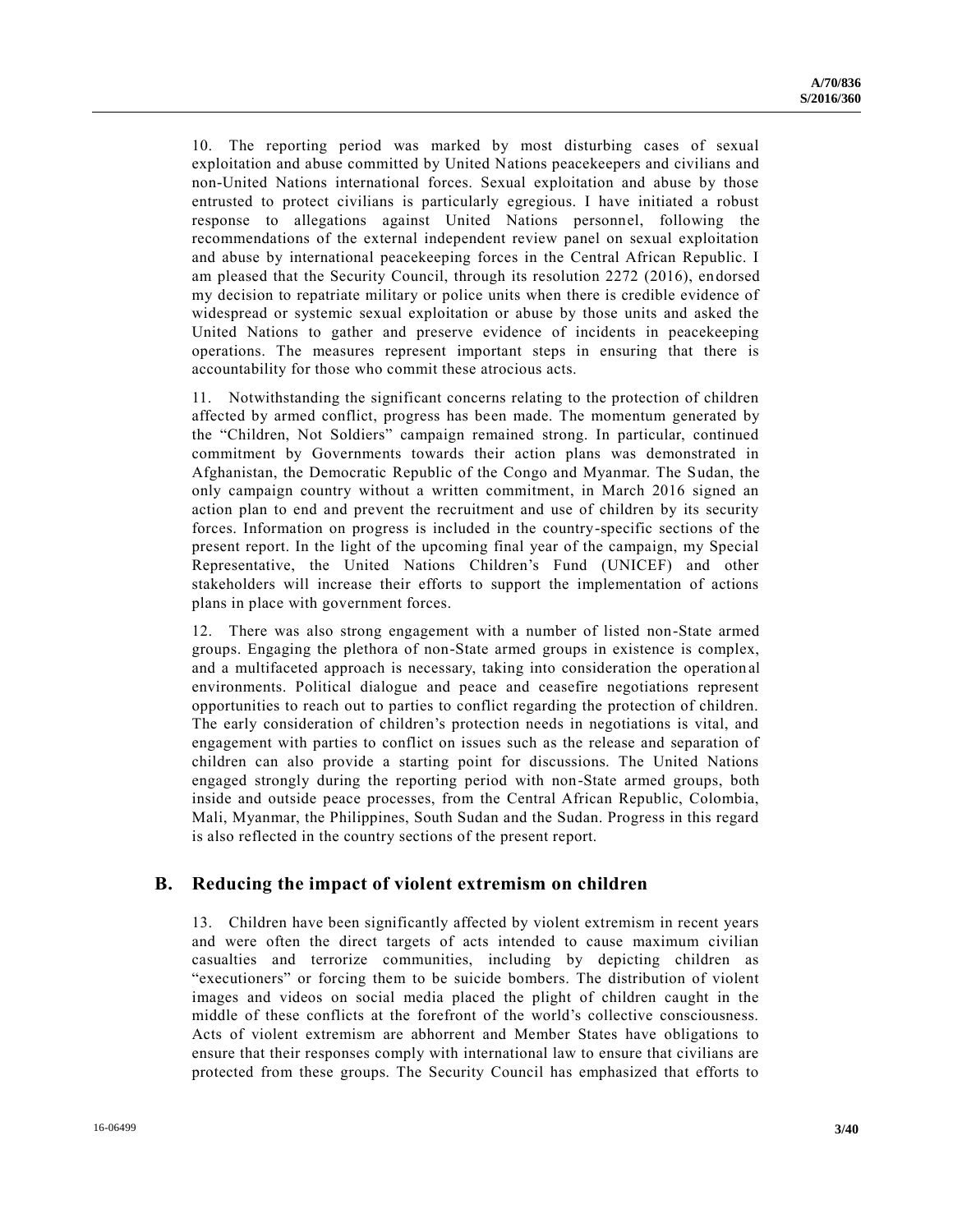counter extreme violence must be carried out in full compliance with international humanitarian law, human rights law and refugee law.

14. It is noted herein that some military responses against non-State armed groups perpetrating violent extremism raised challenges for the protection of children. In some cases, State-allied militia and vigilante groups have been mobilized and used children in support roles or even as combatants. Children caught in the middle of operations have been killed and maimed and their homes and schools destroyed, raising concerns about compliance with international law. When responding to violent extremism, Member States should ensure that their rules of engagement take into account that children may be living in areas under the control of armed group s or may be used on front lines following their abduction or recruitment.

15. As noted in my Plan of Action on Preventing Violent Extremism (see [A/70/674\)](http://undocs.org/A/70/674), dated 24 December 2015, purely military and security approaches have not proved effective in addressing violent extremism. Violent extremism does not occur in a vacuum. It is necessary to identify and address its root causes and catalysts, such as protracted conflict without hope of resolution, political grievances, the alienation of communities, the lack of good governance, poverty and the lack of education and socioeconomic opportunities. Action is required by individual Member States, regional organizations and the broader international community, including by mobilizing resources, building resilience and strengthening protective environments for children. A new and compounding challenge is the regular use of propaganda on social media to recruit children and young people. I urge Member States to strengthen programmes to prevent the recruitment of children through social media.

16. The effective reintegration of children formerly associated with groups perpetrating violent extremism should be a priority. However, in Member States' response to violent extremism, children are often systematically treated as security threats rather than as victims, and are administratively detained or prosecuted for their alleged association. Depriving children of liberty following their separation is contrary not only to the best interests of the child, but also to the best interests of society as a whole. This approach further complicates efforts to reintegrate children, given that it separates them from their families and can also lead to the creation of community grievances.

## **C. Children displaced by armed conflict**

17. Armed conflict has resulted in forced displacement, with an ever-growing number of people fleeing in search of protection. In the Syrian Arab Republic, more than 4.8 million people have fled the country and 6.5 million have been internally displaced since the beginning of the conflict; nearly half of them are children. In Nigeria, as at the end of December, more than 1.8 million people had been internally displaced, including in excess of 1 million children, and more than 200,000 were refugees in neighbouring countries. In South Sudan, some 200,000 civilians, mainly women and children, remained in United Nations sites for the protections of civilians at the end of 2015. In Gaza, 44,479 children remain displaced as a result of the escalation of hostilities in 2014.

18. Those figures represent a very small fraction of the total number of children displaced by conflict, many of whom are unaccompanied or separated from their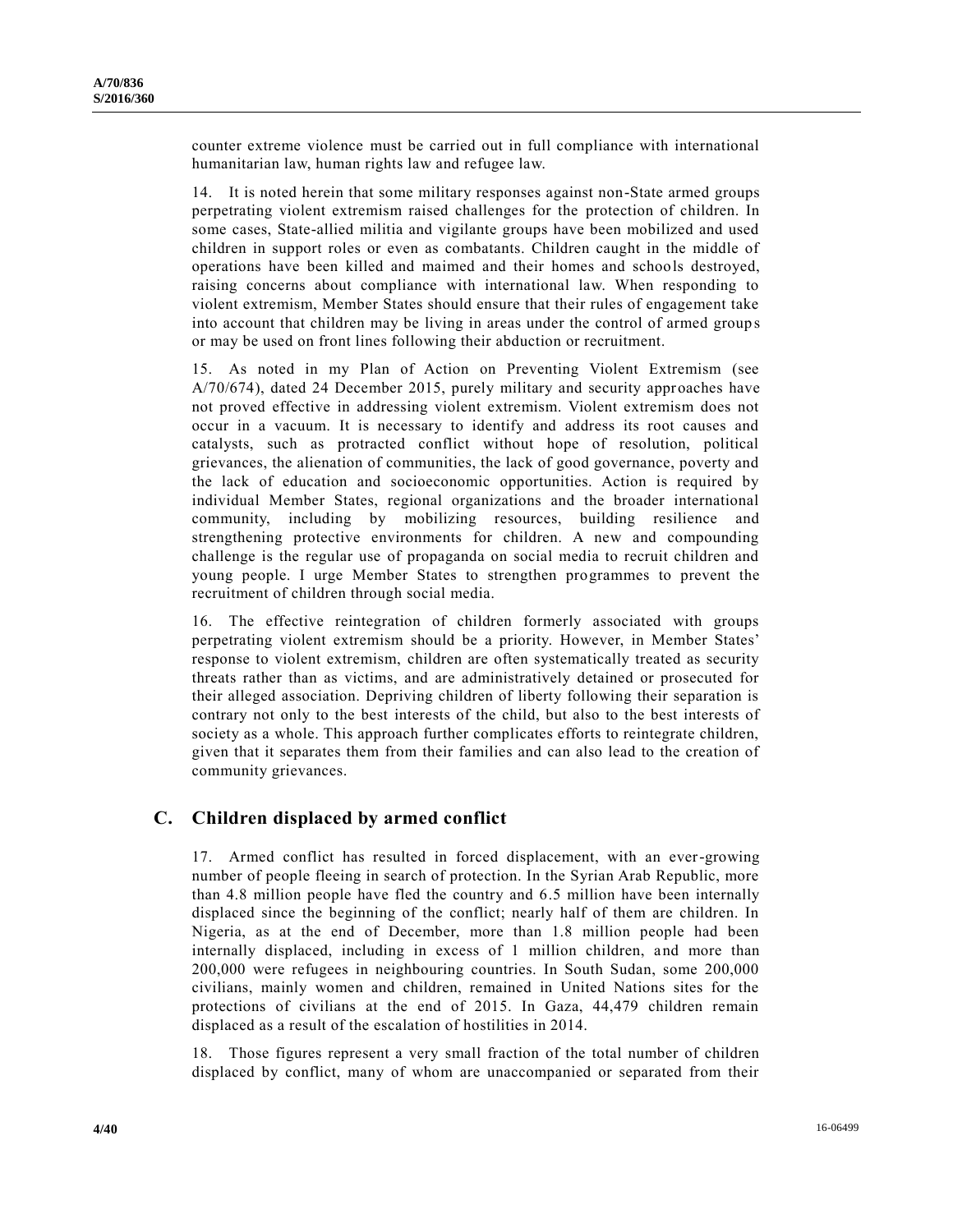families and caregivers during displacement. Those children are at a high risk and were victims of grave violations inside and around camps or other areas where they sought refuge. It is noted herein that, in contexts such as South Sudan, the Sudan and the Syrian Arab Republic, parties to conflict took advantage of the vulnerability of displaced and refugee populations to recruit children and commit other crimes, including sexual violence and abduction.

19. States of origin, transit and destination have a responsibility to ensure appropriate protection for displaced children and to avoid aggravating their vulnerability, including through equal access to health care, high-quality education and psychosocial support. The failure to accord priority to the rights and needs of children affected by armed conflict will only increase the cost of rebuilding society once peace has been achieved.

20. Conflict prevention must be the goal of the international community. Sustainable peace is the only way to reduce conflict-related displacement, and increased efforts should be made to identify long-term solutions that will reduce and mitigate the root causes of conflict. In the short term, action is urgently required to alleviate the plight of the many children currently displaced by armed conflict. I encourage Member States to respect the rights of displaced and refugee children and to provide them with the necessary support services, keeping in mind the best interests of the child.

## **III. Information on grave violations committed against children during armed conflict and progress made by parties on dialogue, action plans and other measures to halt and prevent violations against children**

## **A. Situations on the agenda of the Security Council**

#### **Afghanistan**

21. Children were disproportionately affected by the intensifying conflict in Afghanistan. The number of child casualties verified by the United Nations has risen by 14 per cent since 2014 and reached the highest number ever recorded. One in four civilian casualties in 2015 was a child.

22. The number of verified cases of recruitment and use of children more than doubled compared with 2014. A total of 116 cases (115 boys, 1 girl) were documented during the reporting period, of which 48 were verified. Thirteen verified recruitment cases were attributed to the Afghan National Defence and Security Forces: five to the Afghan Local Police; five to the Afghan National Police; and three to the Afghan National Army. The majority of verified cases were attributed to the Taliban (20) and other armed groups (15). The Taliban continued to recruit children for combat and suicide attacks. There is continuing concern about allegations of cross-border recruitment of children and of use of religious schools in Afghanistan and Pakistan for child recruitment and military training by the Taliban and other armed groups (see [S/2015/336,](http://undocs.org/S/2015/336) para. 21).

23. As at 31 December, the Ministry of Justice reported that 214 boys had been detained in juvenile rehabilitation centres on charges relating to national security,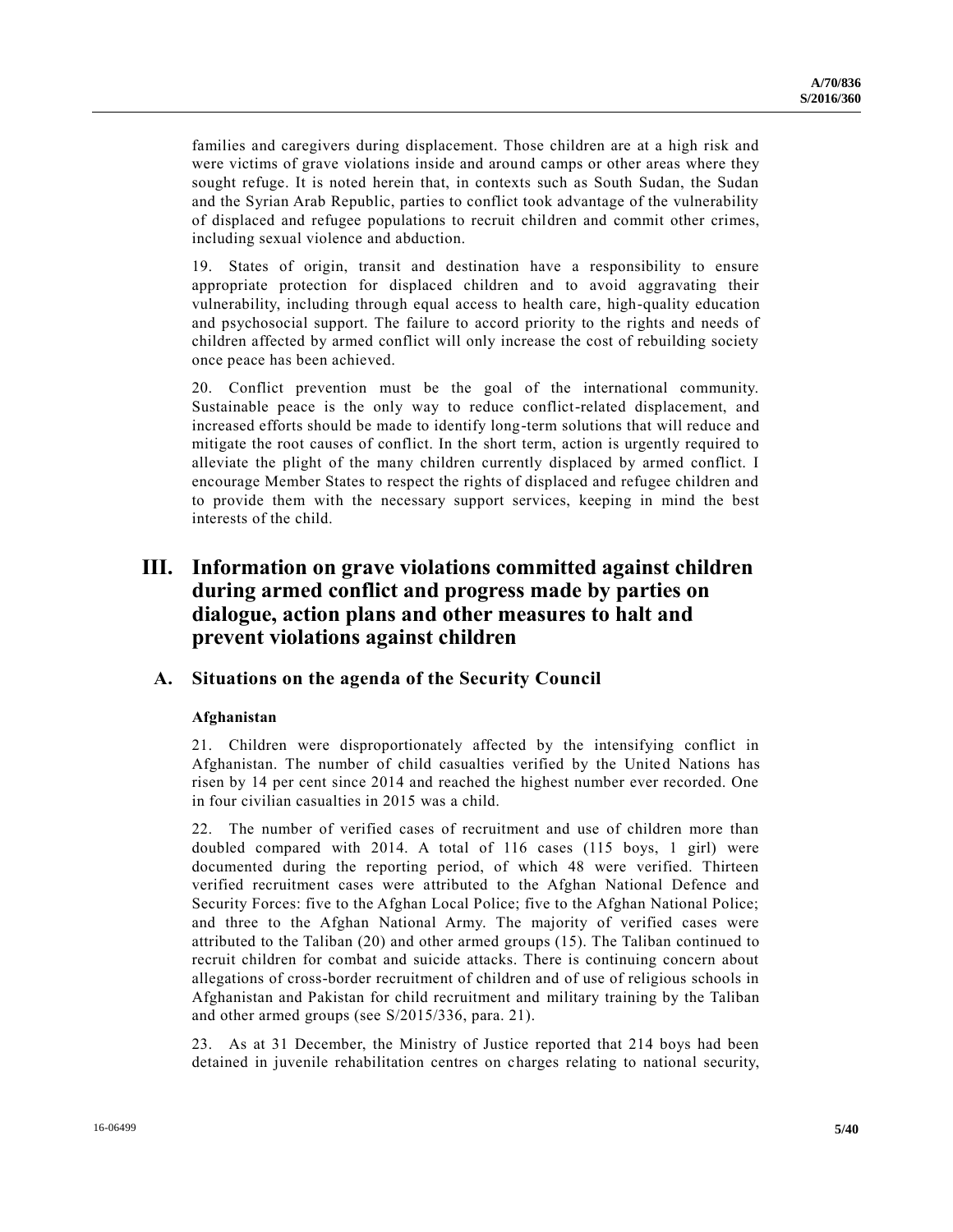including association with armed groups. In addition, 166 detainees arrested as children were being held at the Parwan detention facility for security-related offences; 53 of those were under 18 years of age. I am concerned about children being held in a high-security facility for adults for extended periods without due process, and about reports of the consistent use of solitary confinement for children.

24. The United Nations verified 1,306 incidents resulting in 2,829 child casualties (733 killed, 2,096 injured) — an average of 53 children were killed or injured every week. Of the casualties, 42 per cent (339 killed, 850 injured) were attributed to armed groups, including the Taliban, groups affiliated with ISIL and Hezb-i-Islami, and 23 per cent (177 killed, 471 injured) to the Afghan National Defence and Security Forces and pro-Government militias. A total of 55 child casualties were attributed to international forces, the majority of which were caused by air strike s (21 killed, 20 injured), and cross-border shelling (3 killed, 9 injured). A third of child casualties (937) could not be attributed to a specific party. The leading causes of child casualties remained ground engagements (55 per cent), improvised explosive device attacks (19 per cent) and explosive remnants of war (13 per cent). The number of casualties relating to air strikes by Afghan and international forces almost doubled in 2015.

25. The United Nations received 11 reports of sexual violence, affecting nine boys and six girls. One incident involving a boy recruited and sexually abused by the Taliban in the northern region was verified. Concerns remain regarding the cultural practice of *bachah-bazi* ("dancing boys"), which involves the sexual exploitation of boys by men in power, including Afghan National Defence and Security Forces commanders.

26. Attacks on schools and protected personnel continued to be verified, including the killing, injury and abduction of education personnel. Of 132 verified incide nts, 82 were attributed to the Taliban, 13 to ISIL-affiliated groups, 11 to undetermined armed groups, 1 to Tehrik-e-Taliban Pakistan (TTP) and 23 to the Afghan National Defence and Security Forces and pro-Government militias; 2 incidents could not be attributed to any party. The emergence of ISIL-affiliated groups in the east had an impact on access to education and led to the closure of 68 schools, affecting more than 48,751 children in Nangarhar Province.

27. Verified attacks on hospitals and health personnel (125) significantly increased compared with 2014. In the attacks, at least 63 health-care personnel, including vaccinators, were killed or injured, 66 abducted and 64 intimidated and assaulted. A total of 75 incidents were attributed to the Taliban; 14 to ISIL-affiliated groups; 1 to TTP; 19 to undetermined armed groups; 14 to the Afghan National Defence and Security Forces and pro-Government militias; and 1 to international forces. For example, 49 medical staff were killed or injured in an air strike by international forces on the Médecins sans frontières hospital in Kunduz on 3 October.

28. In a positive development, in May, the Government signed the Safe Schools Declaration, aimed at protecting education facilities from military use during conflict. The use of schools by parties to the conflict continued, however, with 24 cases attributed to the Afghan National Defence and Security Forces and 11 to armed groups (Taliban (4), ISIL-affiliated group (7)). The United Nations also verified 10 incidents of military use of hospitals.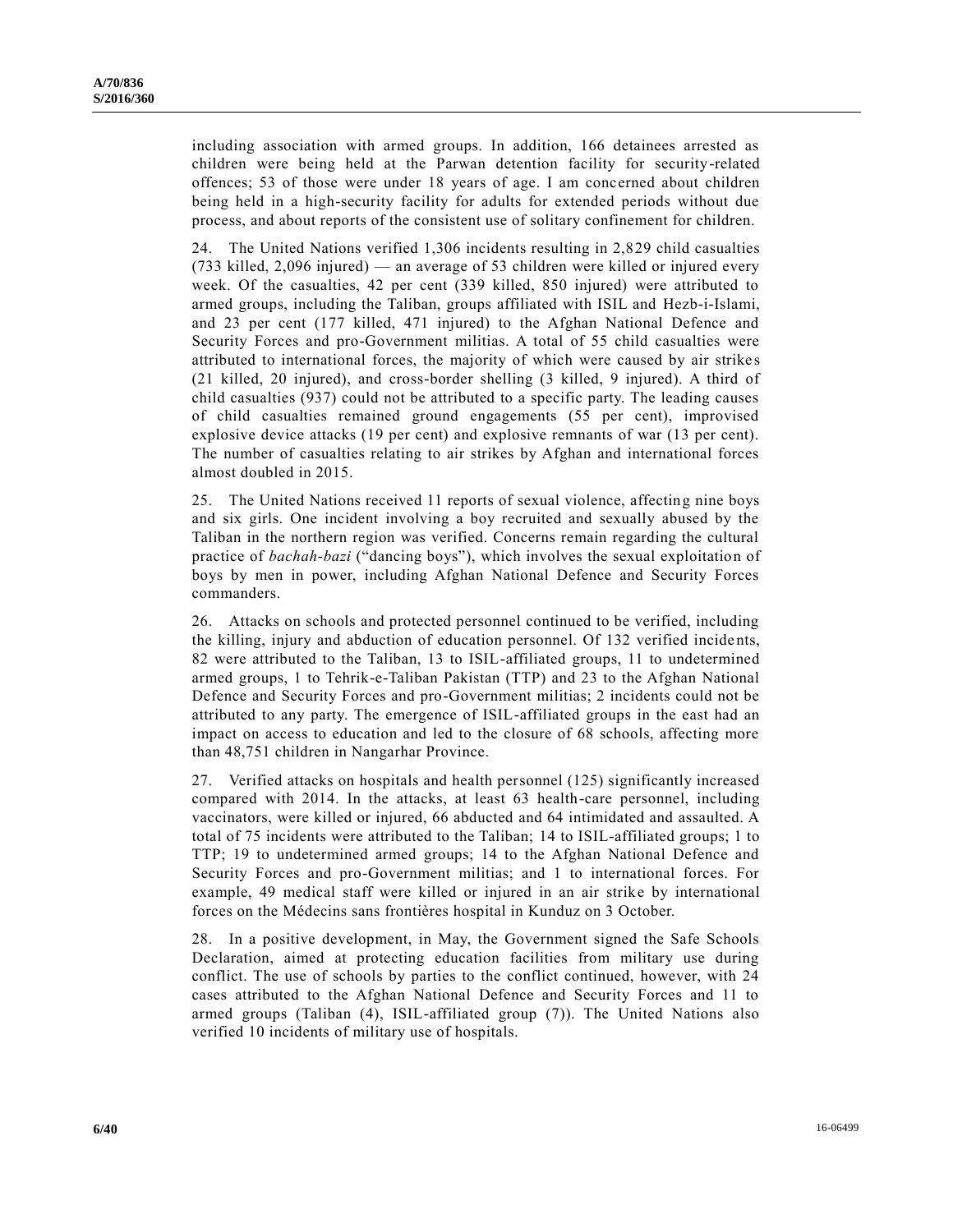29. The verified number of children abducted more than tripled compared with 2014. A total of 92 children (74 boys, 4 girls and 14 of unknown sex) were abducted in 23 incidents, including incidents linked to the killing of seven children and sexual violence against a child. The abductions of 69 children were attributed to the Taliban (two killed), 3 to ISIL-affiliated groups (all killed) and 12 to undetermined armed groups. An incident involving eight children remains unattributed.

30. The United Nations received reports of 93 incidents of denial of humanitarian access (75 verified). Humanitarian personnel were abducted (100), killed (9) and threatened and intimidated (14 incidents), while five humanitarian convoys were attacked. Of the verified incidents, 76 (78 per cent) were attributed to armed groups, including the Taliban, and 10 to the Afghan National Defence and Security Forces and pro-Government militias, while 7 cases could not be attributed.

31. The United Nations welcomes the measures taken by the Government in meeting its obligations under the action plan, including criminalizing underage recruitment by the Afghan National Defence and Security Forces, the endorsement of national age assessment guidelines and the inauguration of three new child protection units within Afghan National Police recruitment centres, bringing the total to seven. Furthermore, the Ministry of Justice granted the United Nations Assistance Mission in Afghanistan unimpeded access to all juvenile rehabilitation centres.

32. In February 2016, my Special Representative visited Afghanistan. She commended the strong commitment of the Government and the important progress made to end and prevent the recruitment and use of children by the Afghan Nationa l Defence and Security Forces, and discussed gaps and challenges to be addressed. Critical elements are the nationwide expansion of child protection units in Afghan National Police recruitment centres, the implementation of national age assessment guidelines in all Afghan National Defence and Security Forces recruitment and a general prohibition on child recruitment and use in the Child Law. I am concerned, however, about the lack of oversight mechanisms for Afghan Local Police recruitment, especially in the light of allegations of informal recruitment of children. Reintegration programmes and alternatives for children are also important, given that poverty is a driver of recruitment. Regarding the deprivation of liberty of children on charges relating to national security, I urge the Government to consider alternatives to detention and ensure that children are always treated in accordance with their best interests and juvenile justice standards.

33. Further analysis of the six grave violations is provided in my country report on children and armed conflict in Afghanistan, issued on 15 May 2015 [\(S/2015/336\)](http://undocs.org/S/2015/336). The Security Council Working Group on Children and Armed Conflict adopted its conclusions on Afghanistan in February 2016, and I urge all parties to take action to address the recommendations set out therein.

#### **Central African Republic**

34. There were significant political developments in the Central African Republic in 2015, including the holding of the Bangui Forum on National Reconciliation in May, a constitutional referendum in November and the first round of presidential elections in December. A new outbreak of violence erupted in September between former Séléka elements, anti-balaka elements and members of the former Central African military, which critically affected children. A detailed account of the effects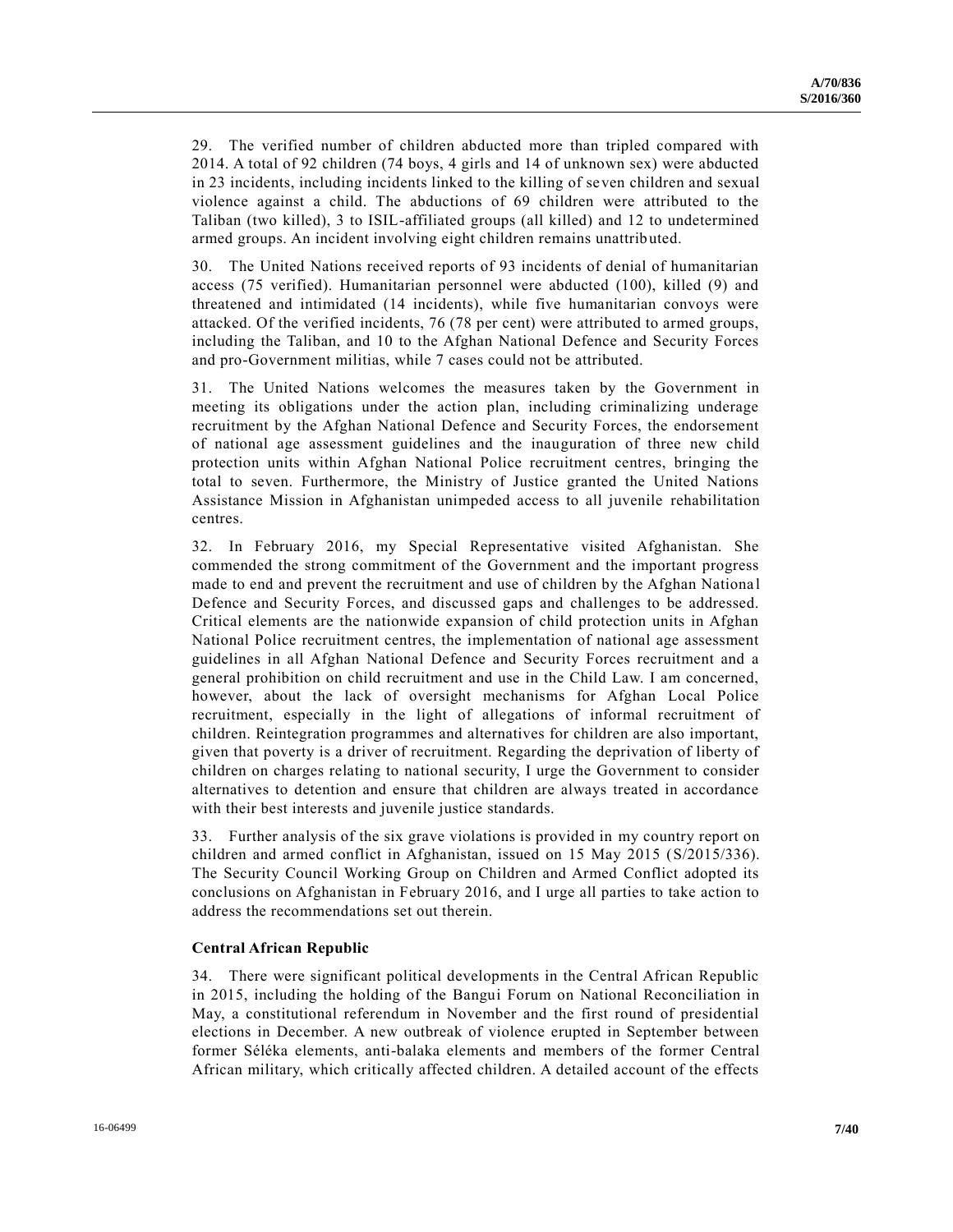of armed conflict in the country is available in my recent report to the Security Council, which covers the period from January 2011 to December 2015 [\(S/2016/133\)](http://undocs.org/S/2016/133).

35. The United Nations documented 40 cases of child recruitment and use, more than half of which were by LRA (21) and over a quarter by the former Séléka faction, Union pour la paix en Centrafrique (UPC) (13). Children were used as combatants, messengers, informants and cooks. Girls were also used as sex slaves. In addition, the United Nations documented the presence of an undetermined number of children manning checkpoints and barricades alongside armed individuals reportedly sympathetic or affiliated to anti-balaka and former Séléka elements, when violence erupted in Bangui in September. On several occasions, suspected anti-balaka elements used children as shields as they fired at United Nations Multidimensional Integrated Stabilization Mission in the Central African Republic (MINUSCA) forces. Furthermore, the military leader of a former Séléka faction, Mouvement patriotique pour la Centrafrique, acknowledged having 43 children in his group. The United Nations engaged with him for their release, but without further cooperation.

36. There was a fall in the number of documented child casualties compared with 2014, with 62 children killed and 185 maimed, mostly during the violence in September sparked by the beheading of a 16-year-old boy. The ensuing violence claimed the lives of 28 children and injured 31. Anti-balaka elements were responsible for killing 28 children and former Séléka factions for 8, while 26 children died in crossfire or in incidents involving explosive remnants of war.

37. Sexual violence remained prevalent, with 70 cases documented, although the number of verified cases significantly decreased compared with 2014. Incidents were mainly attributed to former Séléka factions, in particular UPC, but also to anti-balaka elements and armed individuals of Fulani origin. A small number of incidents were reported to the police, but did not result in investigation or prosecution.

38. In the context of already fragile education and health-care systems, 19 attacks on schools and 12 on hospitals were verified, the majority by anti-balaka and former Séléka elements (UPC and Front populaire pour la renaissance de la Centrafrique factions). A nurse was killed in Bambari in March by anti-balaka elements who had accused her of spying. Two suspects were arrested and handed over to the police, but no action had been taken as at the time of writing (March 2016). Furthermore, 16 schools were used for military purposes, 14 of them by former Séléka factions. In a positive development, the Government signed the Safe Schools Declaration.

39. A total of 52 children were verified as having been abducted: 25 by LRA, 15 by anti-balaka elements and the remainder by unidentified armed men. More allegations involving LRA were received but could not be verified. While the children abducted by LRA were used as porters or looters or for sexual purposes, abductions by anti-balaka elements were mainly for ransom.

40. Humanitarian access remained a major concern, with 140 verified incidents affecting humanitarians. Unidentified armed individuals or alleged affiliates of anti-balaka and former Séléka elements, often for financial gain, systematically impeded the provision of humanitarian assistance.

41. The United Nations continued to engage with some former Séléka factions, local anti-balaka commanders and other armed groups. That interaction culminated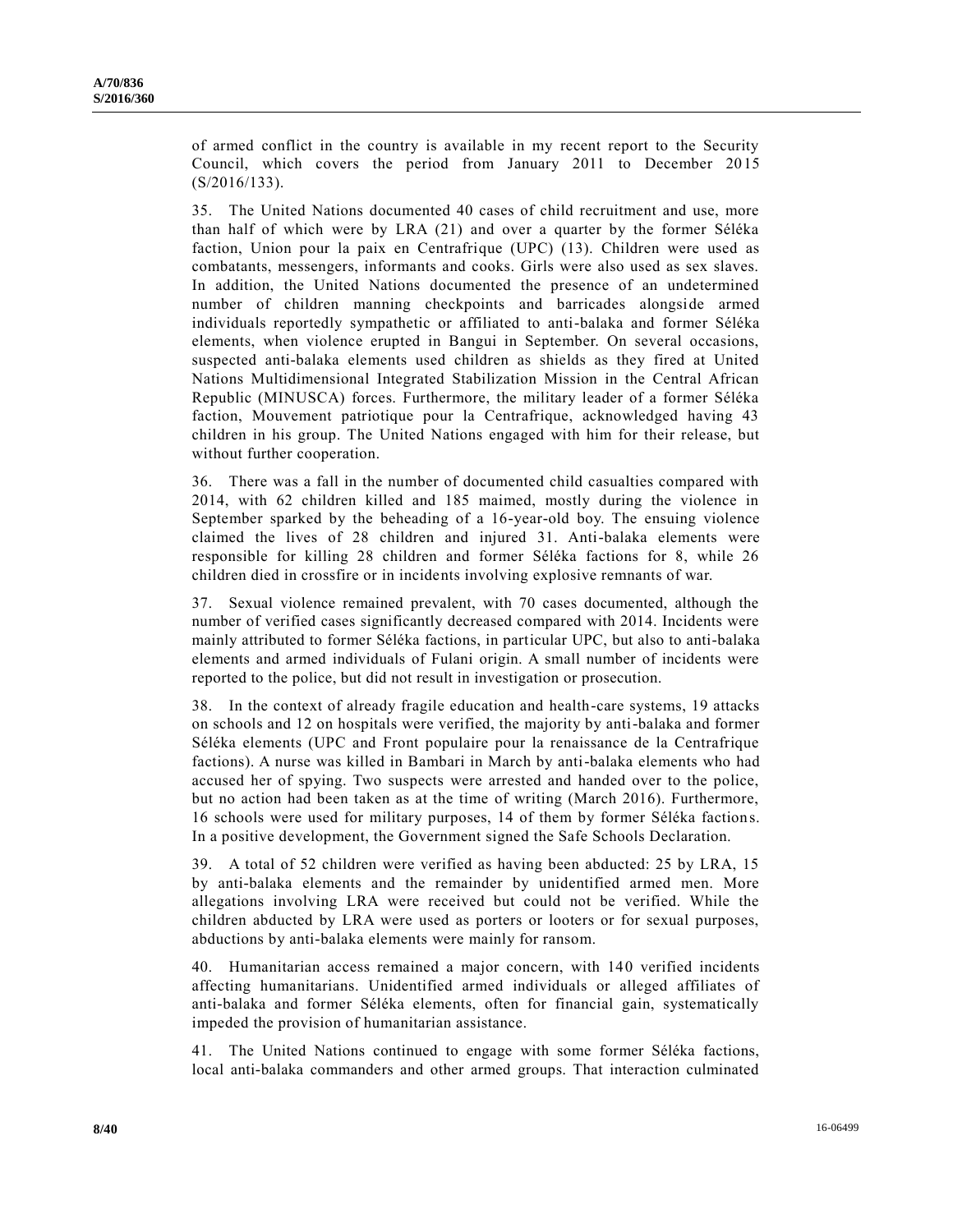with the signing of an agreement by 10 armed groups on 5 May, on the margins of the Bangui Forum on National Reconciliation, to end and prevent the recruitment and use of, and other grave violations against, children. Since the agreement was signed, 1,446 children have been separated from armed groups and space has opened for the United Nations to discuss commitments to end grave violations, especially with a number of the former Séléka factions. With regard to the anti-balaka, the United Nations engaged with local commanders, which led to the separation of children.

42. In total, 2,679 children were separated from armed groups: almost 89 per cent from anti-balaka elements and 10 per cent from former Séléka elements. UNICEF and its partners developed community-based approaches to reintegrate the children.

43. Allegations of sexual exploitation and abuse against children by MINUSCA military and police personnel were recorded, including four from the Democratic Republic of the Congo, one each from Burundi, the Congo, Gabon and Morocco and two by unknown perpetrators. As at December, investigations were continuing regarding seven allegations, with one involving personnel from Morocco and one involving personnel from the Democratic Republic of the Congo found to be unsubstantiated. Three allegations were also reported against members of the Sangaris force and contingents of the European Union-led peacekeeping force in the Central African Republic. Furthermore, many new allegations involving personnel of the Sangaris force and MINUSCA were received in 2016 and were being investigated at the time of writing (March 2016).

#### **Democratic Republic of the Congo**

44. The security situation in the eastern Democratic Republic of the Congo (Ituri, North Kivu and Tanganyika) remained volatile in 2015 and was marked by military operations by the Armed Forces of the Democratic Republic of the Congo (Forces armées de la République démocratique du Congo — FARDC) against the Forces démocratiques de libération du Rwanda (FDLR), the Allied Democratic Forces (ADF), the Forces de résistance patriotiques en Ituri (FRPI) and other armed groups. The situation also deteriorated owing to the activities of armed groups and intercommunal clashes. The United Nations verified 2,549 violations against children, a significant increase compared with 2014. Nearly 40 per cent were attributed to FDLR. Children took the opportunity of military operations to escape from armed groups, resulting in a spike in the number of separated children.

45. The United Nations verified the new recruitment of 488 children (26 girls), of whom 30 per cent were under 15 years of age when recruited. This is more than twice the number of documented cases in 2014. Of the recruitment and use, 89 per cent occurred in North Kivu, and almost half of the children were recruited by FDLR (219), followed by Raia Mutomboki (89), Nyatura (69) and other groups (111). In July, 10 boys who had been recruited in 2013 and 2014 were separated from FARDC and reported that they had participated in military operations in North Kivu in the year of their recruitment. The United Nations engaged with FARDC, which indicated that it had suspended the suspected commanding officers and initiated an investigation, which was continuing at the time of writing (March 2016).

46. FARDC handed over 139, and the Congolese National Police 8, children formerly associated with armed groups to the United Nations. Ten other children were handed over after they had been detained by FARDC, notwithstanding the two government directives prohibiting the holding of children for alleged association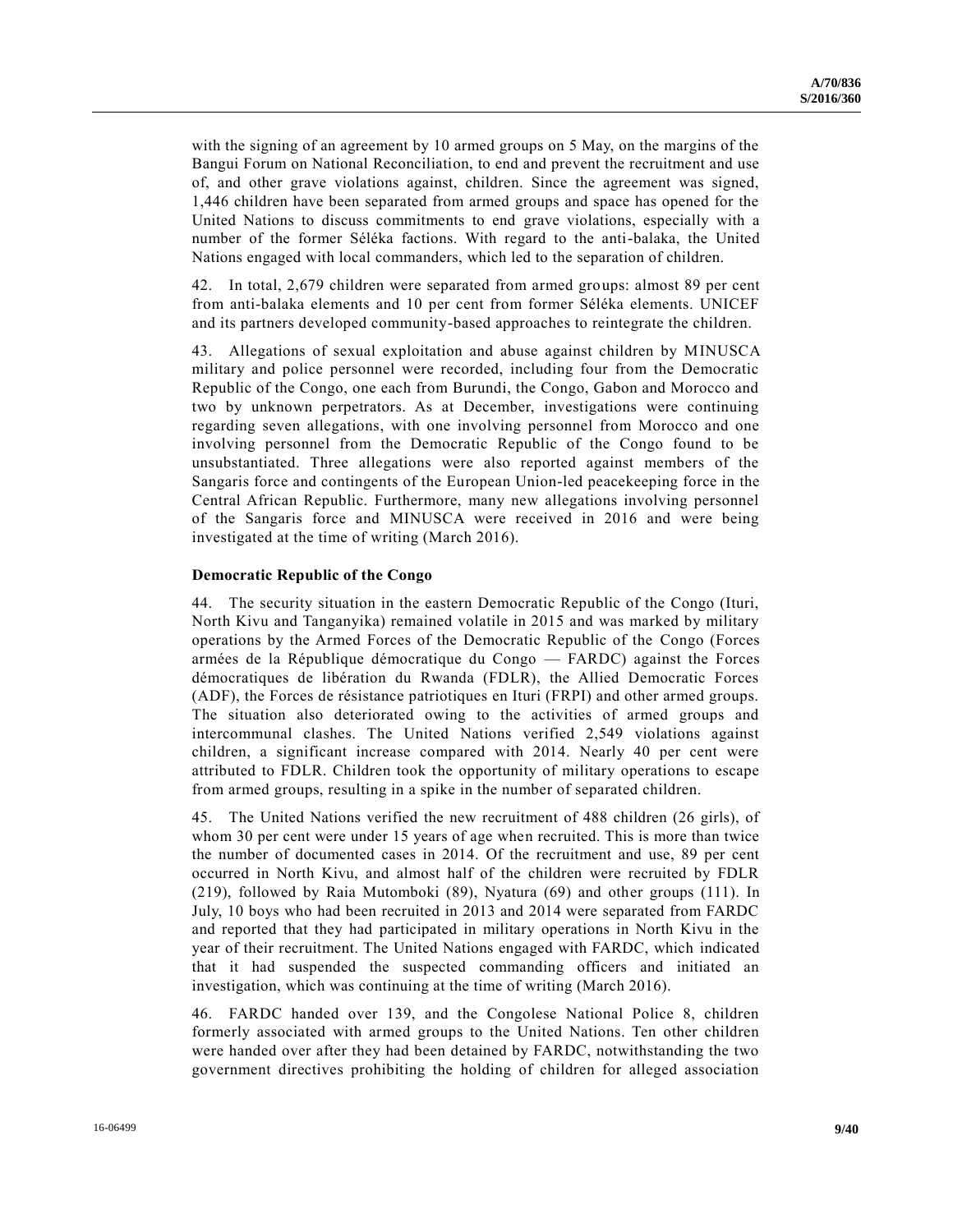with armed groups. Some had been detained for a few months, but one boy had allegedly been detained for more than a year. At the time of writing (March 2016), the United Nations had identified at least 22 children who were being held without charge in Angenga prison after being encountered in military operations.

47. At least 80 children were killed and 56 maimed, with most incidents occurring in North Kivu and Ituri. ADF (20), FRPI (19) and FDLR (14) were the main perpetrators among armed groups. A total of 29 children were killed and maimed by FARDC and 9 by the Congolese National Police. Fourteen casualties were attributed to military operations or clashes among armed groups and nine were the result of explosive remnants of war.

48. The United Nations verified 254 child victims of sexual violence. Armed groups were responsible for the majority of incidents, in particular FRPI (67), Raia Mutomboki (33) and Mayi Mayi Simba (27). FARDC was responsible for 68 cases, the Congolese National Police for 19 and the National Intelligence Agency for 2. A total of 42 FARDC and 11 Congolese National Police elements were arrested following the incidents.

49. Twenty-six attacks on schools (22) and hospitals (4) were verified. The Twa self-defence group destroyed 10 schools in Tanganyika Province in clashes with the Luba. The remaining attacks were perpetrated by Nyatura (4), FDLR (2) and other armed groups (5). Regarding hospitals, ADF was responsible for two attacks and LRA and FDLR for one each. Most notably, an attack by ADF on Eringeti hospital in Beni territory on 29 November resulted in at least 31 casualties.

50. Notwithstanding a directive issued in 2013 by the Ministry of Defence prohibiting the practice of military use of schools, 20 schools were used by FARDC. Following advocacy by the United Nations, however, 13 were vacated. Ten schools were also used by armed groups.

51. A total of 195 reports of abductions were received. Sixty-eight verified cases were attributed mainly to Raia Mutomboki, FRPI and ADF. Girls were reported to have been raped while in captivity, and some 40 per cent of the children are still missing. LRA continued to abduct children; 102 new reports were received in 2015.

52. Two cases of denial of humanitarian access by Raia Mutomboki were documented in Shabunda territory (South Kivu). In addition, at least 127 incidents of intimidation of and direct attacks on humanitarian organizations and staff were recorded in North Kivu.

53. Military pressure and radio messages encouraging children to escape contributed to 2,045 children being separated from armed groups, which is twice the number separated in the previous year. Children were separated from FDLR (891), but also from Raia Mutomboki, Nyatura, FRPI, Nduma Defence of Congo/Cheka and other armed groups. Ten boys were also separated from FARDC in 2015. Six Burundian boys allegedly recruited in a refugee camp in Rwanda were separated. A report released by the United Nations Organization Stabilization Mission in the Democratic Republic of the Congo (MONUSCO) in November<sup>2</sup> demonstrated the plight of girls associated with armed groups. In 257 cases, children associated with armed groups were separated from FARDC bases (Kitona and Kamina) far from

**\_\_\_\_\_\_\_\_\_\_\_\_\_\_\_\_\_\_**

<sup>2</sup> MONUSCO, "Invisible survivors: girls in armed groups in the Democratic Republic of the Congo from 2009 to 2015", 25 November 2015.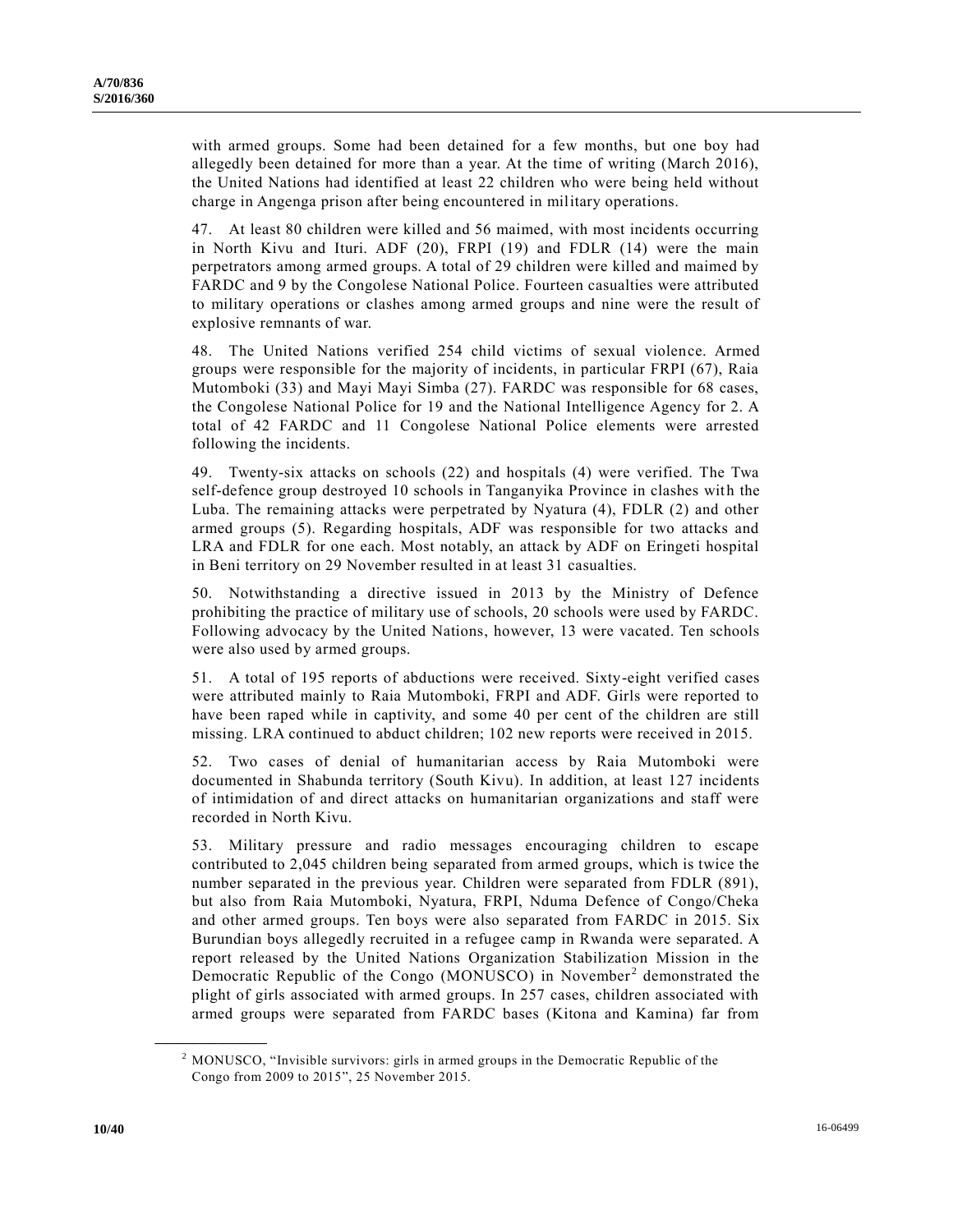where they had been encountered, which delayed and complicated family reunification. In response, the United Nations advocated adherence to agreed principles to separate children where they are encountered by FARDC.

54. Throughout 2015, the Government maintained its commitment to implementing the action plan signed with the United Nations in 2012, including through the work of the President's personal adviser on sexual violence and child recruitment. In September, the Minister of Defence endorsed a road map outlining pending activities for the full implementation of the action plan. To accelerate the process, three new provincial joint technical working groups were established. The United Nations provided technical support and screened more than 17,000 FARDC troops. However, it remains a concern that FARDC may not be able to identify minors without assistance, as was the case with the children identified by the United Nations in 2015. It is important that, as part of the implementation of the road map, the standard operating procedure on age assessment, drafted in August, be adopted and implemented country-wide.

55. Efforts continued by the Government to hold the perpetrators of grave violations accountable. At least 68 individuals, including high-ranking officers of FARDC and the Congolese National Police, were arrested, with 37 receiving sentences of up to 20 years' imprisonment for sexual violence against girls. Moreover, in August, an FARDC officer was arrested for the alleged recruitment and use of children. Seven leaders of armed groups were arrested on similar charges, including the former FRPI leader, Justin Matata Wanaloki, alias "Cobra Matata".

56. I encourage the Government to continue its efforts to implement the action plan by institutionalizing procedures, adopting and disseminating the standard operating procedure on age verification assessment and sustaining its commitment to combating impunity.

57. Allegations of sexual exploitation and abuse of children involving members of MONUSCO military contingents from South Africa and the United Republic of Tanzania were being investigated at the time of writing (March 2016). Two other incidents involving military personnel from Benin and South Africa were substantiated.

#### **Iraq**

58. Military operations against ISIL intensified, especially in the governorates of Anbar, Baghdad, Kirkuk, Ninawa and Salah al-Din. The governorates of Baghdad and Diyala witnessed the main concentration of ISIL attacks. The impact on civilians and civilian infrastructure was devastating. My report on children and armed conflict in Iraq [\(S/2015/852\)](http://undocs.org/S/2015/852) provides information on the period from January 2011 to June 2015. Limited access, especially with the intensification of conflict, and fear of retaliation impeded the monitoring and reporting of grave violations. The figures presented below are considered to be underreported.

59. The United Nations verified the recruitment and use of 37 children (36 boys and 1 girl). Of the cases, 19 were attributed to ISIL (including 18 boys from Halabjah, Sulaymaniyah governorate), 6 to the Kurdish Workers Party and other Kurdish armed groups and 12 to groups under the umbrella of the popular mobilization forces. Cases of child recruitment by the popular mobilization forces, which since April 2015 have been under the authority of the Prime Minister, included the coercion of eight boys to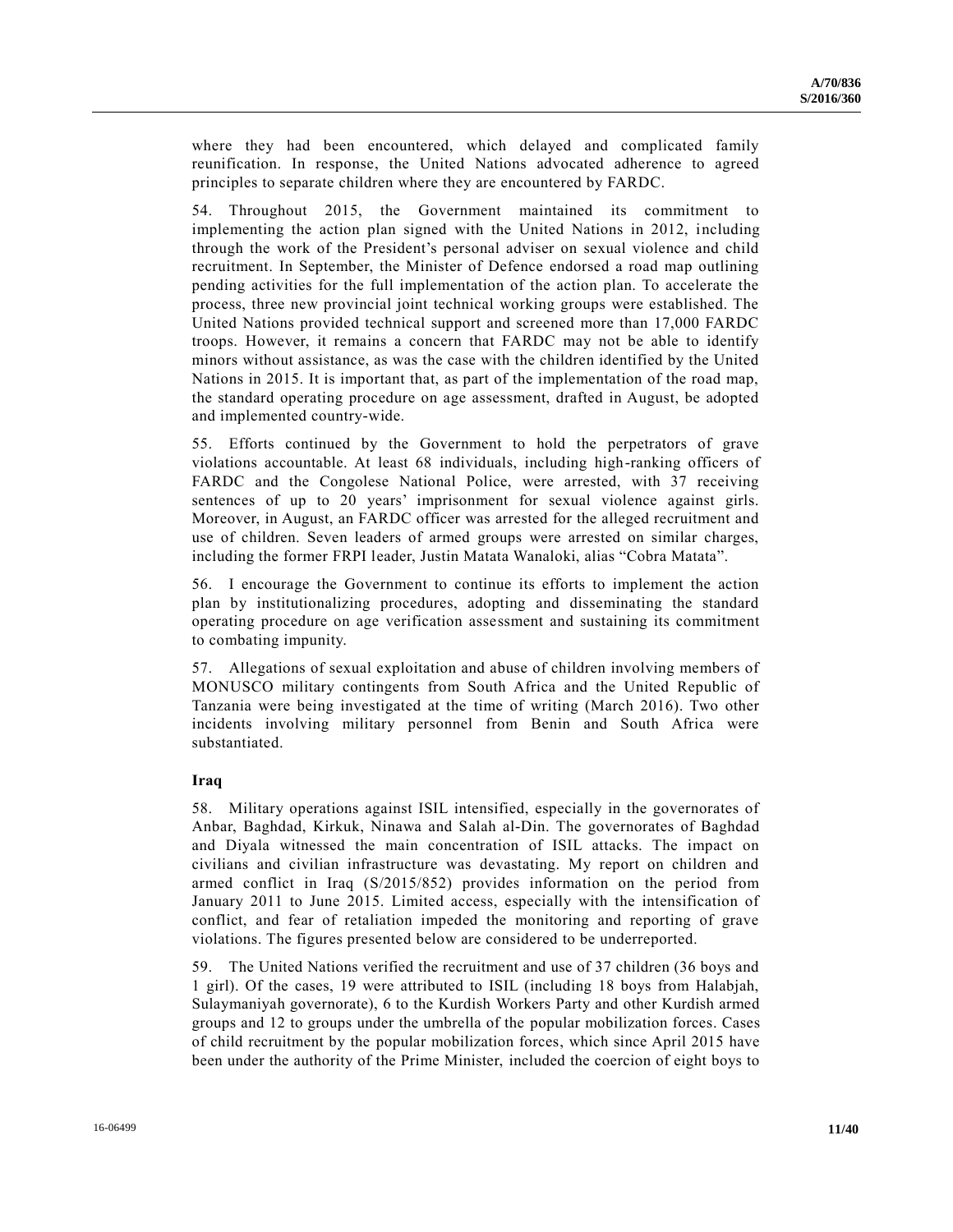go to a military training camp and the recruitment of four boys who were killed while fighting ISIL in Bayji, Salah al-Din governorate. Another 174 incidents of child recruitment (169 by ISIL, 3 by the Kurdish Workers Party and 2 by the popular mobilization forces) were reported but could not be verified. Recruitment by ISIL was reported in the Anbar and Ninawa governorates, and child soldiers were portrayed in social media, including as executioners.

60. As at December, at least 314 children (256 boys and 58 girls), including 23 in the Kurdistan Region of Iraq, remained in detention on charges under the Anti-Terrorism Law (2005), including for alleged association with armed groups.

61. The killing and maiming of children remained the most reported violation. The United Nations recorded 268 incidents, resulting in 809 child casualties (338 killed and 471 injured). Of those incidents, 152 were verified, including the killing of 203 children (125 boys, 32 girls and 46 of unknown sex) and injury of 314 (182 boys, 96 girls and 36 of unknown sex). The majority (74 per cent) of child casualties were recorded in the second half of 2015, as military operations intensified in the Anbar, Ninawa and Salah al-Din governorates. A total of 63 per cent of casualties occurred during military operations and engagements involving ISIL, the Iraqi security forces, including the popular mobilization forces and the Peshmerga, tribal elements and the international coalition against ISIL. There were 76 recorded improvised explosive device attacks targeting public areas and Iraqi security personnel.

62. The United Nations received reports of sexual violence against girls, in particular against members of the Yezidi community and other minority groups, in ISIL-controlled areas. Specific cases of rape and sexual violence remained difficult to verify, however.

63. The United Nations documented 90 incidents of attacks on schools and education personnel (68 verified). The majority (62) resulted from continuing fighting in Anbar, and schools were targeted by improvised explosive devices in three incidents in Baghdad and Diyala. Teachers and students were directly targeted in 24 incidents. On 9 December, ISIL tortured and killed a female teacher in Ninawa for refusing to use the ISIL curriculum. Three schools in the governorates of Anbar and Salah al-Din were used for military purposes (two by ISIL and one by Iraqi security forces).

64. Ten attacks on health facilities were reported, of which seven were attributed to air strikes in Anbar. In addition, 26 attacks on medical personnel were recorded, with 18 staff killed, 10 abducted and 2 injured in the governorates of Baghdad, Diyala, Ninawa and Salah al-Din.

65. The United Nations received many reports of abduction of children, primarily by ISIL. In two incidents in June and September, more than 1,000 children were reportedly abducted by ISIL from Mosul district. In another nine incidents, 12 children (10 boys and 2 girls) were allegedly abducted by unknown perpetrators owing to family affiliations.

66. Incidents were documented of internally displaced persons being prevented from fleeing conflict to access safety and basic services. For example, in December, 1,600 internally displaced persons from Anbar were stopped from crossing the Bzeibiz bridge between Anbar and Baghdad and some were abducted, reportedly by elements of the popular mobilization forces.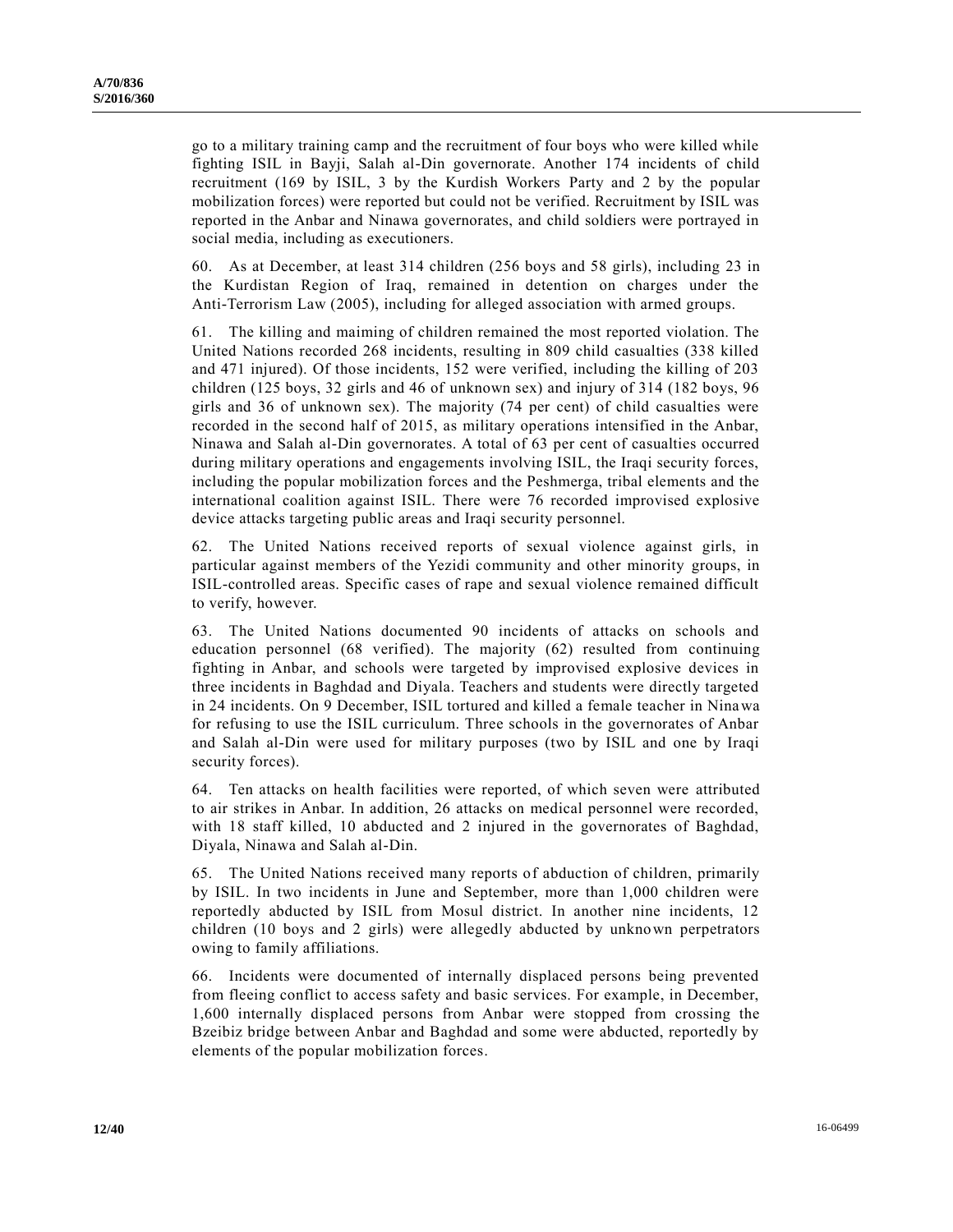67. In collaboration with the United Nations, the Kurdistan Regional Government established a task force on justice for children to follow up on children in conflict with the law, including those detained on charges relating to national security. I welcome the efforts by the Government to identify preventive measures to counter child recruitment by ISIL, but am concerned about continued reports of recruitment and use of children by the popular mobilization forces, which now fall under the Government's responsibility. I urge the Government to put in place age verification and screening, and to criminalize and ensure accountability for child recruitment and use.

#### **Israel and State of Palestine**

68. In 2015, the situation was marked by heightened tensions that translated into widespread violence, especially in the West Bank, including East Jerusalem, in the second half of the year. The detrimental impact of grave violations and an increasingly violent and oppressive environment continued to mark the lives of children. Palestinian and Israeli children were affected by the prevailing situation of military occupation, conflict and the blockade.

69. In 2015, 30 Palestinian children (25 boys and 5 girls) were killed and at least 1,735 injured (1,687 boys and 48 girls), predominantly in the West Bank, including East Jerusalem.

70. A total of 27 Palestinian children (23 boys and 4 girls) were killed in the West Bank, almost double the number killed in 2014. Most of the killings took place in the fourth quarter of 2015. Twenty-five deaths were attributed to Israeli forces, one to Israeli settlers and one to both Israeli forces and settlers. The number of Palestinian children injured also increased, predominantly as a result of clashes with Israeli forces and military-led operations. In the fourth quarter of 2015, 121 stabbing attacks against Israelis were carried out by Palestinians, including minors. From October to December, 14 Palestinian children involved in or suspected of stabbing attacks were shot dead by Israeli forces. I have repeatedly condemned the stabbings and other attacks. In addition, a number of the incidents raise concerns about the excessive use of force and unlawful killing, given that there are indications that the children posed no imminent or immediate threat to life that would justify the use of lethal force. For example, on 25 October, a 17 -year-old girl was stopped at a checkpoint in Hebron, searched and shot at least five times. The Israeli authorities alleged that she had attempted to stab a police officer, yet an eyewitness stated that she had held her hands in the air and had posed no threat.

71. Violence by Israeli settlers and related incidents involving Israeli forces resulted in the injury of 54 Palestinian children (45 boys and 9 girls), with 20 cases of direct injury by settlers. An 18-month-old Palestinian boy was killed by Israeli settlers in an arson attack on 31 July that also claimed the lives of his parents and seriously injured his 4-year-old brother. Two Israelis, including a minor, were charged in relation to the crime.

72. A total of 13 Israeli children (9 boys and 4 girls) were injured by Palestinians. An Israeli girl who had sustained critical injuries in 2013 in a car accident involving stone-throwing by Palestinians died of complications. Furthermore, it was reported that a 17-year-old Israeli male had been shot dead in November.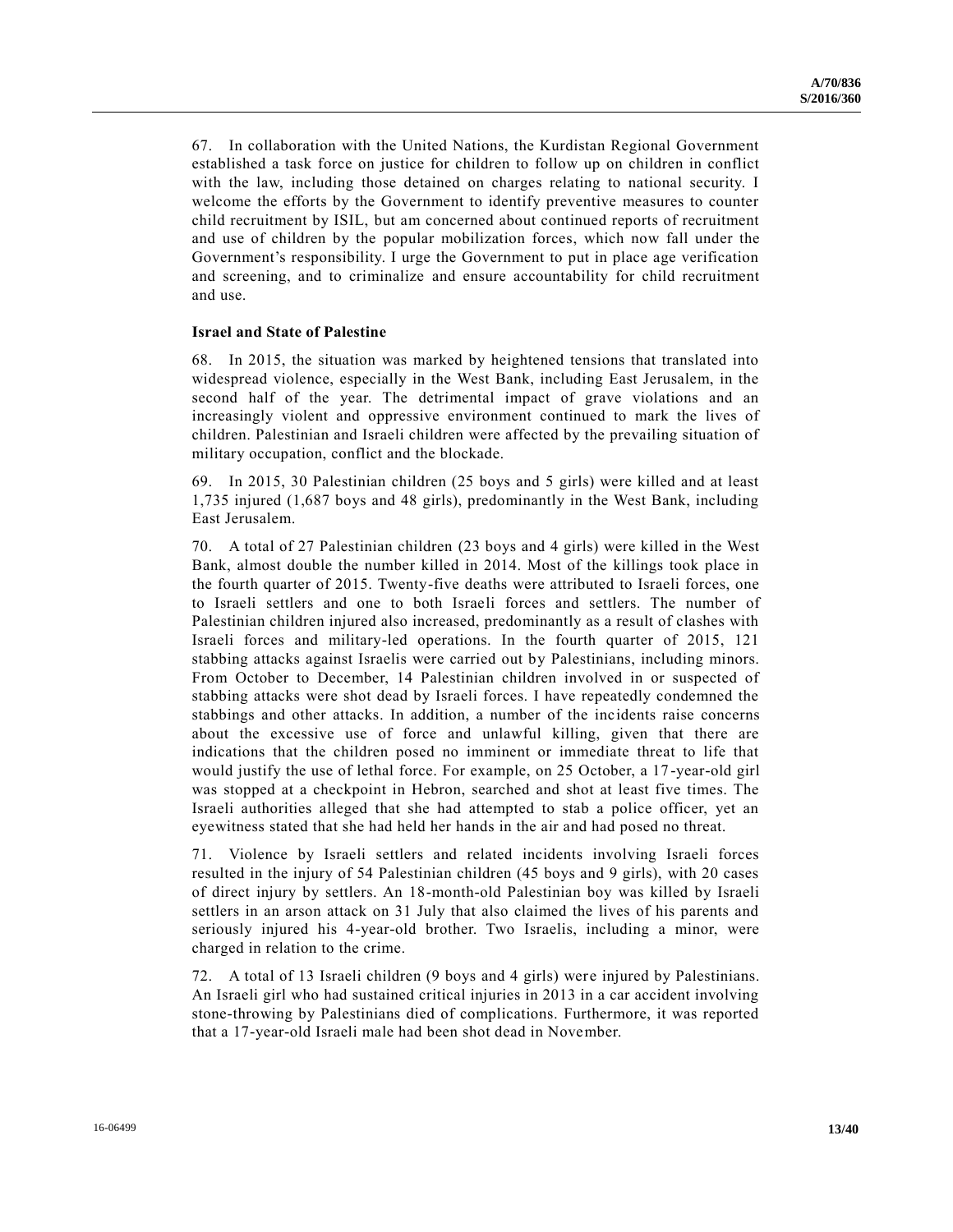73. In Gaza, three Palestinian children were killed by Israeli forces. Two boys were killed near the fence with Israel and one girl was killed in an air strike. In addition, 65 boys were injured, predominantly in the access-restricted areas along the fence with Israel and at sea.

74. Limited information is available about the recruitment or use of children. The Izz el-Deen al-Qassam Brigades reportedly ran a military camp for 25,000 children and young people between 15 and 21 years of age in Gaza from 25 July to 5 August. On 30 August, the Popular Front for the Liberation of Palestine reportedly held a graduation ceremony during a camp for girls, which included training in weapons.

75. An increased number of Palestinian children were arrested and detained by Israeli forces and prosecuted by juvenile military courts in the West Bank. In East Jerusalem, 860 Palestinian children were arrested, including 136 between 7 and 11 years of age, under the age of criminal responsibility. The monthly average number of children held in Israeli custody, according to the Israel Prison Service, increased by 15 per cent compared with 2014. A worrisome development was the recommencement of administrative detention of children, which had not been used in East Jerusalem since 2000 and elsewhere in the West Bank since 2011. Between October and December, six children were placed in administrative detention by the Israeli authorities. The United Nations and partners continued to document cases of illtreatment of children by Israeli forces during their arrest and detention in the West Bank and East Jerusalem.

76. In the West Bank, attacks on schools and protected personnel, and a pervasive environment of violence, harassment and intimidation, continued to have an impact on children's access to education. The United Nations documented 283 incidents relating to education, including 96 cases of schools coming under fire during military-led operations and clashes, 46 attacks and threats of violence against students and teachers by Israeli security forces and settlers, and 62 instances of interference with education owing to the closure of schools or the arrest and detention of staff and students. In Gaza, of the 262 schools and 274 kindergartens damaged or destroyed during the hostilities in 2014, 96 per cent of non-United Nations schools, all United Nations schools and 65 per cent of kindergartens have been repaired or rebuilt through the assistance of humanitarian organizations and donors.

77. Ten incidents of interference with health care were documented in the West Bank, with half involving the Makassed hospital in East Jerusalem. Incidents included the forced closure of clinics, search-and-arrest operations and Israeli security forces entering hospitals to obtain files and interrogate medical staff, resulting in the disruption of medical services. In addition, the Palestine Red Crescent Society reported that more than 131 paramedics and volunteers had been wounded and 76 ambulances damaged while undertaking their work in the West Bank and that access by medical teams to sick and wounded persons had been denied or delayed by Israeli security forces on 70 occasions.

78. In my previous report [\(A/69/926-S/2015/409\)](http://undocs.org/A/69/926), I urged Israel to take concrete and immediate steps to protect children, schools and hospitals, in particular by ensuring accountability for alleged violations. Of the 190 cases of alleged violations of international humanitarian law during the hostilities in Gaza in 2014 referred to the Israeli Defense Forces Fact-Finding Assessments Mechanism, the Israeli Military Advocate General has indicted three soldiers for looting and theft. Investigations into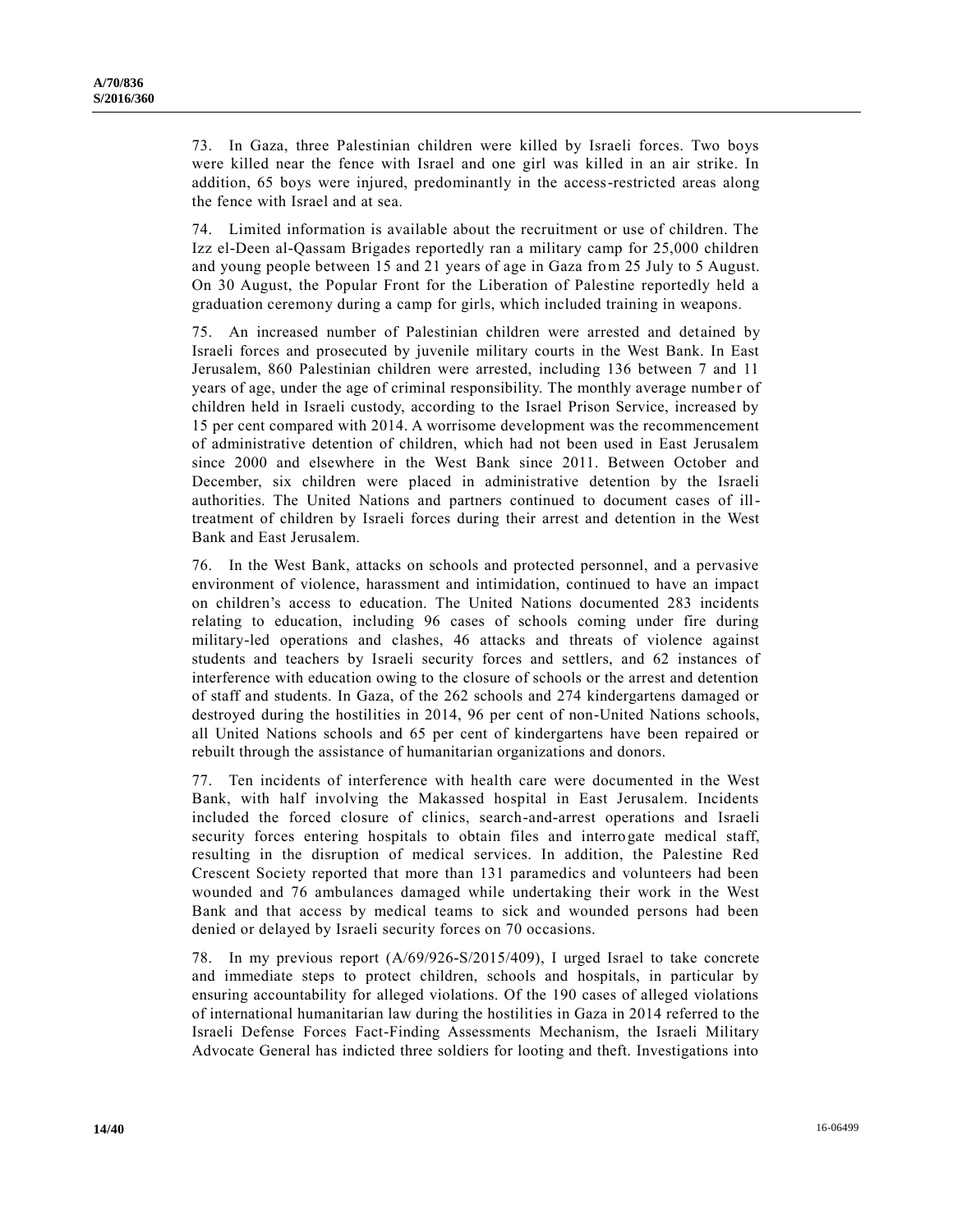numerous incidents, including the killing of four children on a beach in Gaza City on 16 July 2014, were closed without criminal or disciplinary proceedings.

79. I am concerned that actions have been taken by the Government of Israel in 2015 that further restrict the rights of Palestinians, including children. For example, the Knesset passed temporary amendments to the Penal Code to increase the maximum sentence for throwing stones to 20 years, and the State Prosecutor directed that all prosecutors should seek the detention of suspects charged with stone-throwing until the end of legal proceedings. I also reiterate my concerns regarding the practice of punitive demolitions of the homes of Palestinians accused of attacking Israelis, which have rendered their families and neighbours, including children, homeless.

#### **Lebanon**

80. Children were affected by intensified clashes in the Bekaa governorate and the Ein el-Hillweh Palestine refugee camp, bombings in Tripoli and Beirut and violence along the border with the Syrian Arab Republic and the Blue Line with Israel.

81. The United Nations continued to document cases of recruitment and use of children by local and foreign armed groups, including of boys between 15 and 17 years of age who were sent to the Syrian Arab Republic. The majority of incidents were related to the Nusrah Front; however, children were reportedly also recruited by other armed groups, including Hizbullah, supporting the Syrian government forces. Furthermore, the United Nations documented the recruitment and use of boys and girls between 15 and 17 years of age by Palestinian armed factions and other armed groups within Lebanon. Reportedly, boys were used to man checkpoints or as guards, while girls were used in support roles.

82. As noted in my previous report [\(A/69-926-S/2015/409\)](http://undocs.org/A/69), I am concerned that children are held in pretrial detention under military jurisdiction on charges relating to national security. Fifteen boys (between 14 and 17 years of age at the time of their arrest) were still detained as at the end of 2015.

83. The United Nations verified 14 cases of child casualties relating to explosive remnants of war in southern Lebanon (2 killed, 9 injured), stray bullets during Hizbullah mourning ceremonies (1 killed, 1 injured) and crossfire (1 injured).

84. During violence between armed factions in the Ein el-Hillweh refugee camp in August, six United Nations schools and two medical facilities were damaged by crossfire and four United Nations schools were used by armed elements.

85. I commend the Government on its intensified efforts to implement the workplan to prevent and respond to the association of children with armed violence in Lebanon, signed in August 2014. I once again urge Lebanon to ratify the Optional Protocol to the Convention on the Rights of the Child on the involvement of children in armed conflict, which it signed in 2002.

#### **Libya**

86. Protracted fighting continued in Benghazi, and sporadic armed clashes occurred in Ajdabiya, Darnah, Kufrah, Sabha, Sirte, Tripoli and the oil crescent. Groups pledging allegiance to ISIL expanded and gained territory in central Libya.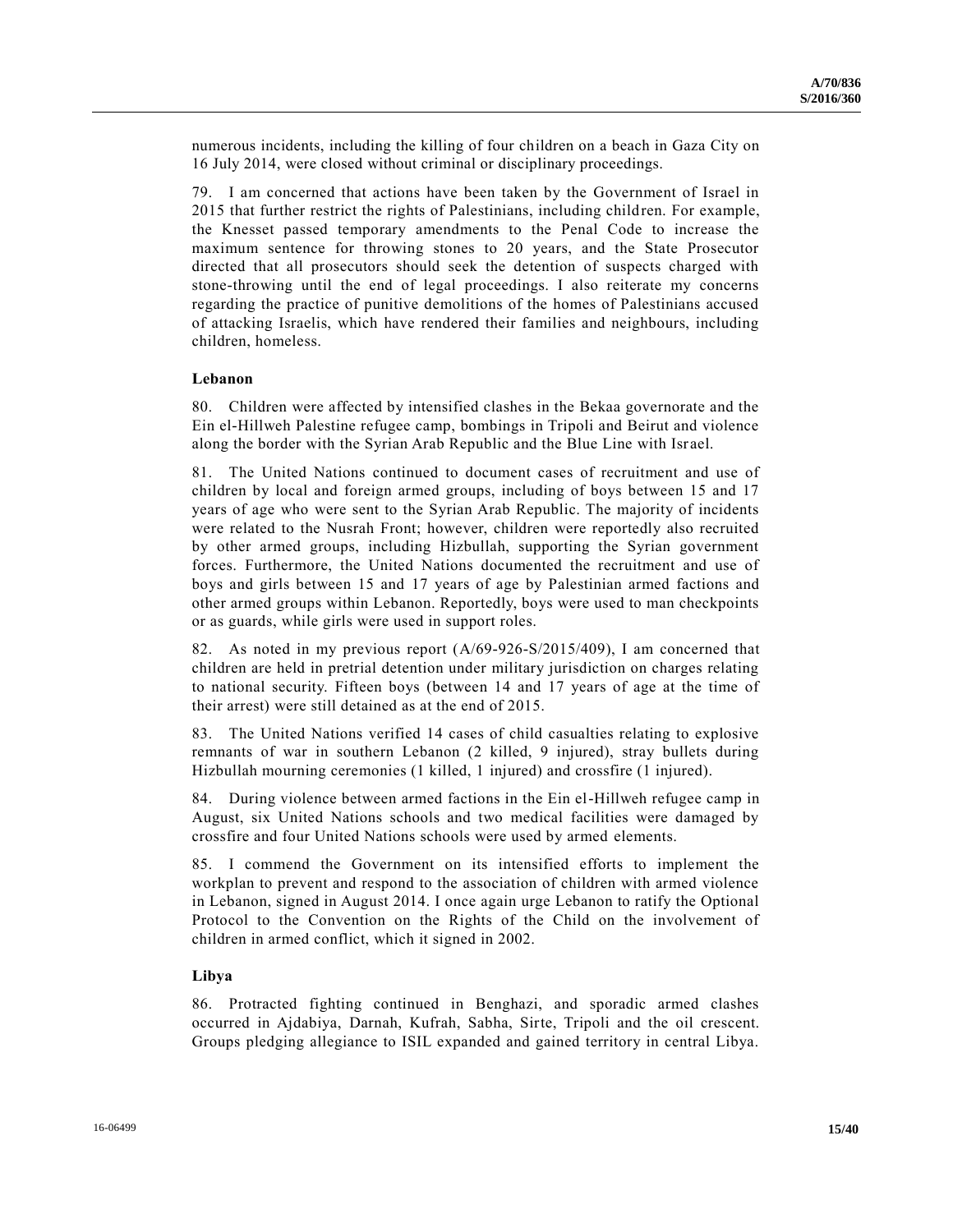Access for monitoring continued to be restricted by insecurity, and United Nations international staff were located outside the country.

87. The recruitment and use of children by armed groups was reported. For example, groups affiliated with ISIL reportedly operated training camps south of Sirte, with a graduation ceremony for 85 children under 16 years of age reportedly held in December. It has been reported that children have been exposed to sexual violence during their association with armed groups.

88. At least 60 children were reportedly casualties of indiscriminate shelling of residential areas, air strikes, suicide bombings and crossfire, the majority in Benghazi. Summary executions of children were also reported, with groups affiliated with ISIL allegedly beheading a 17-year-old boy in Hawarah in May.

89. In Benghazi, 40 schools were reportedly damaged or destroyed, including through indiscriminate shelling. The United Nations also documented a case of military use of a school as a detention facility by the Darnah Mujahideen Shura Council. Attacks on hospitals and medical personnel continued. The Benghazi medical centre was shelled at least four times, and four medical personnel were reportedly killed on duty in an ambulance on 6 May. The abduction and killing of medical personnel by armed groups, including groups affiliated to Operation Karamah, was documented in Ajdabiya, Benghazi and Darnah.

90. In the context of the breakdown of law and order, there was a rise in the abduction of children by armed groups, militias and criminal organizations. For example, the body of a 16-year-old boy, reportedly abducted by militias affiliated with Operation Karamah, was found in Benghazi in December.

91. In June, an armed group believed to belong to the Magarha tribe abducted seven staff of a Libyan humanitarian organization; the whereabouts of the abductees remains unknown.

92. The United Nations engaged with the Constitution Drafting Assembly to include guarantees of children's rights in the draft constitution. I welcome the decision of the Zintan Municipal Council of February 2016 to release and reintegrate child soldiers, and look forward to its implementation with the support of UNICEF.

#### **Mali**

93. Notwithstanding the peace accord signed by the Government, the Platform coalition of armed groups and the Coordination des mouvements de l'Azawad in May and June, clashes between the parties in northern Mali continued in the middle of 2015. The period was also marked by an increase in violent extremist and asymmetric attacks. In total, 109 verified and 128 unverified grave violations were reported.

94. A total of 127 cases of recruitment and use of children by armed groups were received, with 30 verified. In addition, 27 cases of recruitment and use of children by the Groupe d'autodefense des Touaregs Imghad et leurs alliés were verified in March 2016 in Ineggar, Gao region, and 47 other alleged cases were received. As at 31 December, of the 32 children arrested on security charges, 4 remained in detention in Bamako and Koulikoro. The United Nations continued to collaborate with the Malian authorities to ensure the implementation of the handover protocol signed in 2013. In addition, it documented cases of 14 children held by armed groups.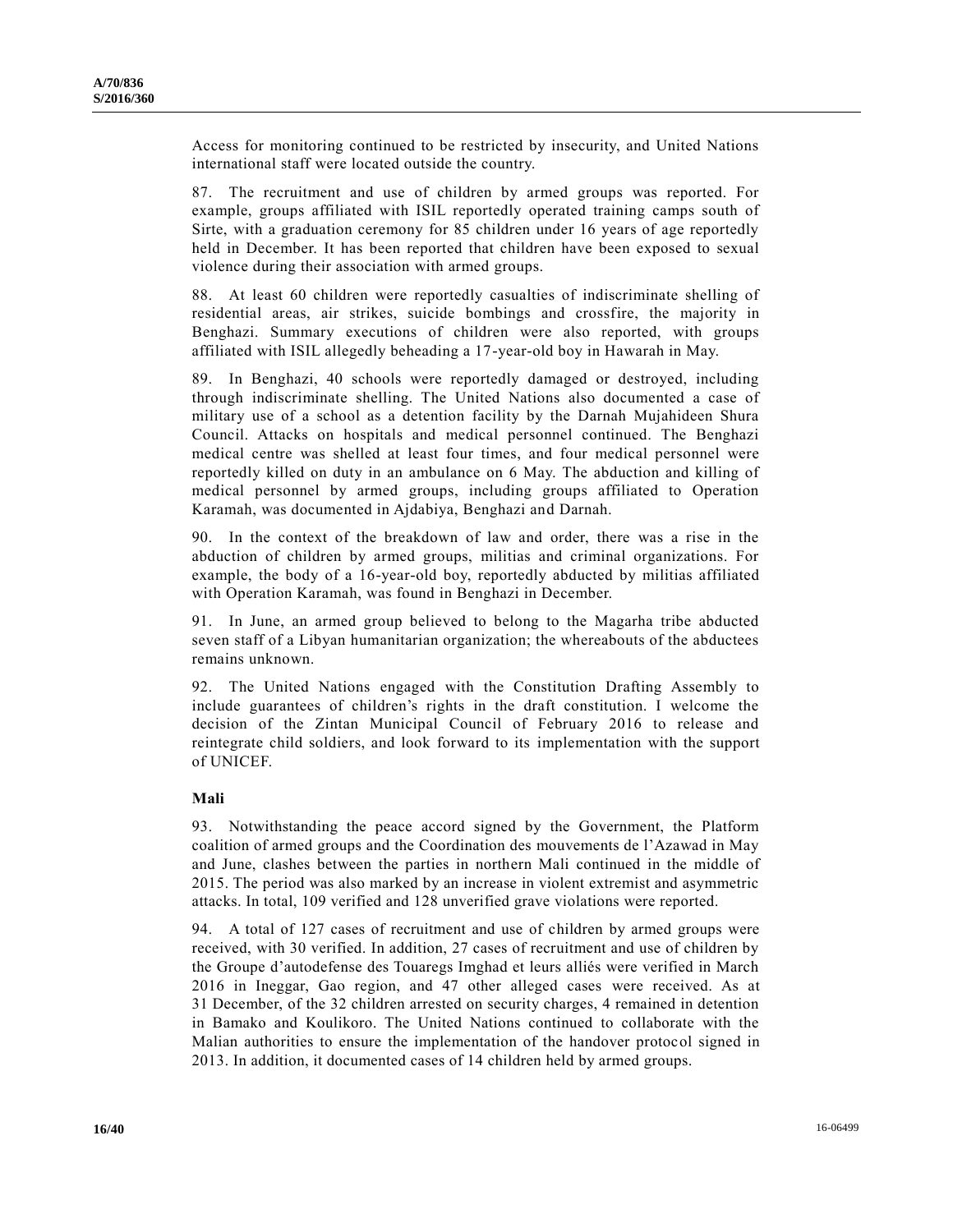95. The United Nations verified the killing of 12 children and the maiming of 39 during rocket attacks and crossfire, as well as by improvised explosive device attacks and explosive remnants of war. While the identification of the perpetrators was not always possible, CMA was reportedly involved in at least two attacks. In one incident, two boys were lynched, dismembered and burned by a mob on suspicion of being associated with armed groups and participating in an attack.

96. A total of 22 cases of rape and other forms of sexual violence against children were verified, comprising 3 by the Malian defence and security forces, 1 by the Platform and 18 by unknown perpetrators.

97. Four attacks and threats of attacks on schools and protected personnel were verified, including one by CMA and one by the Front de libération du Macina.<sup>3</sup> Following the killing of a village leader by the latter group in Dogo, Mopti region, reportedly for seeking the authorities' support after he had been told to close secular schools, the group threatened teachers in six local communes, leading to the closure of 93 schools. The number of schools used for military purposes by armed groups had dropped from 20 in 2014 to 7 by December.

98. The operational environment remained extremely volatile and targeted attacks against humanitarian personnel and facilities contributed to the disruption of the delivery of assistance. In a verified incident, CMA forced an international medical non-governmental organization supporting two health centres in the Timbuktu region to withdraw.

99. In the light of increasing threats to education, the United Nations initiated a dialogue with the Ministry of Education on the protection of schools. Efforts to engage CMA on ending and preventing grave violations against children continued and steps were taken to develop an action plan with the Mouvement national de libération de l'Azawad. In October, the United Nations also assisted the Malian authorities in developing a separation and reintegration strategy for children. I encourage the Malian authorities and stakeholders involved in the implementation of the peace agreement to dedicate attention to the rights and specific needs of children.

#### **Myanmar**

**\_\_\_\_\_\_\_\_\_\_\_\_\_\_\_\_\_\_**

100. Conflict continued in Kachin and Shan States and the south-east between government armed forces (Tatmadaw) and armed groups. On 15 October, the Government and eight armed groups, including four listed parties, signed a nationwide ceasefire agreement.

101. The United Nations received reports of 217 cases of recruitment, of which 95 were verified. Five verified incidents took place in 2015, with three attributed to the Tatmadaw (those recruited were subsequently released) and two to the Kachin Independence Army. Twenty-six incidents verified in 2015 had taken place in 2014. Furthermore, the United Nations received seven reports of the use of children in support functions by the Tatmadaw, including two verified cases in Rakhine State. The Government indicated that action had been taken against 382 military personnel, including 73 officers, for failing to adhere to recruitment procedures. A civilian was also sentenced to a year's imprisonment for aiding underage

 $3$  The Front de libération du Macina is an armed group formed in January 2015. Attacks in the central and northern regions have been attributed to it.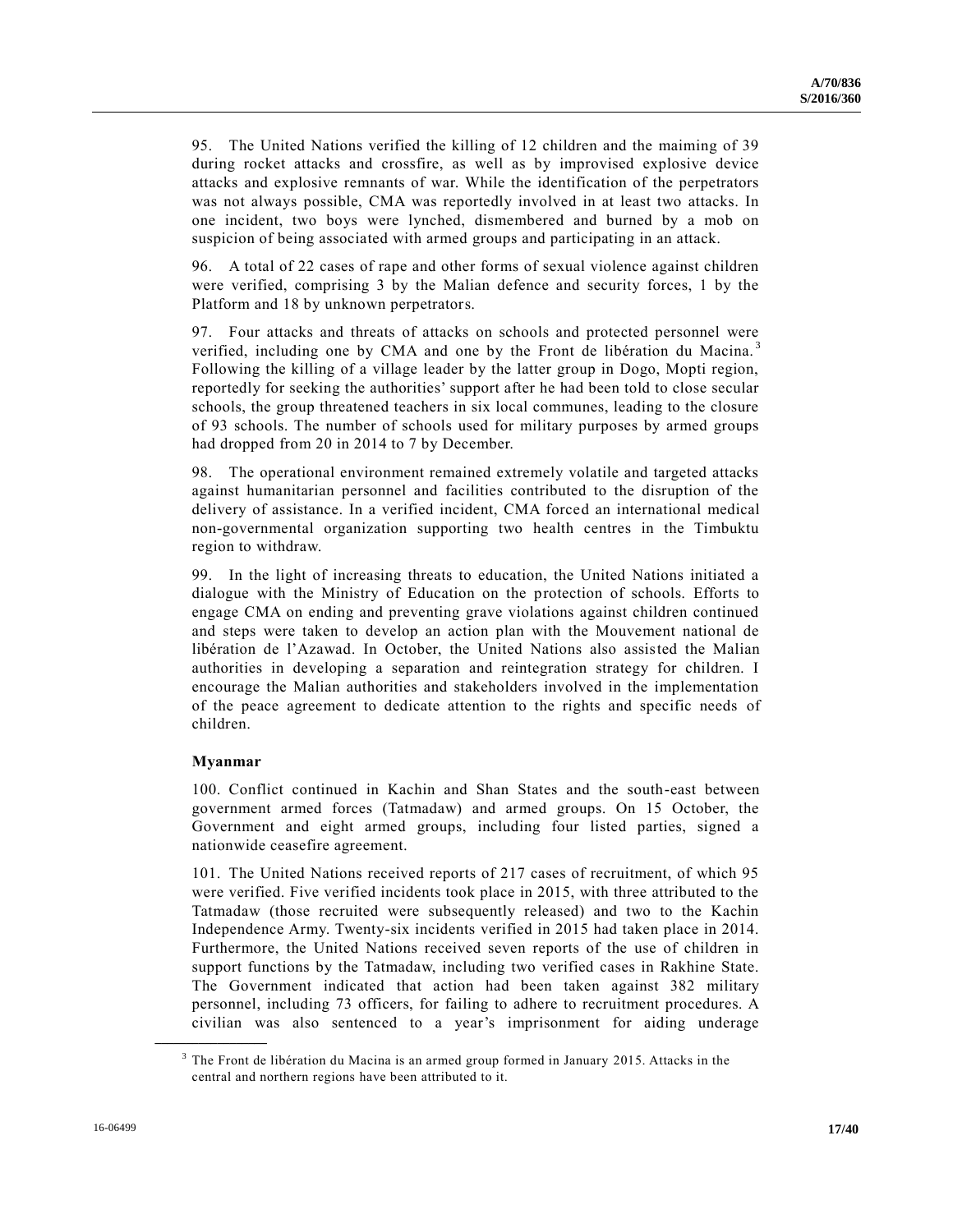recruitment. Credible information indicates that children were recruited and used by armed groups; however, five reported incidents could not be verified owing to limited access to the areas. Reports of recruitment involved the Karen National Liberation Army, the Kachin Independence Army, the Shan State Army-South and the Ta'ang National Liberation Army in Kachin, Kayin and Shan States.

102. The United Nations documented three children held in military detention. Two were released after notification to the Tatmadaw and the other was returned to his regiment pending age verification. In addition, three children were reportedly detained at the battalion level and subsequently discharged.

103. The United Nations documented 37 incidents of killing and maiming (25 killed and 50 injured), of which 23 were verified and which resulted in the killing of 15 children and injury of 37. More than half of the verified cases were related to landmines and explosive remnants of war (10 killed and 24 injured).

104. The United Nations verified three cases of sexual violence against girls, aged between 5 and 10 years, by Tatmadaw soldiers. In a grievous case, an 8-year-old girl was raped by a soldier and died after being taken to hospital. The perpetrators were court-martialled for being absent from duty and intoxicated, and two were convicted of rape by civilian courts.

105. The United Nations received 11 reports of attacks on schools. Three verified incidents were attributed to the Tatmadaw, the Democratic Karen Benevolent Army and an unknown armed group. Six verified cases of military use of schools were attributed to the Tatmadaw.

106. Five incidents of abduction were verified, with three leading to the disappearance of 11 children, which were attributed to the Tatmadaw, and two incidents involving three children were attributed to the Kachin Independence Army. Additional reports of abduction by armed groups in Kachin, northern Shan and Rakhine States, including for recruitment and use, could not be verified owing to access restrictions.

107. The United Nations received two reports of humanitarian personnel being caught in crossfire during engagement between the Tatmadaw and armed groups. Humanitarian access to areas outside government control in Kachin and Shan States was reduced compared with 2014, owing to limited government authorization.

108. Positive steps continued to be taken by the Government to advance the implementation of the joint action plan to end and prevent the recruitment and use of children by the Tatmadaw, including training on age assessment in recruitment centres, increased access to military battalions and units for monitoring missions and monthly case review meetings with the United Nations for the verification of suspected child recruits. In 2015, 146 former child soldiers, including 28 still under 18 years of age, were released and reintegrated into their families and communities.

109. My Special Representative visited Myanmar in July. While acknowledging the progress made, she noted that gaps remained in the systematic prevention of and accountability for the recruitment and use of children. Criminalizing recruitment and use by both military personnel and civilians is critical. The passage of the revised Child Law, including a chapter on children and armed conflict and a corresponding penalties section, would be highly important. The enforcement of existing accountability mechanisms also needs to be strengthened for all grave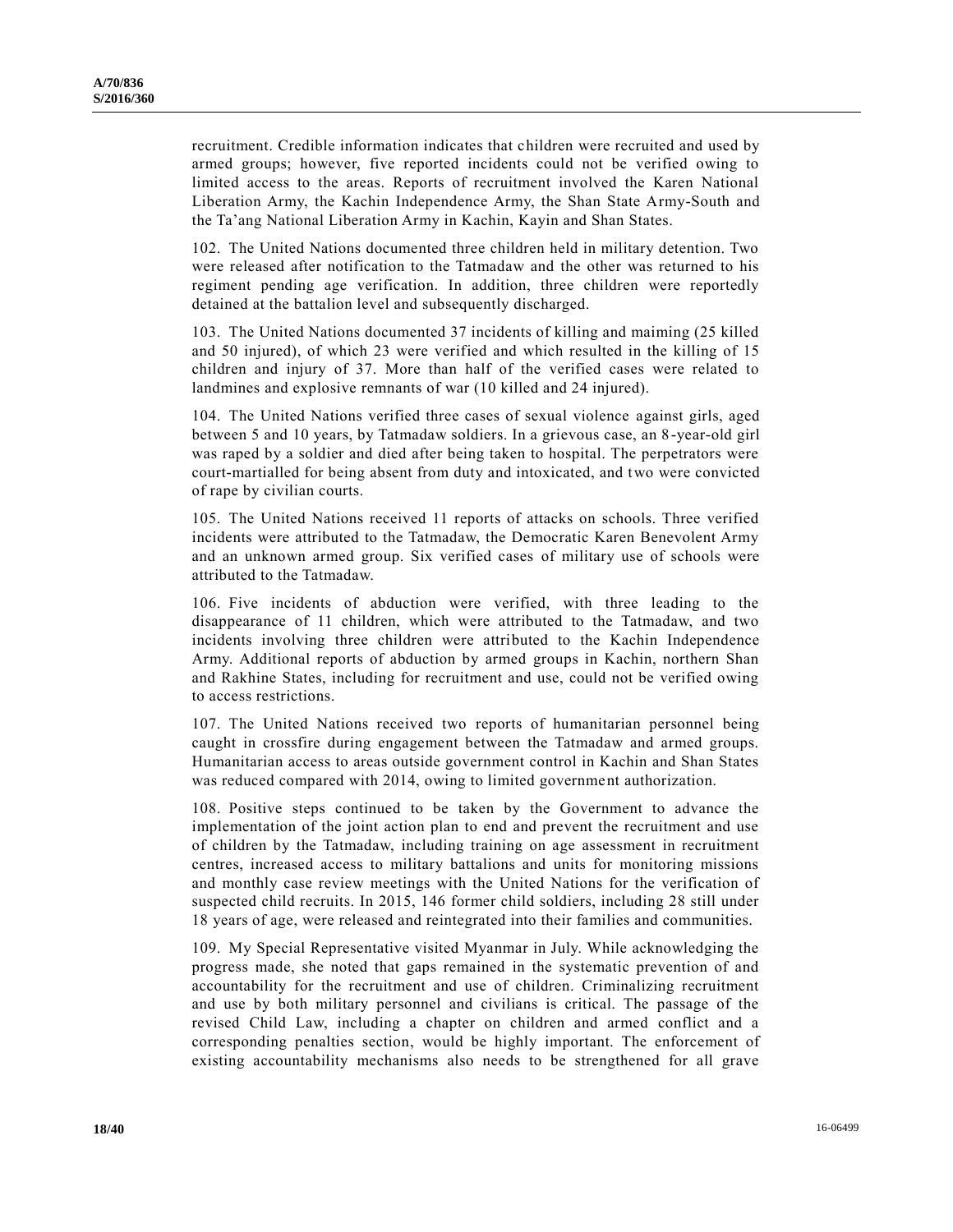violations, including through legal clarity to ensure consistency in decisions, improved witness protection and follow-up of cases in civilian courts.

110. In September, Myanmar signed the Optional Protocol to the Convention on the Rights of the Child on the involvement of children in armed conflict. I strongly encourage its ratification.

111. My Special Representative engaged in dialogue with three armed groups listed in the annexes to the present report, to encourage the development of action plans to address the recruitment and use of children and other grave violations. The United Nations has pursued further dialogue with these groups, and one listed party, the Karenni National Progressive Party/Karenni Army, is ready to sign an action plan. I urge the Government to allow the signing and implementation of action plans with listed armed groups, which is a critical component of its commitment to end the recruitment and use of children throughout Myanmar, in line with its obligations under the Convention on the Rights of the Child and the commitment made by signing the Optional Protocol.

#### **Somalia**

112. The period saw increased attacks by Al-Shabaab on the Somali security forces, government officials and the African Union Mission in Somalia (AMISOM), in addition to inter-clan clashes. In July, AMISOM and the Somali National Army resumed their offensive against Al-Shabaab. The national forces of Ethiopia and Kenya also conducted military operations. The situation resulted in a spike in the number of grave violations against children, with an increase of almost 50 per cent compared with 2014.

113. The recruitment and use of 903 children was documented, with 60 per cent of the cases (555) attributed to Al-Shabaab. In December, around 150 children were reportedly abducted for recruitment purposes from madrasas by Al-Shabaab in the Bay region. Of those cases, 26 (all boys) were verified by the United Nations. The Somali National Army also recruited a high number of children (218), who were used for various tasks, such as manning checkpoints. Recruitment was also attributed to clan militias (68), Ahl al-Sunna wal-Jama'a (40) and Galmudug forces (17).

114. An increase in the detention of children for association with armed groups was documented, with 365 cases. The vast majority of children were detained by the Somali National Army (346), but also by Jubaland forces (11), Galmudug forces (6) and Ahl al-Sunna wal-Jama'a (2). Twenty-four boys were detained by AMISOM and later released. In a positive development, following engagement and advocacy by the United Nations, 79 children formerly associated with Al-Shabaab who had been held in rehabilitation centres were handed over to United Nations-supported non-governmental organization partners. At the time of writing (March 2016), however, dozens of children were reported to have taken part in an Al-Shabaab attack on Puntland and Galmudug and had been detained by the regional authorities.

115. A total of 474 incidents of killing and maiming were documented, affecting 753 children, and attributed to unknown armed elements (259), the Somali National Army (144), Al-Shabaab (138), clan militias (123), AMISOM (60), Ahl al-Sunna wal-Jama'a (3) and other regional forces (8). Most incidents were related to indiscriminate gunfire or improvised explosive devices. The United Nations also documented six cases of children being executed by Al-Shabaab. Most incidents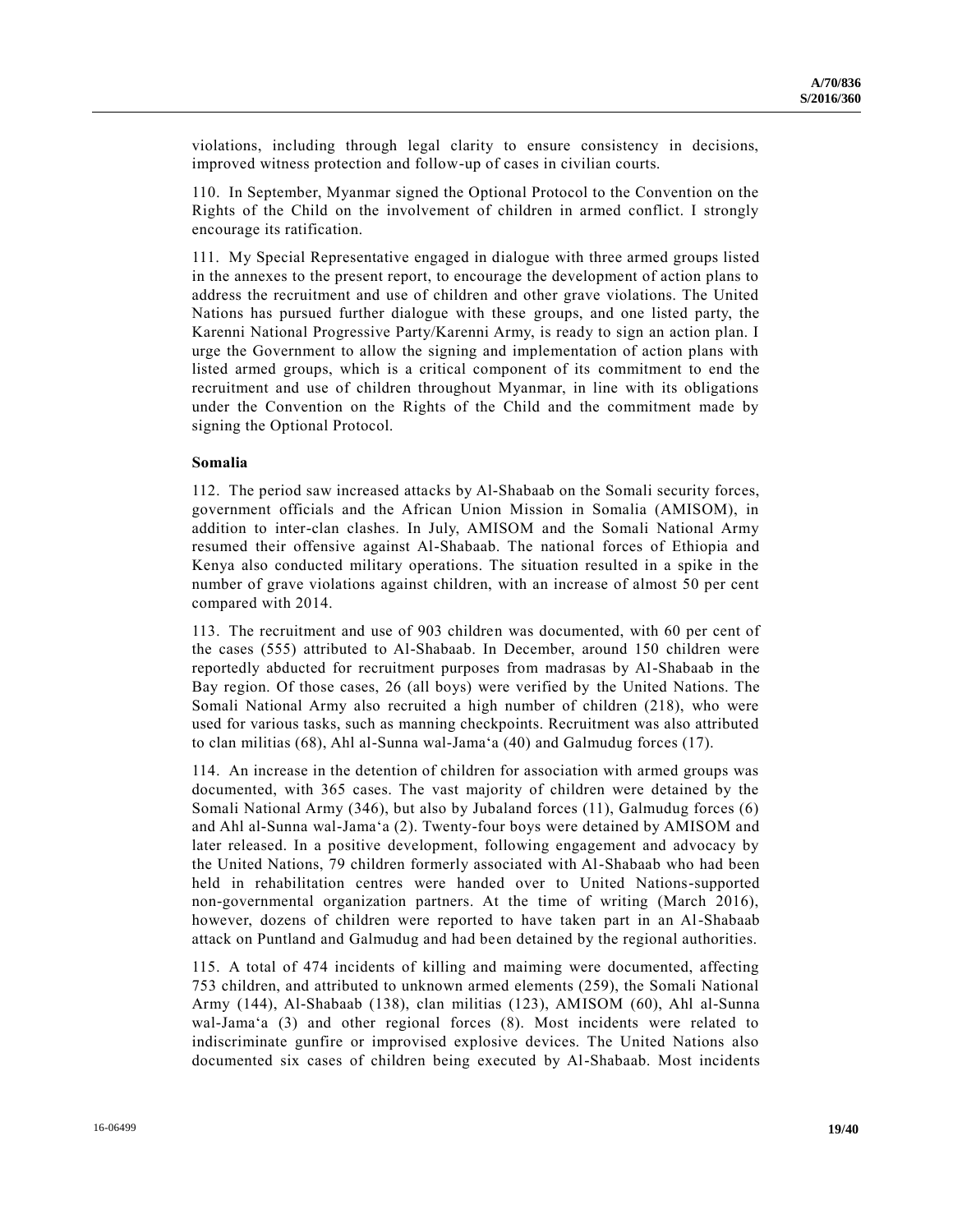attributed to AMISOM were caused by indiscriminate shooting in response to attacks by Al-Shabaab and during Operation Juba Corridor. For example, eight children were killed in two incidents in Marka district, Shabelle Hoose region, in July. In addition, 18 children were killed on 21 July in an air strike on a madrasa in Baardheere district.

116. The United Nations documented 164 incidents of sexual violence affecting 174 children, with the majority committed by clan militias (56), unknown armed elements (54), the Somali National Army (43), Al-Shabaab (15) and Ahl al-Sunna wal-Jama'a and AMISOM (2 each). Eighteen cases of forced marriage by parties to conflict were also documented.

117. Attacks on 24 schools and five hospitals were documented. Al-Shabaab committed 15 attacks on schools, the Somali National Army and allied militias were responsible for 4 attacks, clan militias and unknown armed elements were responsible for 2 each and unidentified air forces were responsible for 1 attack, as mentioned above. Attacks on hospitals were committed by AMISOM (two) and Al-Shabaab, clan militias and the Somali National Army (one each). The attacks by AMISOM involved the looting of medicines. In addition, two schools were used by the Somali National Army, including one in the Shabelle Hoose region, which was vacated following engagement by the United Nations.

118. A pattern of abduction was observed. Numbers spiked compared with 2014. A total of 458 boys and 65 girls were abducted, with nearly 95 per cent by Al-Shabaab (492), but also by clan militias (14). Abductions were often used as a tactic for recruitment, but also for the purpose of sexual violence, including forced marriage. For example, parents reported the abduction of 45 children by Al-Shabaab from a madrasa in the Juba Dhexe region in August.

119. Twelve incidents of denial of humanitarian access by clan militias (seven), the Somali National Army (three), Al-Shabaab and unknown armed elements were reported. Humanitarian access to children remained extremely challenging and United Nations staff were targeted. Seventeen humanitarian staff were killed in 2015, including four UNICEF staff in a suicide attack by Al-Shabaab.

120. Regarding separation, UNICEF supported the reintegration of 749 children through community-based programmes. The United Nations also provided technical support to the Child Protection Unit of the Somali National Army. Joint screening exercises were conducted and 36 children were separated from militias in Kismaayo, as part of a vetting process before their integration into the Somali National Army. Efforts to provide the separated children with assistance were continuing at the time of writing (March 2016). In another positive development, the Government ratified the Convention on the Rights of the Child on 1 October. I am, however, particularly concerned by the continuing recruitment and use of children and high numbers of Somali National Army child detainees. I call upon the Government to immediately separate all children from the Somali National Army in adherence with the action plan signed with the United Nations in 2012 and to comply with international juvenile justice standards regarding detention.

121. The United Nations has engaged with AMISOM on the alarming numbers of killing and maiming of children committed by its forces. I urge the African Union and the troop-contributing countries to take all measures necessary to prevent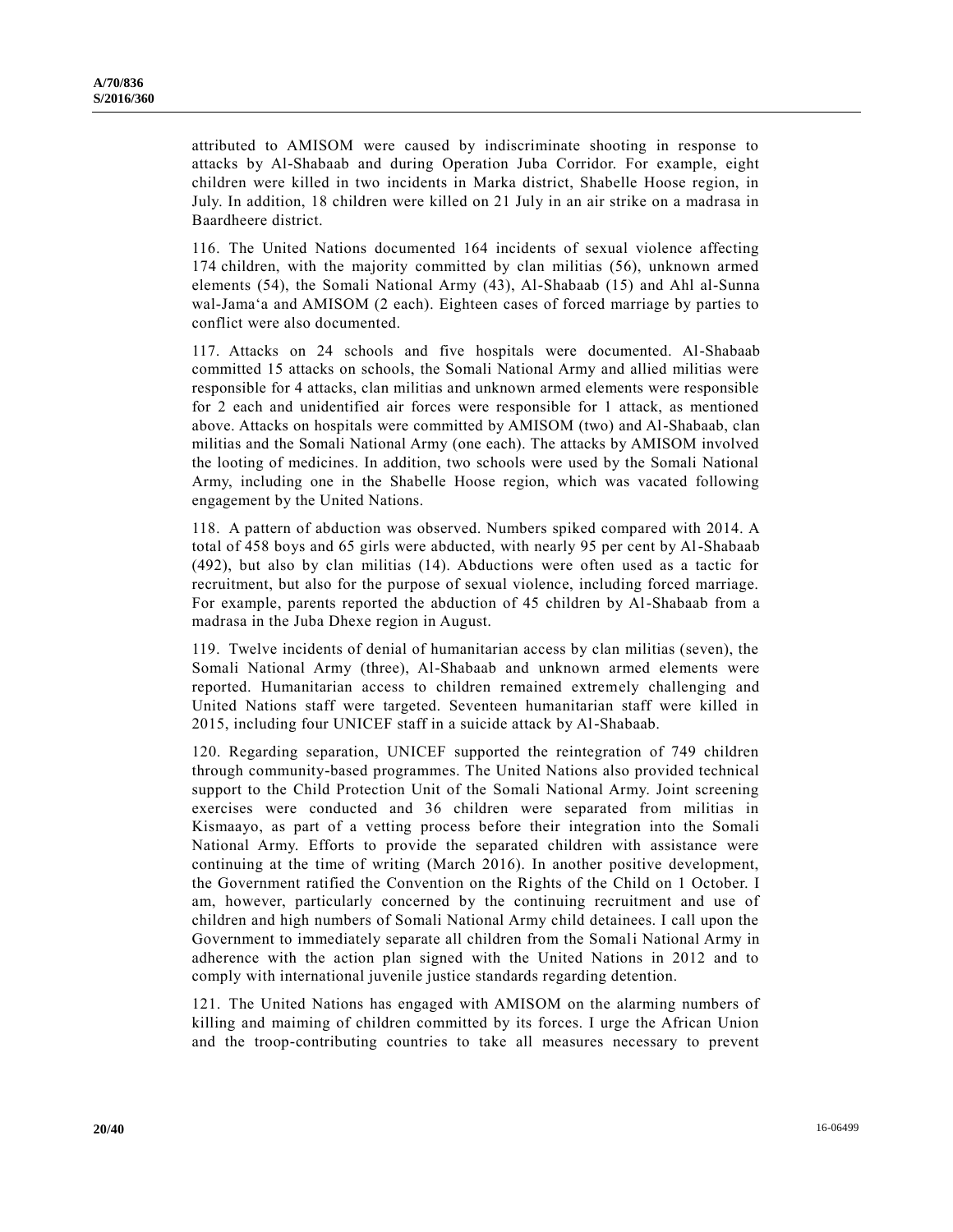violations and ensure the protection of children, as well as ensure accountability by undertaking prompt and independent investigations.

#### **South Sudan**

122. Conflict continued throughout the country, with intense clashes between the Sudan People's Liberation Army (SPLA) and the Sudan People's Liberation Movement/Army in Opposition (SPLM/A in Opposition) and their allied militias, primarily in Unity and Upper Nile States. A peace agreement was signed in August, but fighting continued, with mass displacement of civilians and severe repercussions on children. A total of 1,051 incidents affecting 28,788 children were documented, with 601 incidents in Unity State alone.

123. The United Nations verified 159 incidents of recruitment and use, affecting 2,596 children. Nearly 70 per cent were attributed to SPLA (110), other government security forces and allied forces, including the Cobra faction of the South Sudan Democratic Movement/Army, which was integrated into SPLA in 2015. Recruitment and use was also perpetrated by SPLM/A in Opposition (19), Johnson Olony's armed group (11), the Arrow Boys (4) and the White Army (3). Children wearing military uniforms were spotted throughout the country, especially in the greater Upper Nile region, where they were used in direct hostilities and support roles. First-hand reports were received of children being ordered to kill civilians and loot properties in Unity State. Girls reported being gang-raped and used for sexual purposes. According to the United Nations in the Sudan, some 400 South Sudanese children were also recruited by SPLM/A in Opposition from the Kharasana refugee camp, Western Kordofan, in October.

124. The United Nations verified 131 incidents of killing and 59 of maiming affecting 480 and 128 children, respectively, a sharp increase compared with 2014. The majority were attributed to SPLA (160), including in Unity State, where soldiers and allied militias reportedly shot at and burned houses with children inside. Incidents were also attributed to the South Sudan National Police Service, SPLM/A in Opposition, Johnson Olony's armed group and other parties to conflict. Moreover, seven children were killed and maimed in four incidents in United Nations sites for the protection of civilians during exchanges of fire between SPLA and SPLM/A in Opposition. Explosive remnants of war also caused child casualties. A cross-border incident involving SPLA that killed six children and maimed five was documented by the United Nations in the Sudan.

125. A total of 103 incidents of sexual violence affecting 430 children were verified and attributed to SPLA and other government security forces. Most incidents were documented in Unity State. Boys were reportedly castrated and sexually mutilated, while girls who resisted rape were killed.

126. Ten attacks on schools by SPLA were verified. They entailed destruction, damage, looting or the recruitment of children. In an incident in Upper Nile State, 36 children were rounded up by Johnson Olony's armed group, a militia aligned at the time with SPLA, during an SPLA recruitment exercise. They were later released. Eleven attacks on hospitals and health facilities were also verified, with nine attributed to SPLA and two to SPLM/A in Opposition.

127. As at the end of December, 25 schools were being used for military purposes by SPLA and other government security forces (22) and SPLM/A in Opposition (1).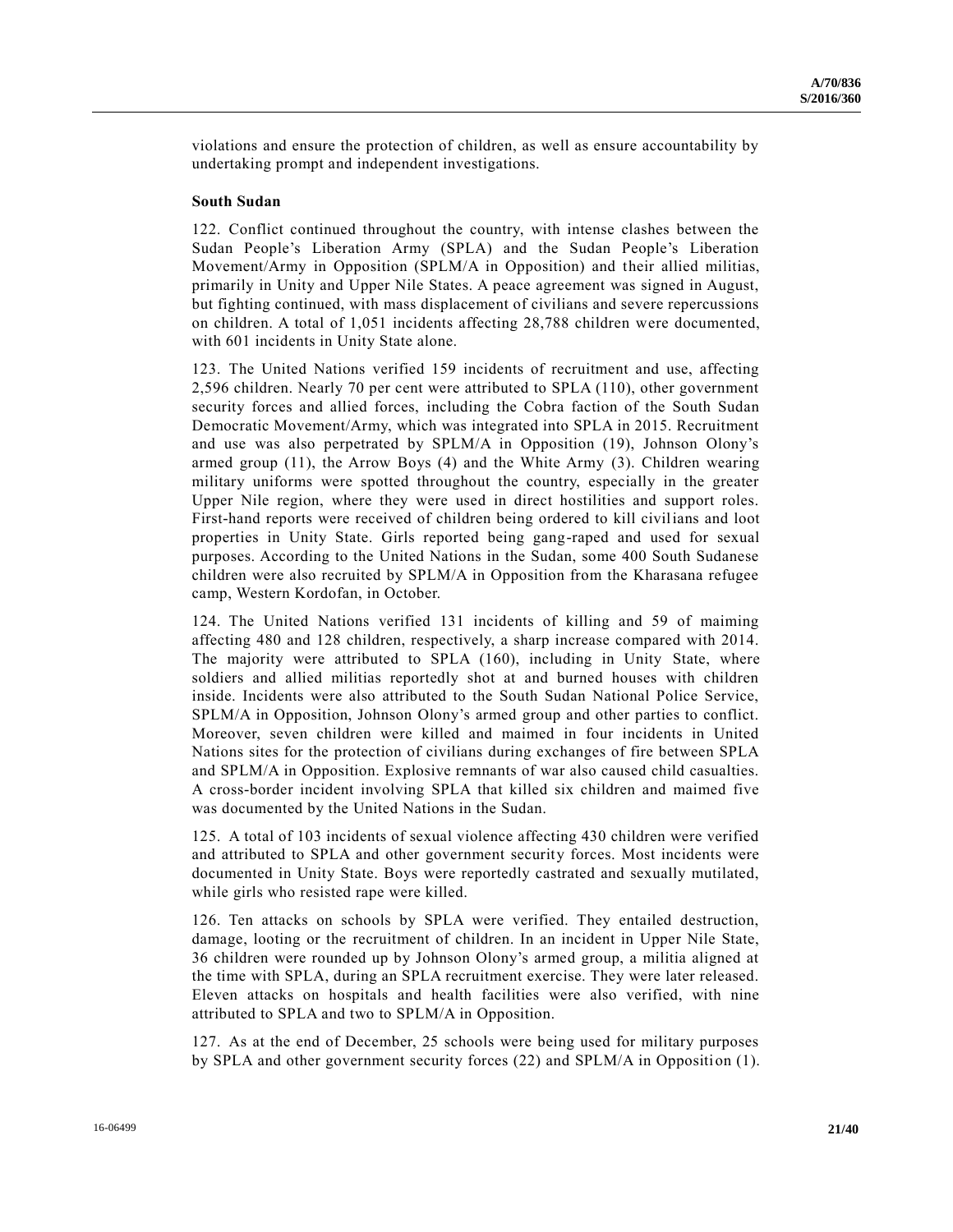Thirty-six schools were vacated in 2015, mainly through advocacy by the United Nations and joint verifications with SPLA.

128. There was a dramatic upsurge in the number of incidents of abduction, with 79 verified incidents affecting 1,596 children. The main perpetrators were SPLA (67), the Arrow Boys (5) and SPLM/A in Opposition (4). The largest number of abductions was documented in Unity State. Most children were abducted for recruitment and use. Testimonies of rape while in captivity were also received.

129. A total of 277 incidents of denial of humanitarian access were verified and included attacks on personnel, destruction of compounds and interference in the delivery of assistance.

130. The Cobra faction of the South Sudan Democratic Movement/Army released 1,755 children in the Greater Pibor Administrative Area following advocacy by the United Nations. Children joined reintegration programmes and received support, but some boys were reportedly rerecruited. Since the group's integration into SPLA, the United Nations has been working with the SPLA Child Protection Unit to release all children.

131. Child protection provisions were included in the peace agreement signed in August, but United Nations engagement with the parties to conflict yielded few results. Other commitments to protect children were forthcoming, however, and, in January, South Sudan ratified the Convention on the Rights of the Child. On 26 December, SPLM/A in Opposition signed an action plan to end and prevent the recruitment and use and killing and maiming of children. I am, however, deeply concerned at the scale of violations affecting children and, in line with my call during my visit in February 2016, I urge the leaders of South Sudan to abide by their responsibilities to protect children. I also call upon all parties to turn their multiple commitments into action by stopping the violations against children and releasing the thousands of children from their ranks.

#### **Sudan**

#### *Three areas: Southern Kordofan, Blue Nile and Abyei*

132. Clashes between the Sudanese Armed Forces and the Sudan People's Liberation Movement-North (SPLM-N) continued in Southern Kordofan and Blue Nile States and attacks against civilians were reported. The most recent round of peace talks between the two parties, convened in November, produced little progress. Intercommunal violence also occurred, including in Abyei. In addition, the period featured activities by armed groups along the border with South Sudan. Owing to access limitations, the United Nations was unable to verify allegations and figures may be underreported.

133. The United Nations documented four cases of recruitment and use of children by the Sudanese Armed Forces. As noted in my previous report [\(A/69/926-](http://undocs.org/A/69/926) [S/2015/409\)](http://undocs.org/A/69/926), cross-border activities by armed groups continued and two boys were recruited by SPLM-N from refugee settlements in South Sudan.

134. The United Nations documented 28 incidents of killing and maiming, mostly perpetrated by the Sudanese Armed Forces (16) and SPLM-N (6), affecting 43 and 38 children, respectively. Most incidents were caused by attacks on civilians by government forces and SPLM-N, aerial bombardment, shelling and crossfire. Two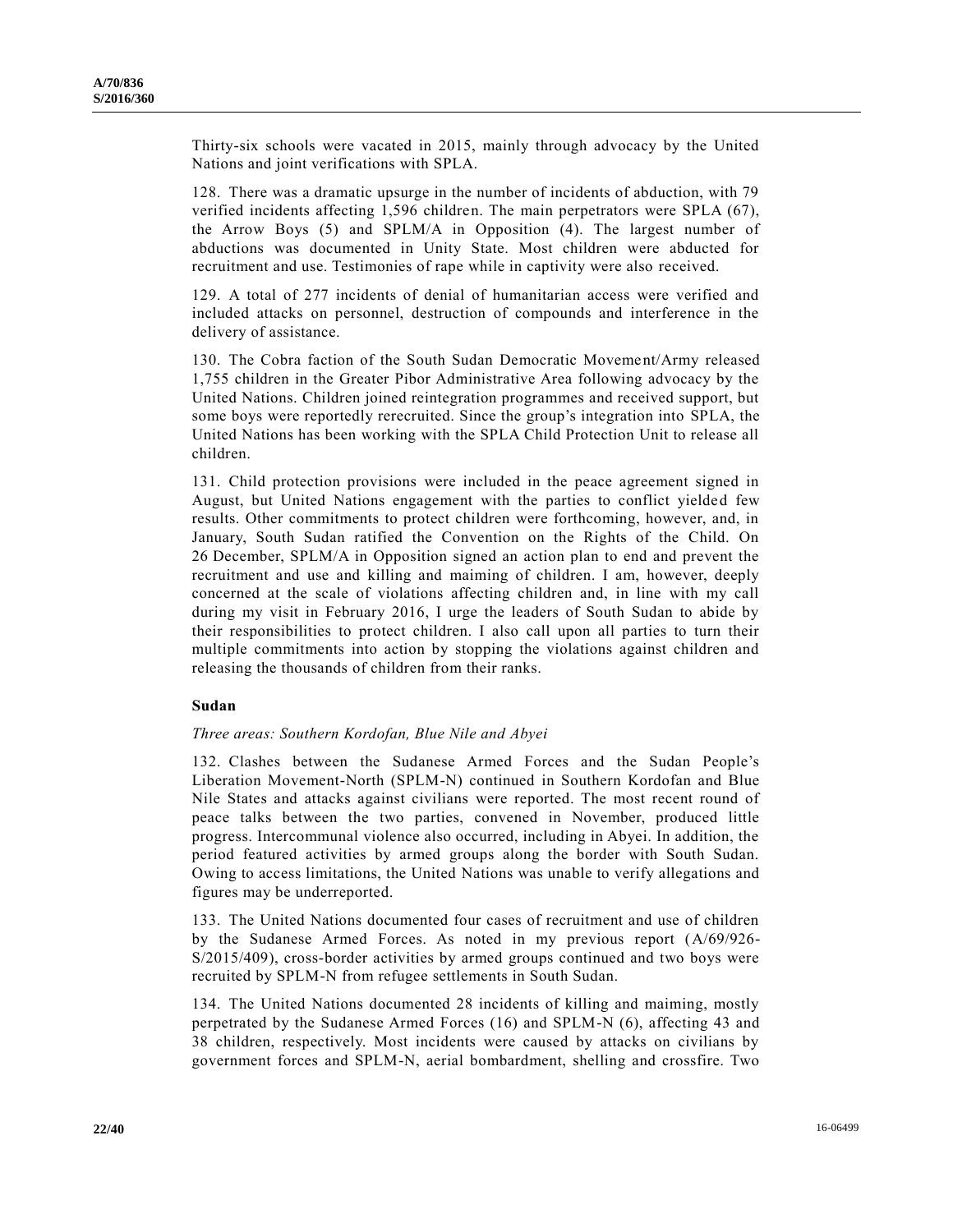were also the result of tribal clashes and explosive remnants of war. In addition, the United Nations documented the killing and maiming of four girls in a Sudanese Armed Forces aerial bombardment in South Sudan.

135. The rapes of four girls and one boy by Sudanese Armed Forces elements and aligned militias were documented. Sexual violence against children remained a grave concern and the numbers are believed to be underreported owing to a lack of access.

136. Seven incidents of attacks on schools (two), hospitals (three) and protected personnel (two) were attributed to the Sudanese Armed Forces (two), SPLM-N (two) and unknown perpetrators. Two incidents occurred during clashes between the Sudanese Armed Forces and SPLM-N. For example, on 20 January, a hospital operated by Médecins sans frontières in the Nuba mountains was reportedly bombed by the Sudanese Armed Forces. A medical staff member and a teacher were reportedly killed in April in Western Kordofan by SPLM-N.

137. The United Nations documented the abduction of eight children, including five in Abyei, that occurred during Misseriya attacks on Ngok Dinka villages in January and March. The children were released and reunited with their families following engagement by the United Nations. Three other boys were reportedly abducted by SPLM-N, including two in South Sudan.

138. The Government continued to restrict humanitarian access, resulting in an estimated 165,000 children being deprived of immunization.

#### *Darfur*

139. The period witnessed continued confrontations between government security forces and armed groups, especially in the Jebel Marra area, which led to significant displacement. The situation, exacerbated by aerial bombardment and increasingly deadly intertribal clashes, resulted in grave violations against children.

140. The country task force on monitoring and reporting verified the recruitment of four boys by the Sudanese Armed Forces in West Darfur, including one who reportedly participated in fighting between the Abbas faction of the Justice and Equality Movement (JEM) and the Sudanese Armed Forces in June. More allegations were received involving the Sudanese Armed Forces and the Government's Rapid Support Forces, which could not be verified. In addition, the United Nations documented the recruitment of six children by JEM from refugee settlements in Unity State, South Sudan. During her visit in March 2016, my Special Representative was given access to 21 children detained by the National Intelligence and Security Service since April and August 2015 for their alleged association with JEM. The children had allegedly been recruited in Southern Kordofan and South Sudan and used in combat in Darfur and South Sudan. My Special Representative advocated further access by the United Nations to the children and their release and reunification with their families.

141. Killing and maiming accounted for the majority of verified violations (196). Some 50 per cent of the children were killed (21) and maimed (74) by explosive remnants of war, but casualties also resulted from indiscriminate shooting, intercommunal clashes in East Darfur and aerial bombardments. A number of cases in restricted areas could not be documented.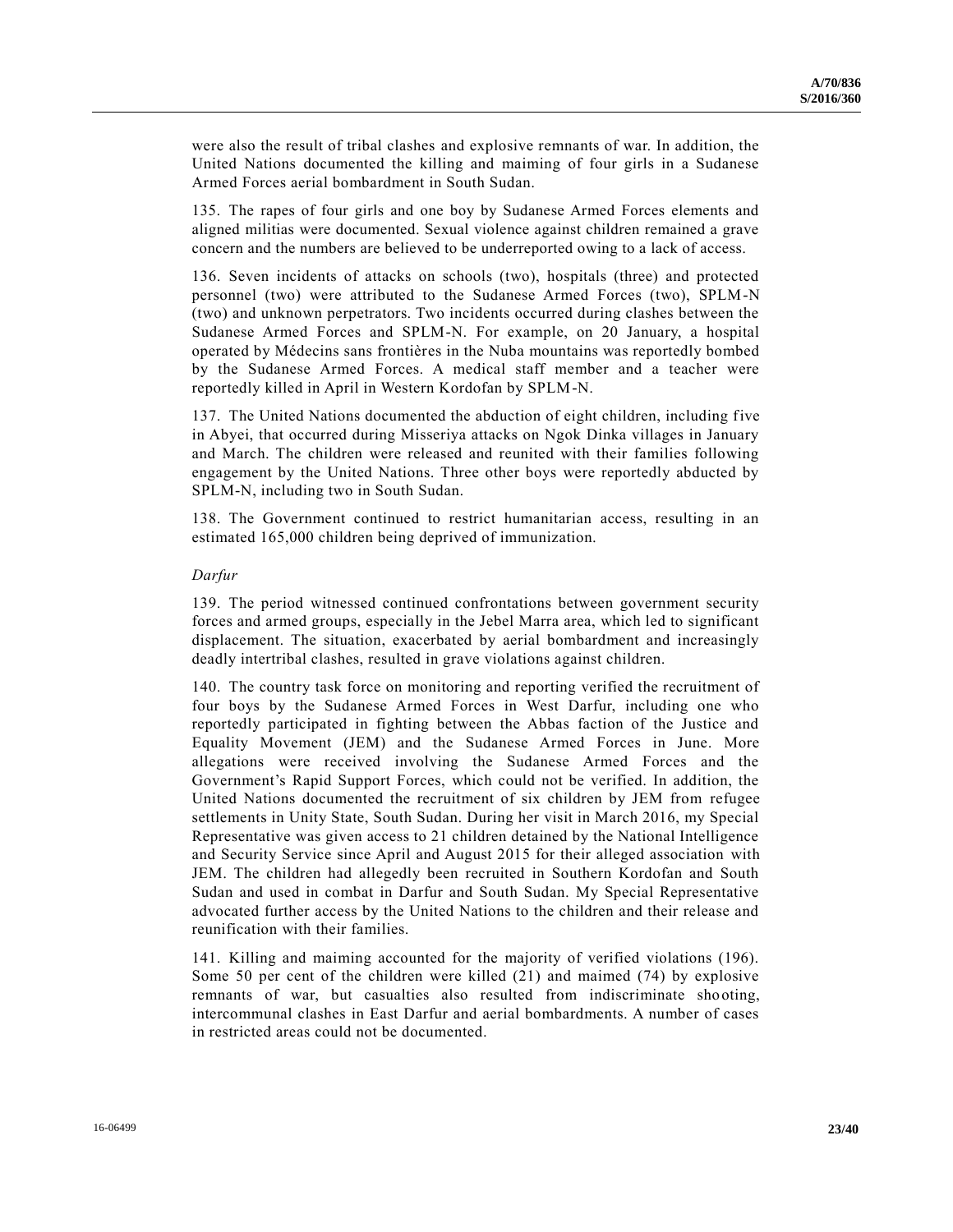142. Forty-five incidents of sexual violence affecting 60 children, including a boy, were verified and attributed to unidentified armed men (35), militias (13), the Rapid Support Forces (5), armed nomads (3), the Sudanese Armed Forces (2) and the police and JEM-Wing for Peace (1 each). In addition, the United Nations in South Sudan documented three incidents by JEM affecting 12 children.

143. Thirteen schools were damaged or looted by the Central Reserve Police and the Rapid Support Forces, but also during Sudanese Armed Forces aerial bombardments and intertribal clashes. All but one of the incidents took place in the eastern Jebel Marra. In two additional incidents, school personnel were threatened by elements of the Rapid Support Forces. Two attacks on hospitals and protected personnel were attributed to the Rapid Support Forces and the Central Reserve Police.

144. Humanitarian access, in particular to Jebel Marra, remained heavily restricted, which impeded efforts to reach affected communities, including children.

145. The country task force on reporting and monitoring engaged with armed groups and a command order prohibiting the recruitment and use of children was issued by JEM in September. In addition, my Special Representative met the leaders of JEM, the Sudan Liberation Army/Minni Minawi and the Sudan Liberation Army/Abdul Wahid in Austria in May, in consultations organized by the United Nations-African Union Hybrid Operation in Darfur and the Austrian Study Centre for Peace and Conflict Resolution. The leaders of the groups issued a joint statement with a commitment to stop and prevent grave violations against children. Lastly, in June SPLM-N signed Geneva Call's Deed of Commitment for the Protection of Children from the Effects of Armed Conflict.

146. In March 2016, my Special Representative visited the Sudan and witnessed the signing of an action plan by the Government to end and prevent child recruitment and use in its security forces. I welcome that step and count on the Government to ensure the swift and full implementation of the action plan.

147. The country task force on monitoring and reporting provided technical support to government personnel and local communities through awareness-raising, the development of referral pathways and community-based child protection networks. Although impunity for grave violations continued to be a concern, there was progress, with arrests being made for sexual violence and the killing and maiming of children. I call upon the Government to ensure accountability for all grave violations.

#### **Syrian Arab Republic**

148. The conflict was marked by increasing indiscriminate and disproportionate aerial bombings, especially in the second half of the year, and the proliferation of parties involved, including international forces. Besiegement of areas continued to be used as a tactic of war. On 27 February 2016, a cessation of hostilities agreement allowed the delivery of humanitarian assistance to previously unreached areas. Owing to the increasingly constrained monitoring environment, the figures below do not reflect the full scale of grave violations committed by all parties to the conflict.

149. A total of 362 cases of recruitment and use of children were verified and attributed to ISIL (274), the Free Syrian Army and affiliated groups (62), Liwa' al-Tawhid (11), popular committees (5), Kurdish People's Protection Units (4), Ahrar al-Sham (3), the Nusrah Front (2) and the Army of Islam (1). Of the verified cases, 56 per cent involved children under 15 years of age, a significant increase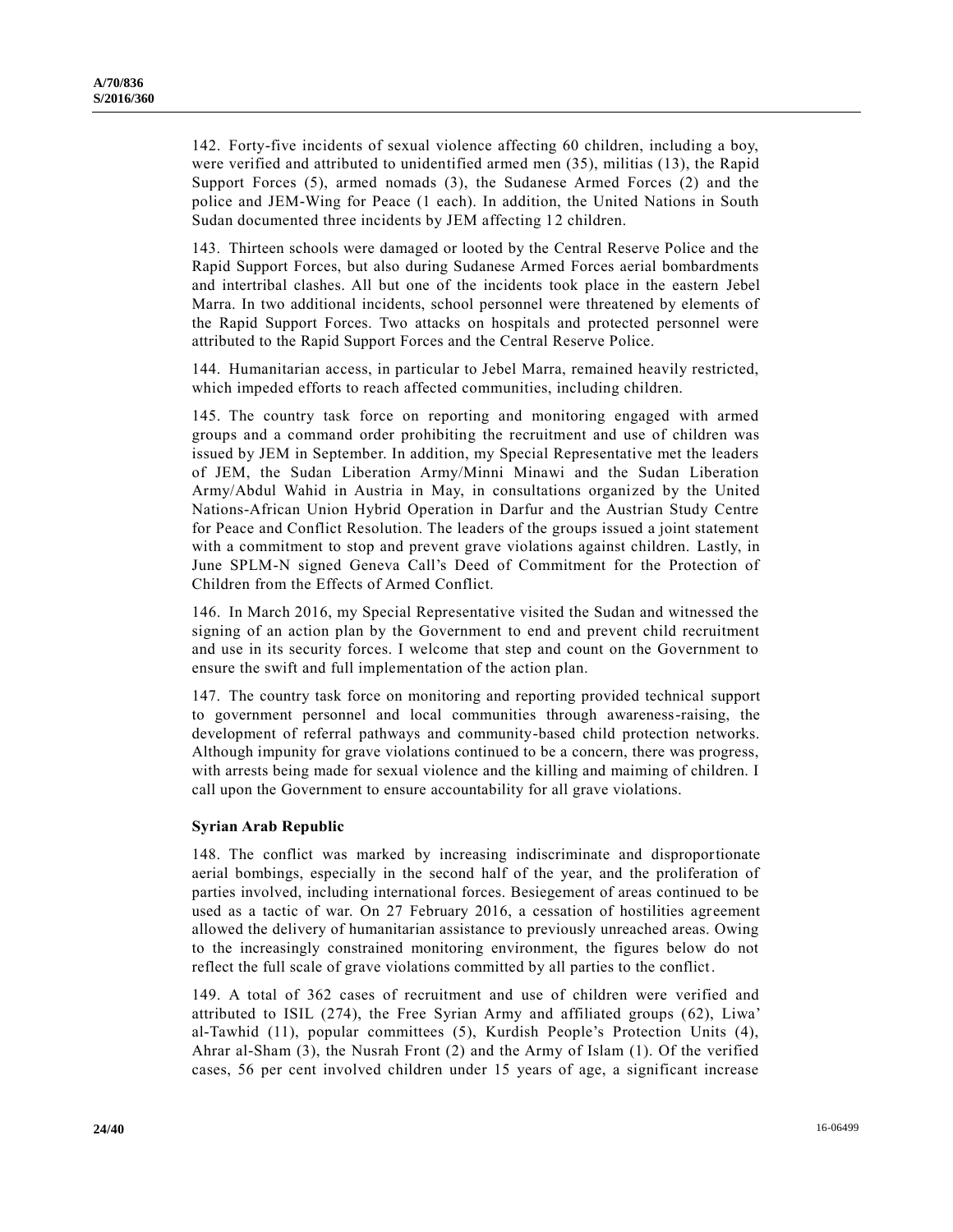compared with 2014. The payment of salaries and ideology continued to be major influencing factors.

150. The massive recruitment and use of children by ISIL continued. The United Nations verified the existence of centres in rural Aleppo, Dayr al-Zawr and rural Raqqah that provided military training to at least 124 boys between 10 and 15 years of age. Verification of the use of child foreign fighters increased significantly, with 18 cases of children as young as 7 years of age. The use of children as child executioners was reported and appeared in video footage.

151. The United Nations also verified the recruitment and use of children as young as 9 years of age by the Free Syrian Army, and the recruitment of 11 Syrian refugee children from neighbouring countries by Liwa' al-Tawhid. While cases became increasingly difficult to verify, the Kurdish People's Protection Units continued to recruit boys and girls as young as 14 years of age for combat roles, with pressure and coercion by communities reportedly a factor.

152. Recruitment and use by pro-Government groups was verified, with five cases of boys being recruited by the Popular Committee of Tallkalakh (Homs) to work as guards and conduct patrols. In addition, there were allegations of the use of children by government forces to man checkpoints.

153. The Government continued to detain children for their alleged association with armed opposition groups, with 36 cases verified. In 28 of those cases, the children were tortured, and one incident resulted in the child's death in detention. Pro-Government groups continued to deprive children of liberty for alleged association with opposition groups, with three cases attributed to the Popular Committee of Bludan. There were also five cases of ISIL depriving children of liberty owing to their association with parties to conflict.

154. Air strikes, indiscriminate attacks on civilian areas and objects, and complex attacks were the primary causes of killing and maiming of children. The United Nations verified 591 cases of children killed (269 boys, 106 girls and 196 of unknown sex) and 555 injured (203 boys, 128 girls and 224 of unknown sex), attributed to government forces and international forces supporting the Government (585), ISIL (142), the Nusrah Front (23), other armed groups (168), the international coalition against ISIL (7), the Kurdish People's Protection Units (2) and unknown parties (219). Mortar, rocket and suicide attacks on government-controlled areas resulted in the killing and maiming of 275 children (77 boys, 93 girls and 105 of unknown sex), attributed to ISIL (79), the Nusrah Front (14) and other armed groups (167). Aerial attacks and shelling of civilian areas by government forces and international forces supporting the Government killed and injured 531 children, including 133 from indiscriminate barrel bombs.

155. There was a significant increase in the number of verified cases of children killed and maimed as a result of their association with armed groups, including while participating in combat. Owing to the large numbers of children used by ISIL, at least 148 children were killed in ISIL military areas targeted by air strikes by government forces, international forces supporting the Government and the international coalition. ISIL and the Nusrah Front continued to commit atrocities, including the execution of children. On 5 March, the Nusrah Front executed two children during a ground offensive on Kanafez (Hama). On 22 August, in Muh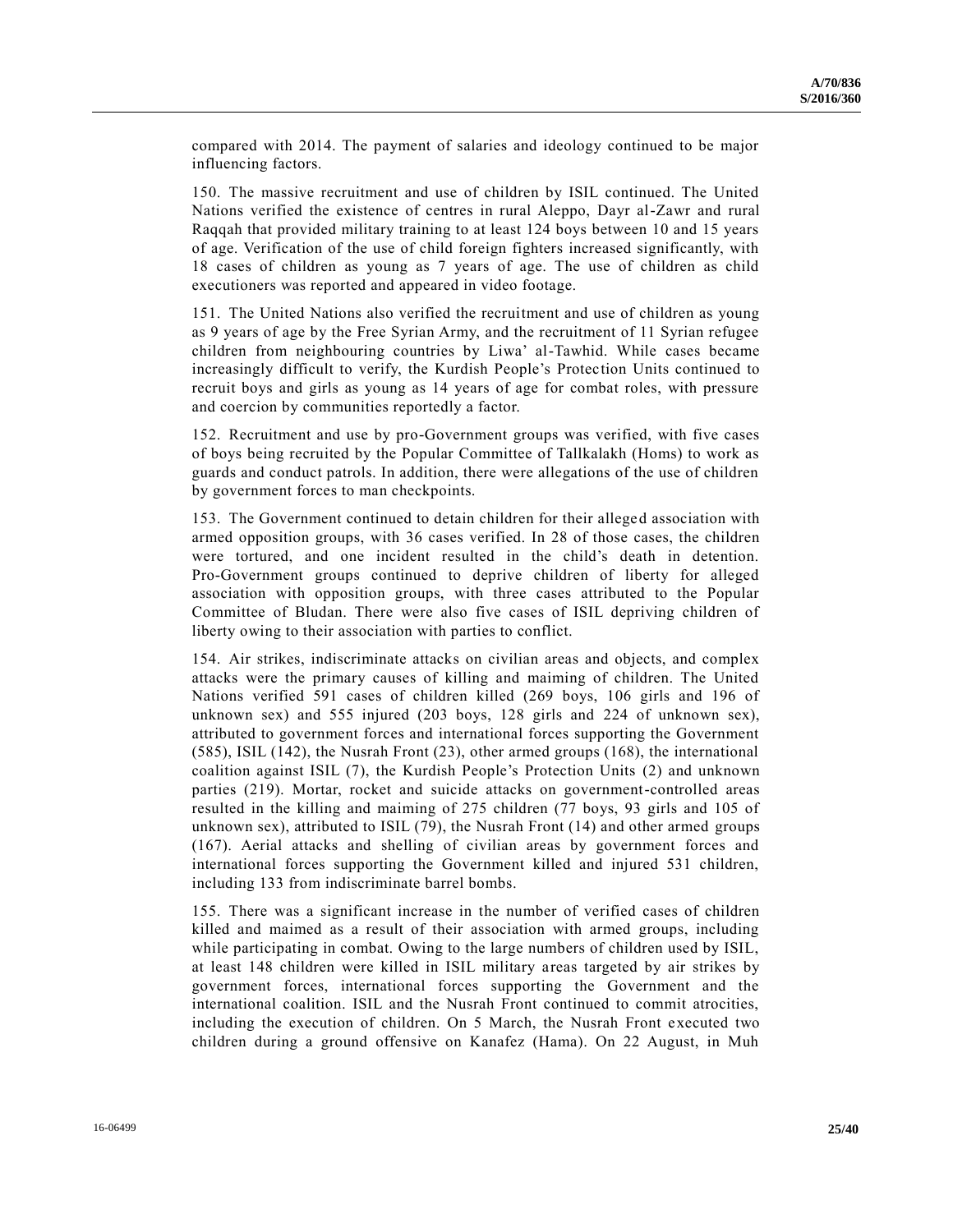Hasan (Dayr al-Zawr), ISIL publicly amputated limbs of a 15-year-old boy accused of being affiliated with the Free Syrian Army.

156. Conflict-related sexual violence against children continued to be extremely difficult to document, with no case verified in 2015. In areas controlled by ISIL, girls reportedly continued to be vulnerable to early and forced marriage to fighters, while Yezidi girls captured in Iraq in 2014 were reportedly trafficked into the Syrian Arab Republic and used as sex slaves.

157. According to the Ministry of Education, since the beginning of the conflict, more than 6,500 schools have been destroyed, partially damaged, used as shelters for internally displaced persons or rendered otherwise inaccessible. The Ministry reported that 571 students and 419 teachers had been killed in 2015. The United Nations verified 69 attacks on educational facilities (60) and personnel (9) attributed to government forces and pro-Government groups (48), ISIL (11), the Nusrah Front (1), other armed groups (9) and unknown parties (1), which killed and maimed 174 children.

158. ISIL continued to use education to indoctrinate and recruit children. In December, it imposed new regulations of compulsory education for all boys from grades 1 to 12, and for girls from grades 1 to 4, which is a factor contributing to recruitment in ISIL-controlled areas.

159. Reports of attacks on medical facilities increased, with 122 attacks on 93 separate medical facilities and at least 60 medical personnel targeted or killed. The United Nations verified 41 attacks on health facilities (33) and health personnel (8) by government forces and pro-Government groups (32), ISIL (2), other armed groups (2) and unknown parties (5).

160. The United Nations verified eight incidents of military use of schools by government forces in Idlib in March (four of the schools were subsequently attacked by armed groups) and three incidents of military use of hospitals by ISIL in Dayr al-Zawr and Raqqah.

161. Children continued to be abducted by parties to the conflict, with 21 cases (15 boys, 4 girls and 2 of unknown sex) attributed to government forces in a hostage taking incident (13), ISIL (5) and 1 each to the Nusrah Front, the Kurdish People's Protection Units and groups affiliated with the Free Syrian Army.

162. Parties to the conflict, in particular the Government, ISIL, the Nusrah Front and armed opposition groups, continued to use siege and starvation as a tactic of war. In January 2016, an estimated 393,700 people were living under siege. Deaths of children as a result of malnutrition were reported. Some 35,000 children targeted by polio vaccination campaigns could not be reached owing to denial of vaccinations by armed groups, including ISIL. The use of water as a weapon of war escalated significantly, with some 7.7 million civilians affected by deliberate water cuts. The United Nations verified attacks on humanitarian facilities and attacks and threats against humanitarian personnel.

163. I call upon the Government to respect its obligations and take urgent action to protect civilians. Furthermore, I urge the Kurdish People's Protection Units and the Free Syrian Army to end child recruitment and use, and implement the commitments previously made.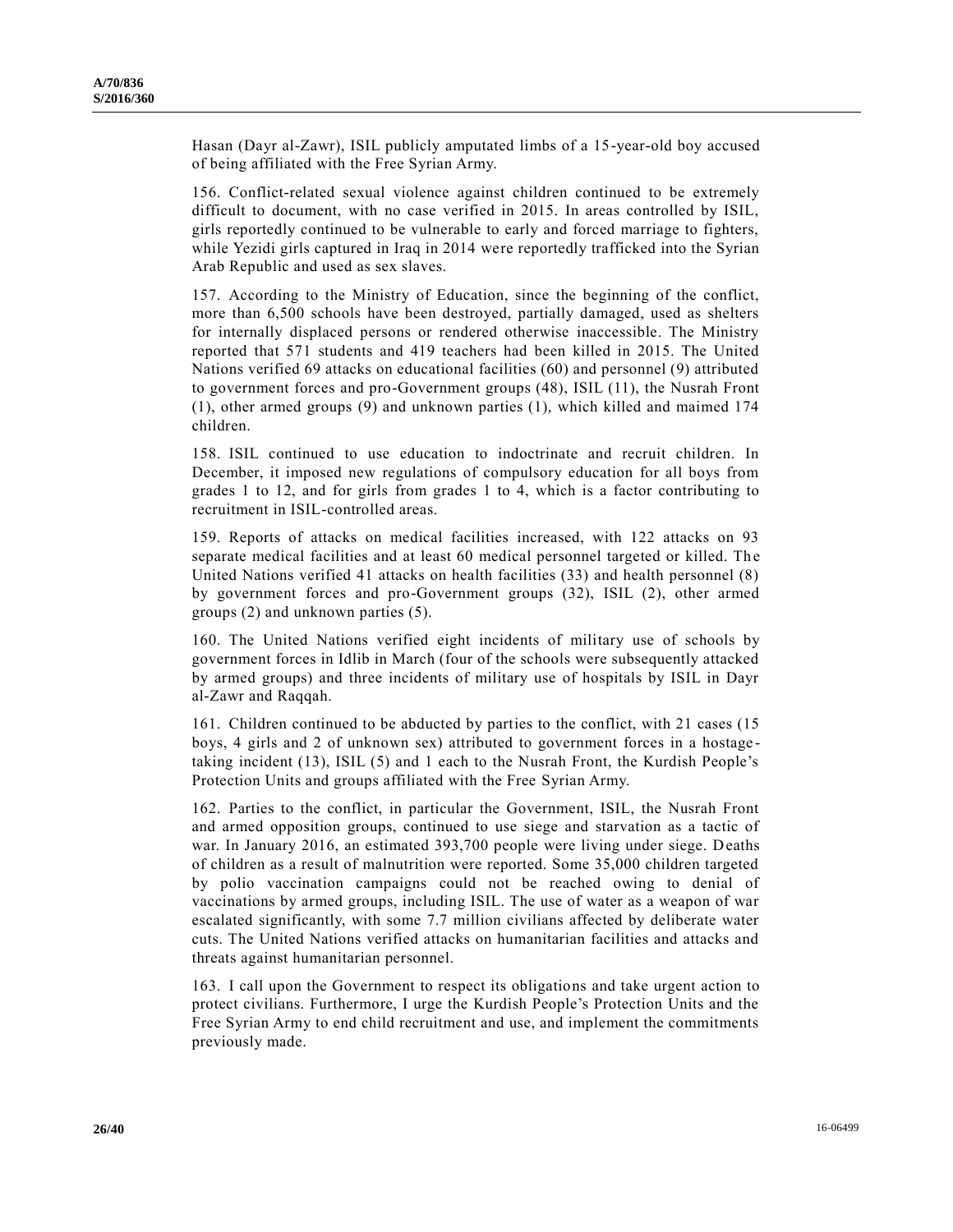#### **Yemen**

164. The conflict in Yemen escalated significantly following the takeover of Sana'a by the Houthis in September 2014 and the beginning of air strikes by the coalition led by Saudi Arabia on 26 March 2015. Intensive aerial bombardment was followed by ground fighting, taking a devastating toll on the civilian population. Grave violations against children increased dramatically as a result of the escalating conflict.

165. The United Nations documented a fivefold increase in cases of recruitment and use of children by armed groups, in particular following the escalation of 26 March, notwithstanding the challenges in verifying cases owing to security and access constraints. Of the 762 verified cases of recruitment of children (all boys), the majority were attributed to the Houthis (72 per cent), followed by the pro-Government popular committees (15 per cent) and Al-Qaida in the Arabian Peninsula (9 per cent). Recruitment was predominant in Houthi strongholds, such as Amanat al-Asimah (103), Ta'izz (69) and Amran (34). A shift was observed from largely voluntary enlistment towards forced or involuntary recruitment through coercion, including through the provision of misleading information or incentives.

166. In 2015, 183 boys were deprived of liberty by popular committees, owing to their association with armed groups, predominantly in Abyan, Aden and Lahij. At least 48 children recruited by Houthi forces were captured by popular committees and deprived of liberty for three to five months, before being released as part of a prisoner exchange that included adults held by popular committees. In addition, a child in Amanat al-Asimah was accused of planting chips in installations to be targeted by the coalition, and deprived of liberty by the Houthis.

167. The United Nations verified a sixfold increase in the number of children killed and maimed compared with 2014, totalling 1,953 child casualties (785 children killed and 1,168 injured). More than 70 per cent were boys. Of the casualties, 60 per cent (510 deaths and 667 injuries) were attributed to the Saudi Arabia-led coalition and 20 per cent (142 deaths and 247 injuries) to the Houthis. In 324 incidents, the responsible party could not be identified. ISIL claimed responsibility for an improvised explosive device attack on a mosque in Amanat al-Asimah that killed seven children and injured six, in addition to causing many adult casualties. Of the child casualties, 60 per cent were caused by air strikes, predominantly in Amanat al-Asimah, Hajjah and Sa'dah. Significant civilian casualties, including children, as a result of air strikes continued to be documented early in 2016. Ground fighting accounted for 29 per cent of child casualties, with the vast majority in Ta 'izz, Aden and Dali'. Child casualties as a result of landmines and explosive remnants of war were documented, with 15 children killed and 67 injured in Abyan, Aden, Amanat al-Asimah, Amran, Bayda', Dali', Dhamar, Lahij, Ma'rib, Sa'dah, Shabwah and Ta'izz.

168. The United Nations verified an incident of sexual violence against a child by a member of an armed group. However, it is likely that this category of violation is underreported.

169. The United Nations verified 101 incidents of attacks on schools and hospitals, which is double the number of incidents verified in 2014. Of the attacks,  $90$  per cent caused the partial or complete destruction of schools or health facilities, while the remaining 10 per cent involved attacks on protected personnel, including students. Of the attacks on schools and hospitals, 48 per cent were attributed to the coa lition,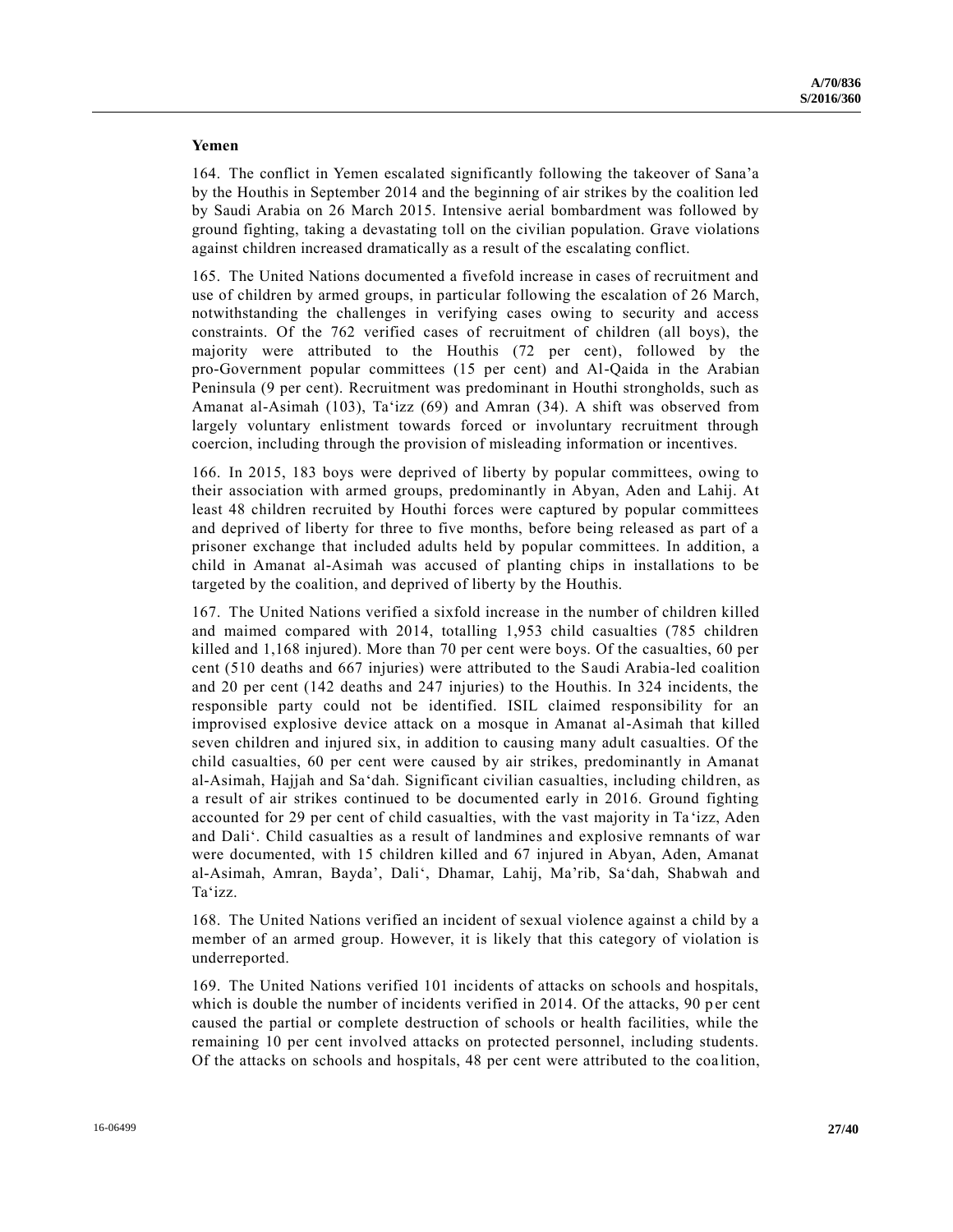29 per cent to the Houthis and 20 per cent to unidentified perpetrators. More than half of the violations occurred in the period from April to June.

170. Fifty-nine incidents of attacks on 34 hospitals were verified, with multiple attacks on the same facilities, especially in Aden and Ta'izz. In Aden, six facilities were attacked 10 times. In Ta'izz, three health facilities were hit in 23 separate incidents. The majority of repeated attacks were attributed to Houthi forces. For example, the Jumhuriah hospital in Aden was attacked three times by the Houthis in April. In addition, coalition air strikes destroyed 15 health facilities in the governorate of Sa'dah.

171. The United Nations verified 42 attacks on schools, with the largest number in Amanat al-Asimah (12), Ta'izz (10) and Sa'dah (10). Of the attacks, 57 per cent were attributed to the coalition, 16 per cent to the Houthis and 21 per cent to unknown parties.

172. The United Nations verified 51 incidents of military use of schools, of which the large majority (44) took place in Ta'izz by Houthi forces (20), popular committees (8) and unknown armed groups (16). The Houthis also used schools in Aden, Dali' and Lahij, and two incidents were attributed to popular committees in Aden and unknown armed groups in Ibb. Four incidents of military use of hospitals were verified, of which three were attributed to the Houthis and one to Al-Qaida in the Arabian Peninsula.

173. The United Nations verified the abductions of 11 children, all of which were attributed to the Houthis, with the exception of a case attributed to Al-Qaida in the Arabian Peninsula. For example, two children were abducted next to Houthi barracks in Dali'. The Houthis and affiliated groups requested a ransom for the return of the children to the families, but the children were later killed.

174. Humanitarian access was severely restricted, with both the coalition and the Houthis imposing obstacles to the delivery of goods and services. The United Nations verified 16 incidents of denial of humanitarian access in Ta'izz, Sa'dah, Aden and Dali', mostly relating to the restriction of entry of humanitarian personnel, and threats and violence against personnel. The majority of verified incidents were attributed to the Houthis (11) and the coalition (3).

175. In May 2014, the Government signed an action plan to end and prevent the recruitment and use of children. However, implementation did not advance in the light of the escalation of conflict. My Special Representative engaged in dialogue with the Government, Member States and subsidiary bodies of the Security Council to raise serious concerns about the devastating impact of the conflict on children. I call upon all parties to respect their international legal obligations to protect civilians and civilian infrastructure, and encourage the inclusion of child protection concerns in negotiations to end the conflict.

### **B. Situations not on the agenda of the Security Council or other situations**

#### **Colombia**

176. Substantial progress was made in the peace talks between the Government of Colombia and the Fuerzas Armadas Revolucionarias de Colombia — Ejército del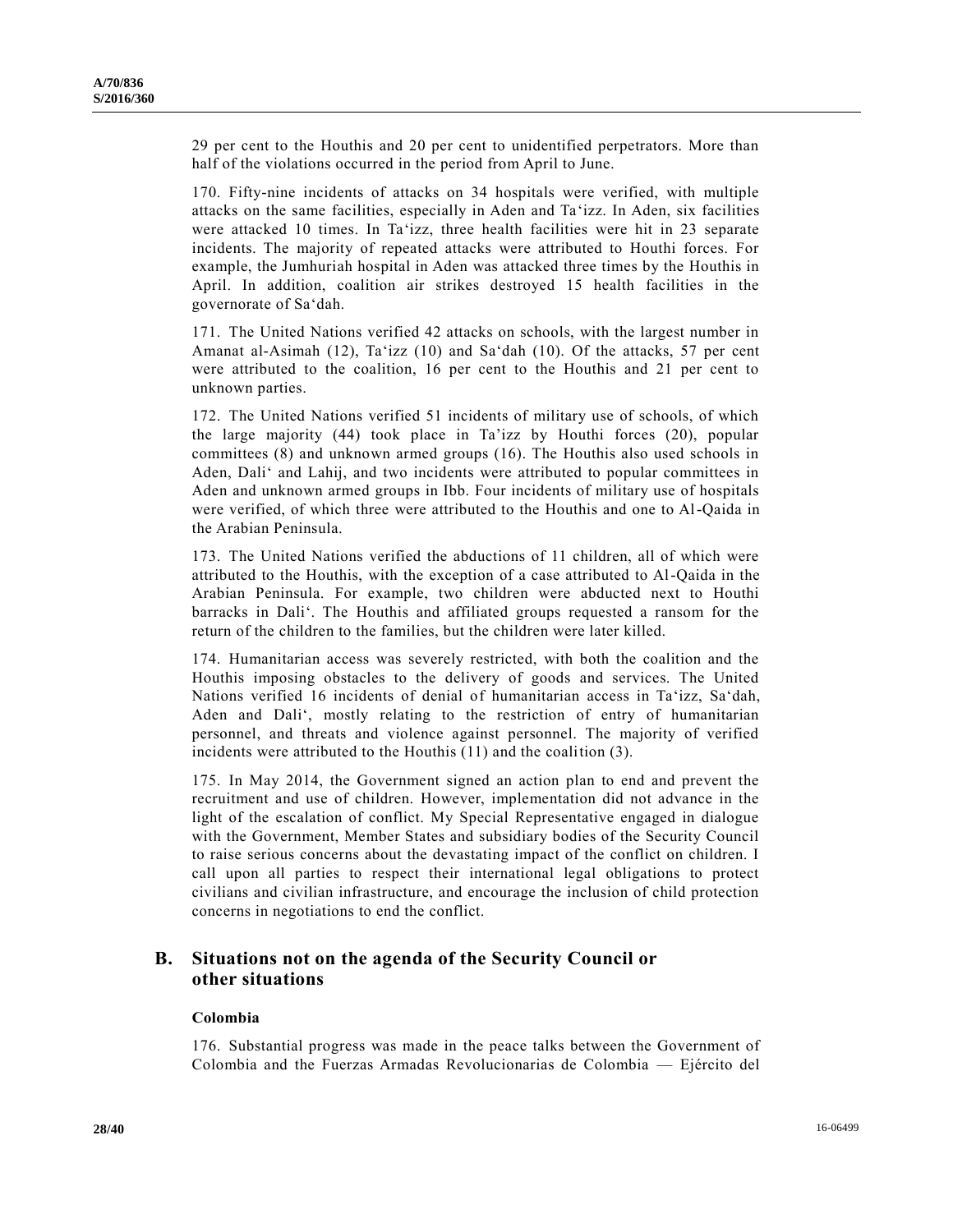Pueblo (FARC-EP). In February, the group announced that it would stop recruiting children under 17 years of age and intended to release children under 15 years of age from its ranks. At the invitation of the Government, my Special Representative twice visited Havana to engage with the negotiating parties and facilitators on according priority to the release and reintegration of all under-aged members of FARC-EP, stressing that any action should be based on the principle of the best interest of the children to ensure their protection and successful reintegration, guarantee their rights as victims and prevent rerecruitment by other armed actors. Early in 2016, FARC-EP made public a commitment to ending the recruitment of children under 18 years of age and discussions on the separation of children continued. A historic agreement on the peace agenda item relating to victims was announced on 15 December, foreseeing the creation of a comprehensive system of truth, justice, reparation and non-repetition for victims, which identified children as a vulnerable group.

177. Armed violence between FARC-EP and government forces reached its lowest level in 50 years and displacement decreased following the unilateral ceasefire declared by FARC-EP and the suspension of government aerial bombings. Nevertheless, activities by the Ejército de Liberación Nacional (ELN)<sup>4</sup> and postdemobilization armed groups continued to cause forced displacement.

178. The United Nations verified 289 cases of child recruitment and use by armed groups, the majority of which were documented following their separation and had been formerly associated with FARC-EP (182) and ELN (74). Cases were also attributed to the Ejército Popular de Liberación (1) and post-demobilization and other armed groups (32).

179. The killing of 12 children and maiming of 10, mainly as a result of landmines, were verified. With 31 of its 32 departments contaminated, landmines are a serious concern for the protection of children in Colombia. On 7 March, the Government and FARC-EP announced that they would carry out joint humanitarian demining initiatives (joint communiqué No. 52) and the parties began working on pilot projects.

180. The country task force on monitoring and reporting recorded 10 girls who were victims of sexual violence committed by the Autodefensas Gaitanistas de Colombia (8), FARC-EP and an unidentified perpetrator. One additional case by a member of the Colombian military in 2012 was reported in 2015. The perpetrator was in detention awaiting trial at the time of writing (March 2016).

181. Eleven schools were damaged in crossfire and by landmines and explosive remnants of war. At least two teachers were killed by unidentified armed groups and allegations of threats against teachers by FARC-EP, ELN, the Autodefensas Gaitanistas de Colombia and Los Rastrojos were received. In addition, there were one case of military use of schools by FARC-EP and four cases by the Colombian military in violation of directives issued by the Ministry of Defence.

182. I welcome the decision of the Constitutional Court of 18 February 2016 that children recruited by all armed groups, including post-demobilization groups, are victims and have the right to reparations guaranteed in the Victims' Act (No. 1448 of 2011). This is an important step forward that aims to guarantee equal treatment

**\_\_\_\_\_\_\_\_\_\_\_\_\_\_\_\_\_\_**

<sup>&</sup>lt;sup>4</sup> ELN has been listed for recruitment and use of children in annex II to the present report since 2003. The launch of peace negotiations between the Government of Colombia and ELN was announced in March 2016.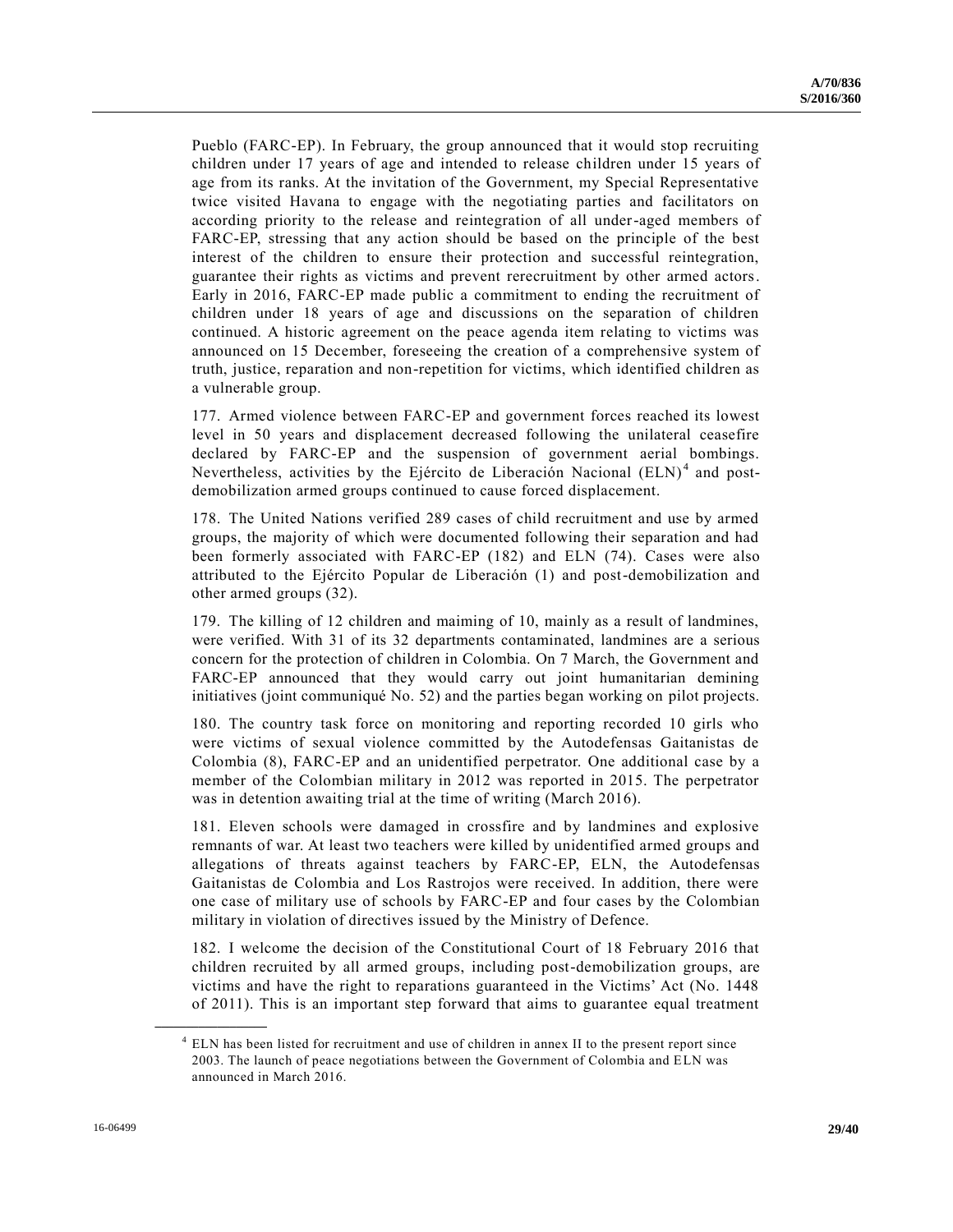between children associated with guerrilla groups and those associated with postdemobilization groups, by ensuring that every recruited child will be treated primarily as a victim and receive adequate reintegration support.

183. There has been historic progress in Colombia and I encourage the Government to secure guarantees for non-repetition and pay particular attention to the specific protection needs of indigenous children, children of African descent and children in marginalized areas, so as to address and prevent violations against children.

#### **India**

184. The United Nations continued to receive reports of the recruitment and use of children as young as 6 years of age by armed groups, including the Naxalites, in Bihar, Chhattisgarh, Jharkhand, Maharashtra, Odisha and West Bengal States. Reports indicate that children were coerced to join children's units ("Bal Dasta"), where they were trained and used as couriers and informants, to plant improvised explosive devices and in front-line operations against national security forces. For example, in April, the Bharatiya Communist Party (Maoist) reportedly forced the inhabitants of seven villages in Gumla district, Jharkhand State, to hand over five children per village to join their ranks. To avoid such forcible recruitment, families have resorted to sending children away from home at a young age, leading to children dropping out of school.

185. In the eastern provinces, children were killed and injured as a result of violence and fighting between armed groups and national security forces. In June, 12 Communist Party of India (Maoist) fighters, including 4 children dressed in uniforms, were killed in a joint police operation in Bhalwahi village, Jharkhand State.

186. The abduction of children, especially girls, by armed groups was a serious concern. Abducted children are subjected to further grave violations and abuses, and have been forced to serve in combat functions, exposed to sexual violence and, reportedly, used as human shields. In April, Maoists reportedly abducted five girls aged between 10 and 13 years of age from Karcha village, West Bengal State, and their whereabouts remain unknown.

#### **Nigeria**

187. Early in 2015, Jama'atu Ahlis Sunna Lidda'awati wal-Jihad, renamed Islamic State's West African Province and commonly known as Boko Haram, controlled large swathes of territory in the north-eastern States of Adamawa, Borno and Yobe. In response, the Nigerian security forces intensified their military operations, in conjunction with the Civilian Joint Task Force, as well as local pro-Government vigilante groups, retaking control of territory. According to the Nigerian security forces, only two local government areas were under Boko Haram control (Abadam and Mobar in Borno State) by December.

188. As Boko Haram increasingly resorted to hit-and-run attacks on "soft targets", the group also intensified its operations, including suicide attacks, which have spread from north-east Nigeria to Cameroon, Chad and the Niger, causing a significant number of casualties among civilians and large-scale displacement. Consequently, by the end of December, in excess of 1.8 million persons had been displaced within Nigeria, including more than 1 million children, and 220,304 were registered as refugees in neighbouring countries.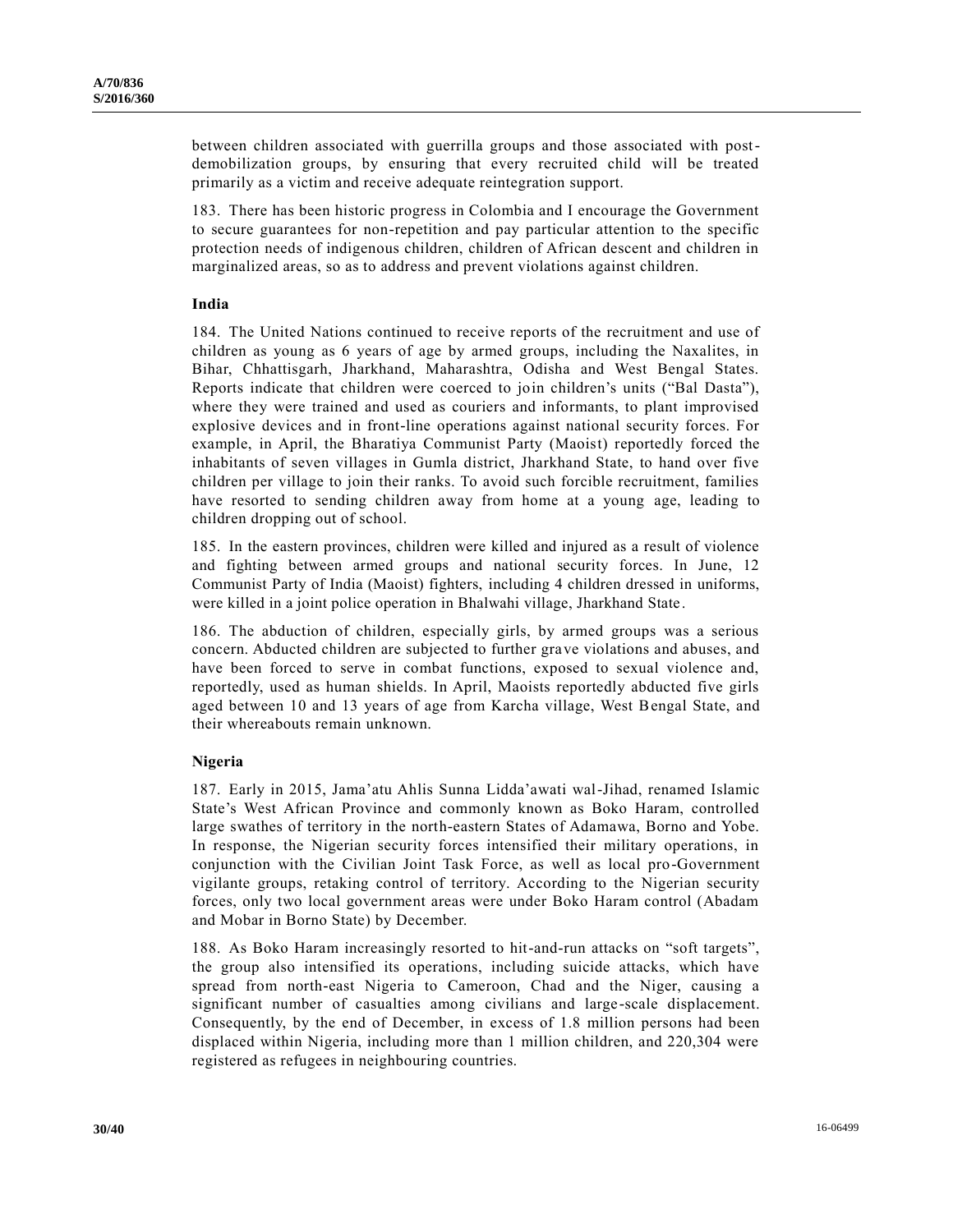189. The United Nations verified the recruitment and use of 278 children (143 boys and 135 girls) by Boko Haram (225) and the Civilian Joint Task Force (53). Twenty one girls were used in suicide attacks claimed by Boko Haram, 11 of which were documented in the fourth quarter. Children were used in suicide attacks not only in Nigeria, but also in Cameroon and Chad, with cases also reported early in 2016. Of the 1,010 children (422 boys and 588 girls) encountered or rescued during the course of military operations in north-east Nigeria, 204 (117 girls and 87 boys) had been recruited and used by Boko Haram. With regards to the Civilian Joint Task Force, children were used to man checkpoints and as messengers and spies.

190. Cases of 129 children detained for alleged association with Boko Haram were documented (69 boys and 60 girls), including 85 held in military barracks in Maiduguri, 22 at the Aguata camp in eastern Nigeria by the Office of the National Security Adviser, after passing through the Chad security corridor, and 21 girls in Lagos detained by the Nigeria Department of State Services and the Nigerian security forces. On 1 December, an 11-year-old boy was arrested in Maiduguri, reportedly for being a suspected "Boko Haram terrorist", and his picture displayed on posters disseminated throughout Nigeria. The poster appeared to include at least three other boys. In November, the Nigerian security forces handed over to the Governor of Borno State 48 boys and 10 girls who had been in military detention in Maiduguri since August for alleged association with Boko Haram.

191. At least 5,480 persons were reportedly killed in 352 incidents, a decrease of 26 per cent compared with 2014. The United Nations verified the killing of 244 children (109 boys and 135 girls), mostly in Borno (130), Adamawa (54) and Yobe (48). Sixty-five of them were killed in 13 suicide attacks committed by children. A total of 112 children (54 boys and 58 girls) were also maimed.

192. In May and June, 253 children (84 boys and 169 girls) encountered during military operations participated in an "deradicalization programme" run by the Office of the National Security Adviser in a facility in Kaduna State, to which the United Nations was given access in June. The Office reported that four girls were pregnant as a result of sexual violence during their captivity and that all 68 mothers of the 112 children under 5 years of age had been either raped and/or were wives of Boko Haram members. The facility was closed down on 6 November, but it was unclear whether the women and children who returned to their communities or camps for displaced persons received reintegration support.

193. Since 2014, an estimated 1,500 schools have been destroyed in north-east Nigeria, including 524 in Borno State. This has prevented access to education for more than 400,000 children. Five schools were reportedly used for military purposes by Boko Haram in Bauchi State, and three schools by the Nigerian security forces since April 2014 in Maiduguri and Chibok Local Government Area, Borno State. To strengthen the protection of education, Nigeria endorsed the Safe Schools Declaration, agreeing to use the Guidelines for Protecting Schools and Universities from Military Use during Armed Conflict.

194. Abduction by Boko Haram continued, with 162 cases documented, of which the United Nations verified 26 (15 boys and 11 girls). In addition, 693 children encountered or rescued during military operations (327 boys and 366 girls) had reportedly been abducted. There is no indication whether any of the Chibok schoolgirls, abducted in 2014, were among those rescued.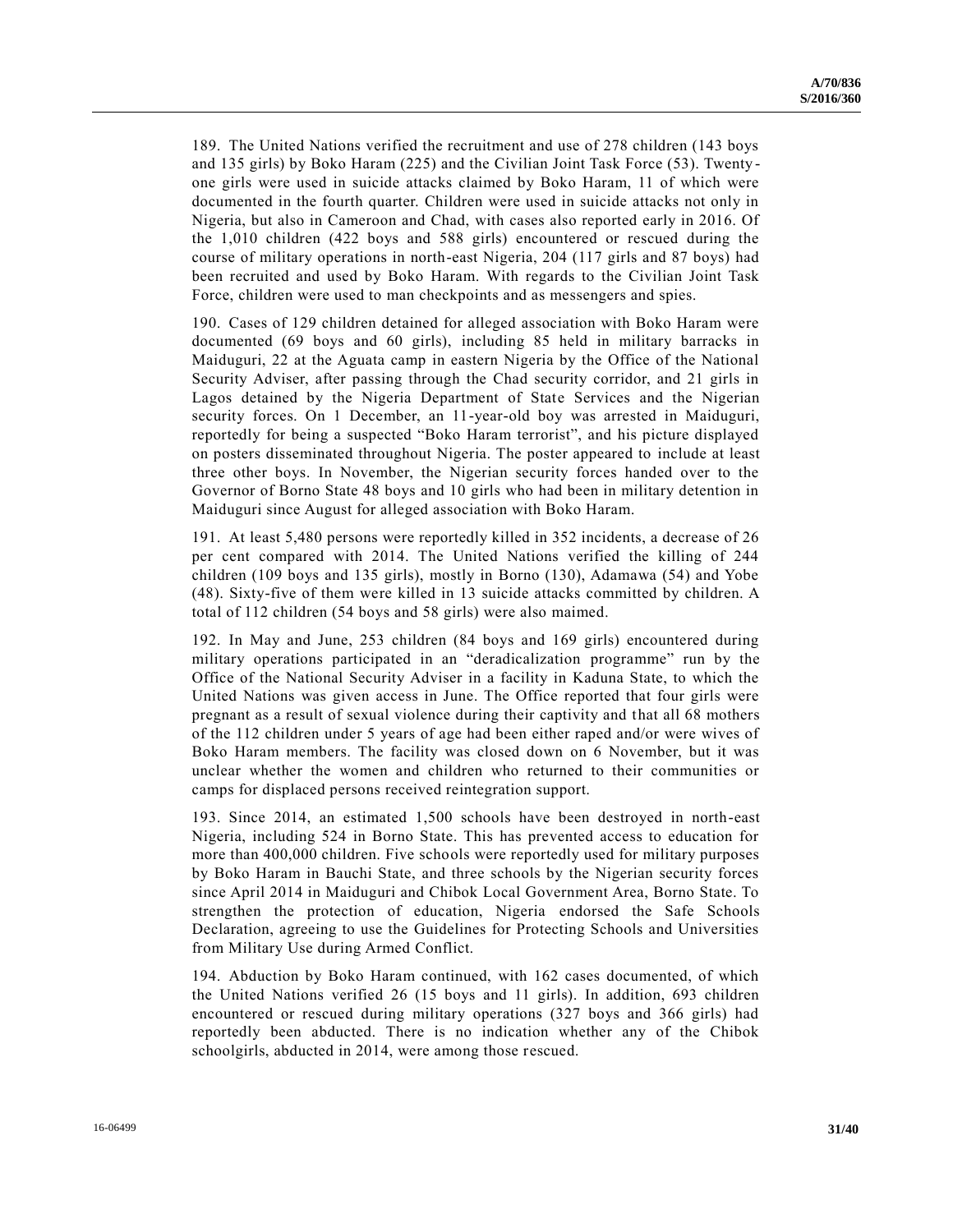195. Engagement with the Nigerian authorities continued, including on the handover of children encountered during operations by the Nigerian security forces to civilian authorities. In December, the United Nations assisted the National Human Rights Commission and the Nigerian security forces in organizing a workshop to review the military code of conduct and rules of engagement for operations against Boko Haram. With regard to efforts to combat impunity, I welcome the establishment of a human rights desk at the army headquarters tasked to investigate human rights violations committed by the military, and I encourage the inclusion of dedicated child protection capacity to investigate grave violations committed against children. I am concerned by the number of children recruited and used by the Civilian Joint Task Force and I call upon the Government to take swift action to prevent further cases.

#### **Pakistan**

196. In 2015, attacks by armed groups in Pakistan declined by 48 per cent compared with 2014. The majority of attacks were attributed to TTP, predominantly in Baluchistan. The Government's military operations in North Waziristan against armed groups continued throughout 2015.

197. Reports were received of the use of religious schools for recruitment and military training of children by TTP and other armed groups (see [S/2015/336\)](http://undocs.org/S/2015/336).

198. Child casualties were reported as a result of indiscriminate attacks and armed violence. For example, on 4 January, four children were killed and 10 injured when an improvised explosive device detonated at a volleyball match in Orakzai Agency, Federally Administered Tribal Areas. In October, a suicide attack on a religious procession in Jacobabad, Sindh Province, killed 18 children and injured more than 40 others. Further indiscriminate attacks occurred early in 2016, when a large bomb blast claimed by a TTP faction killed more than 20 children in Lahore on 27 March.

199. Fourteen attacks on educational institutions across Pakistan were recorded, a decline of 65 per cent compared with 2014. They included the destruction of schools, including girls' schools, and occurred mostly in the Federally Administered Tribal Areas (eight), Sindh (four) and Khyber Pakhtunkhwa (two).

200. Notwithstanding the continued targeting of health personnel, humanitarian access to children increased, in particular for polio workers in the Federally Administered Tribal Areas. Attacks on polio workers continued, however, with 11 people killed in six attacks. For example, four members of a polio team were killed following their abduction in Northern Baluchistan. In addition, 76 security incidents, including 42 cases of threats and intimidation against polio workers, were reported throughout Pakistan.

201. I am concerned by reports of children being sentenced to death by military courts on terrorism-related charges. I urge the Government to adhere to its obligations under the Convention on the Rights of the Child, which prohibits capital punishment for offences committed by persons under 18 years of age.

#### **Philippines**

202. There were limited large-scale armed engagements in 2015. However, sporadic low-intensity clashes continued to affect children, predominantly in Mindanao. An increased number of grave violations were documented in indigenous communities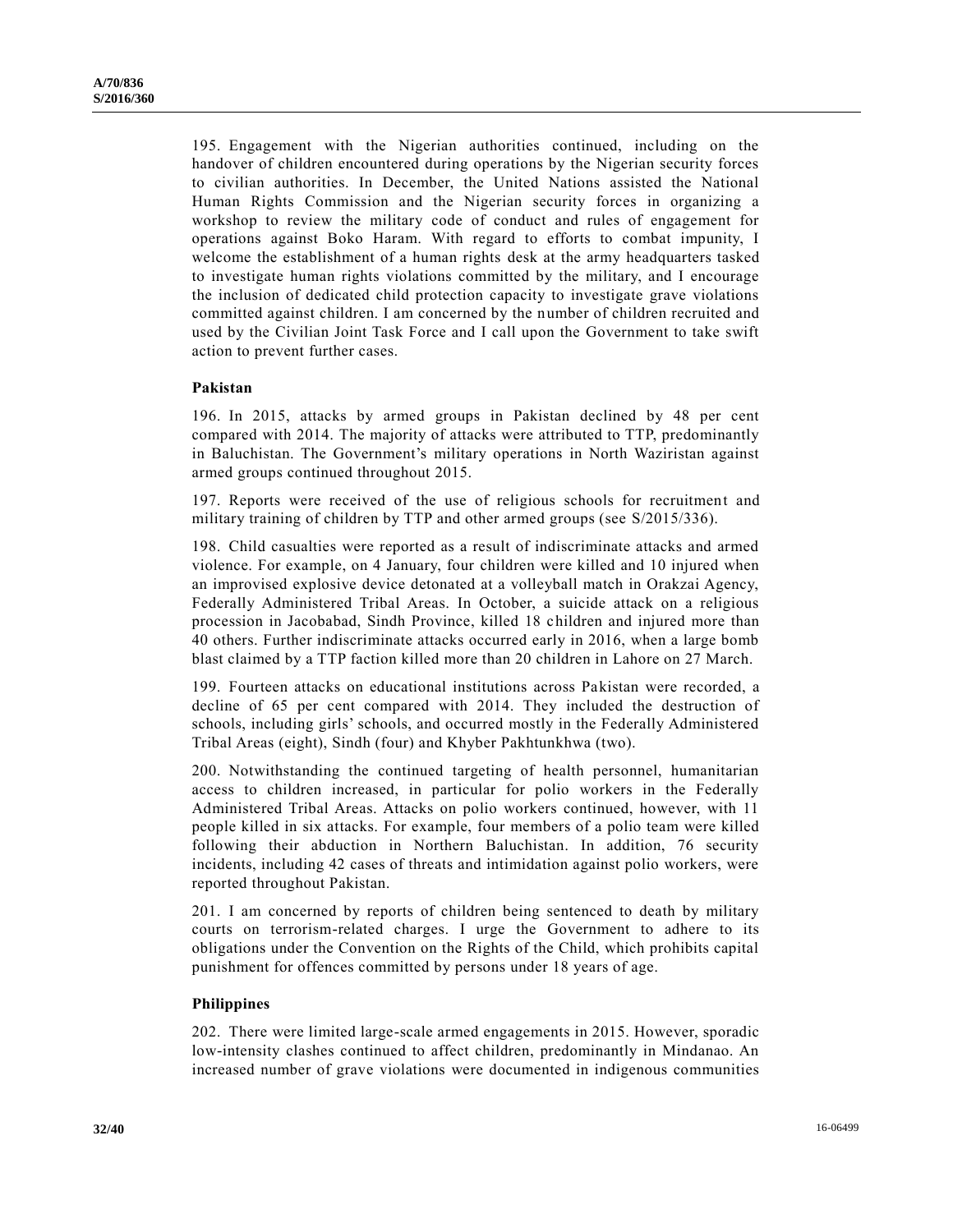resulting from the conflict between the Armed Forces of the Philippines and the New People's Army (NPA), increasingly involving the Alamara and Magahat paramilitary groups with alleged links to the Armed Forces of the Philippines.

203. The United Nations verified the recruitment and use of 17 children, including 15 children used as human shields, by the Bangsamoro Islamic Freedom Fighters in one incident, and two recruited by NPA. Unverified reports indicated that the Abu Sayyaf Group recruited around 30 children in Basilan in April.

204. Two cases of detention of children for their alleged association with armed groups were verified. In January, a 17-year-old boy was detained and questioned by the Armed Forces of the Philippines for alleged association with NPA in the Davao region.

205. The United Nations verified the killing of 6 children and the injury of 25. A third of the casualties were attributed to the Abu Sayyaf Group. For example, in May, a boy was beheaded by the Group in Basilan for allegedly spying. Two verified incidents were attributed to the Armed Forces of the Philippines, involving the killing of two children and injury of two others. On 18 August, in Bukidnon Province, northern Mindanao, the Armed Forces of the Philippines killed five family members in front of their house, including two boys aged 14 and 17 years. Two injuries were attributed to the Magahat paramilitary group, one killing to NPA and one injury to the National Police. The other 13 casualties were attributed to crossfire or explosive remnants of war.

206. The United Nations verified the rape of a 14-year-old girl by three soldiers in three separate incidents between May and July. The soldiers were court-martialled and their superior was recommended for administrative sanctions. However, the civilian criminal proceedings for rape were dismissed owing to insufficient evidence.

207. Almost all verified cases of attacks on schools and education personnel took place in indigenous communities. Private schools run by non-governmental organizations were systematically targeted for alleged links to NPA. Five incidents were attributed to the Magahat paramilitary group, three to the Armed Forces of the Philippines, two to the Alamara paramilitary group and one each to NPA and the Bangsamoro Islamic Freedom Fighters. In a particularly grave incident, the director of a school run by a non-governmental organization was killed in an indigenous community in Caraga by the Magahat paramilitary group. No arrests have been made, despite warrants being issued. The United Nations verified 10 incidents of military use of schools; 6 incidents were attributed to the Armed Forces of the Philippines, 3 incidents jointly to the Armed Forces of the Philippines and paramilitary groups and 1 to the Bangsamoro Islamic Freedom Fighters.

208. The Moro Islamic Liberation Front demonstrated a strong commitment to the action plan to end and prevent child recruitment and use, achieving significant progress. The majority of the benchmarks have been reached and, in November, its leaders agreed on the steps required to identify and disengage any children associated with it. The full implementation of the action plan also requires safeguards to prevent recruitment and association, linked to the implementation of existing accountability mechanisms. Services to minimize the risk of reassociation of children will also be important.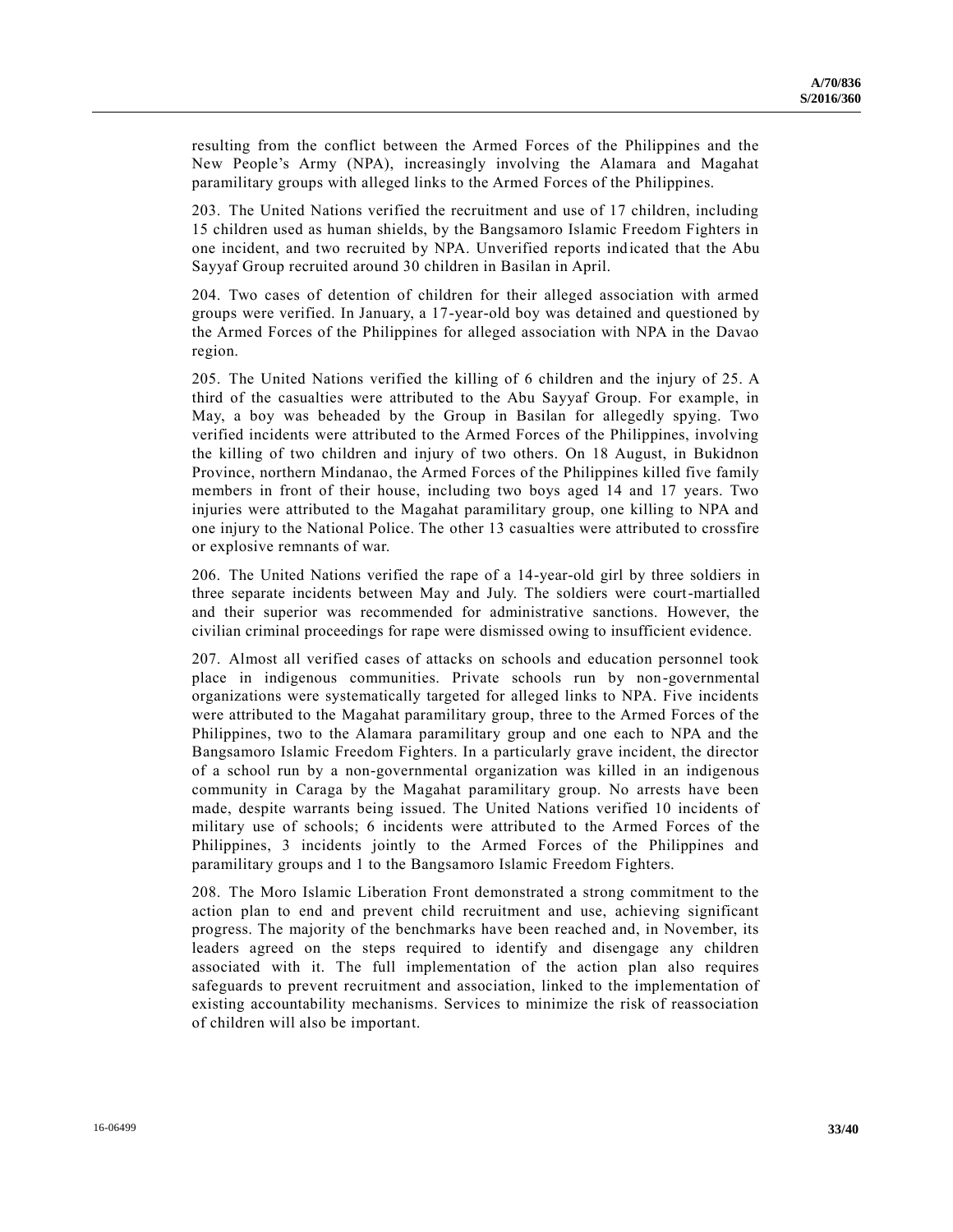209. In an encouraging development, in 2015, UNICEF renewed engagement with the National Democratic Front of the Philippines/NPA on its declaration and programme of action for the rights, protection and welfare of children.

210. The United Nations continues to work with the Armed Forces of the Philippines on its 2012 strategic plan on prevention and response to grave child rights violations in situations of armed conflict to ensure that it strengthens the protection of children in the light of continuing violations involving the Armed Forces of the Philippines.

#### **Thailand**

211. Violence in southern Thailand continued, notwithstanding the reinitiation of dialogue between the Government and an umbrella organization of armed groups.

212. Although no cases of recruitment and use of children were reported, according to information provided by the Government, an armed group trained children as young as 13 years of age in the use of weapons in Narathiwat Province early in January 2016. The United Nations continued to receive reports of children being detained for alleged association with armed groups.

213. The United Nations received reports of the killing of 4 children and the injury of 15 in shootings and improvised explosive device attacks in Narathiwat, Pattani and Yala Provinces. This is a significant decrease compared with 2014 (23 children killed and 65 injured).

214. Schools and education personnel continued to be targeted by armed groups. According to the Ministry of Education, as at November, two teachers and a student had been killed, and a teacher and two students injured, in such attacks. In addition, on 11 September, a bomb attack at the entrance of a community school in Pattani Province injured five students between 3 and 15 years of age; a criminal investigation is continuing. The authorities have provided security escorts to teachers in affected areas.

215. I welcome and encourage the continuing dialogue between the Government and the United Nations country team on strengthening the protection of children in the southern border provinces and on access to those areas to conduct independent verification and reporting of alleged violations against children. In December, during a consultation on the dialogue process, convened by the Internal Security Operation Command for Southern Thailand, civil society organizations and the United Nations raised the need to include children in the agenda of the dialogue process to strengthen their protection in the south, which I strongly support.

## **IV. Recommendations**

216. **I am deeply concerned at the scale and increasing severity of the grave violations that were committed in 2015, including continuing large-scale abduction, and call upon all parties to immediately end and take all measures to prevent grave violations against children.**

217. **I urge Member States to ensure that their engagement in hostilities and responses to all threats to peace and security, including in efforts to counter violent extremism, are conducted in full compliance with international**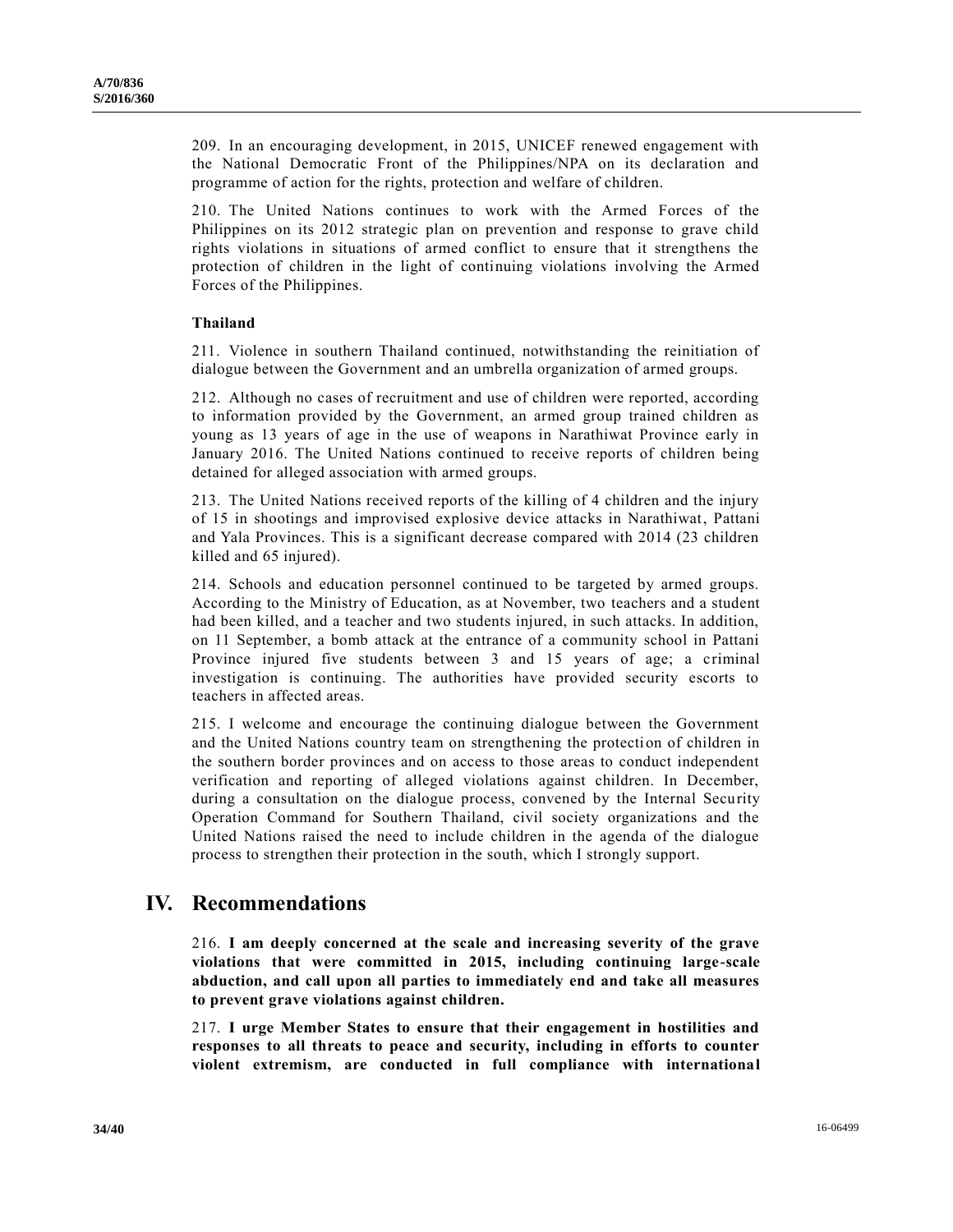**humanitarian law, human rights law and refugee law. It is unacceptable that the failure to do so has resulted in numerous violations of children's rights. Member States should include specific mitigating measures for the protection of children in their responses, in particular when conducting aerial bombing campaigns or ground operations. I also call upon all parties to conflict to refrain from using explosive weapons with wide-area effects in populated areas, and to consider making a commitment to this effect.**

218. **I encourage the Member States concerned by the "Children, Not Soldiers" campaign to redouble their efforts to fully implement their action plans in the coming year and invite regional organizations, the international community and all relevant partners to provide increased support to those making progress.**

219. **I urge Member States to hand over children encountered during military operations to civilian child protection actors as soon as possible, in accordance with their international obligations and the best interests of the child. It is crucial that there be appropriate resources for the reintegration of the children separated from parties to conflict, with attention given to psychosocial support and the needs of girls.**

220. **I call upon Member States to treat children associated with armed groups, including those engaged in violent extremism, as victims entitled to full protection of their human rights and to urgently put in place alternatives to the detention and prosecution of children.**

221. **I call upon Member States to investigate and prosecute perpetrators of grave violations against children. I encourage the donor community to support national justice systems in conflict and post-conflict situations, including by providing resources and technical capacity.**

222. **I encourage the Security Council to highlight, in its resolutions and debates, the prevention of displacement, the rights of children displaced by conflict and the obligations of States of origin, transit and destination.**

223. **I encourage Member States and regional organizations involved in negotiating cessation of hostilities or peace agreements to include specific child protection provisions to maximize opportunities to engage with parties and enhance the protection of children.**

224. **I call upon the Security Council to continue to request the deployment of dedicated child protection capacity to United Nations peace operations, in order to mainstream child protection, conduct dialogue on action plans, release and reintegrate children and for monitoring and reporting.**

## **V. Observations**

225. I am shocked by the scale of the grave violations committed by parties to conflict in many situations, including Afghanistan, Iraq, Somalia, South Sudan, the Syrian Arab Republic and Yemen. Noted herein are the complex environments created by aerial operations by some Member States' armed forces and international coalitions, which killed and maimed many children. State-allied armed groups and militias have also increasingly been used to fight in support of government forces.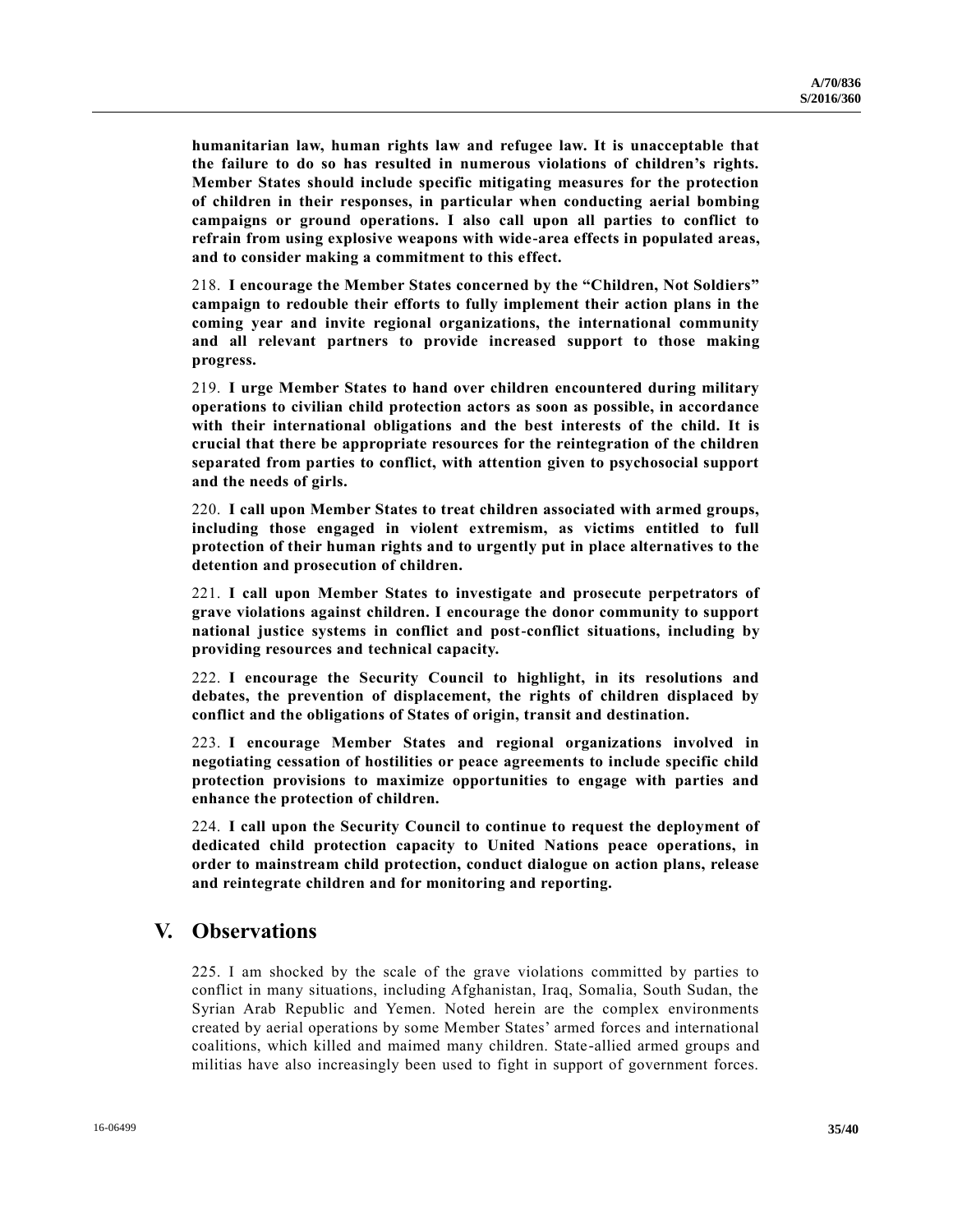In some cases, State-allied armed groups have recruited and used children and committed other violations. Furthermore, I am gravely concerned at the increasing prevalence of deprivation of liberty of children allegedly associated with parties to conflict.

226. Member States should consider, as a matter of priority, changes in policies, military procedures and legislation, where necessary, to prevent violations and protect children. I have previously stated that those who engage in military action resulting in numerous violations of children's rights will find themselves under scrutiny by the United Nations. Accountability remains a key priority and a shared responsibility in order to end and prevent grave violations against children.

227. I reiterate that all parties to conflict identified in the present report should work with my Special Representative to protect children caught up in conflict.

## **VI. Lists in the annexes to the present report**

228. In accordance with Security Council resolution 2225 (2015), Al-Shabaab (Somalia), Boko Haram (Nigeria), LRA (Central African Republic and Democratic Republic of the Congo), ISIL (Iraq) and the Taliban (Afghanistan) are listed for abduction of children. Those five groups have committed patterns of abduction of children over a number of years. SPLA (South Sudan) is also listed for abduction as a result of hundreds of violations attributed to it in 2015. Other parties have been added to existing trigger violations. In the Democratic Republic of the Congo, Raia Mutomboki<sup>5</sup> is listed for the recruitment and use of and sexual violence against children. In Nigeria, the Civilian Joint Task Force is listed for the recruitment and use of children, with more than 50 verified cases in 2015. In South Sudan, SPLA is now also listed for sexual violence against children, with more than 100 incidents attributed to government forces. In Yemen, owing to the very large number of violations attributed to the two parties, the Houthis/Ansar Allah and the Saudi Arabia led coalition are listed for killing and maiming and attacks on schools and hospitals.

229. Other changes in the lists resulted from changes in the respective situations. With the removal of the specific regional section in the report, the Lord's Resistance Army, in addition to being listed for abduction, is now listed in the Central African Republic and the Democratic Republic of the Congo for the recruitment and use and killing and maiming of, and sexual violence against, children. In the Democratic Republic of the Congo, Mayi Mayi "Lafontaine" and former elements of the Coalition des patriotes résistants congolais are now referred to as the Union des patriotes congolais pour la paix also known as Mayi Mayi "Lafontaine", while Mayi Mayi Simba "Morgan" is now referred to as Mayi Mayi Simba.

**\_\_\_\_\_\_\_\_\_\_\_\_\_\_\_\_\_\_**

<sup>5</sup> The main commanders identified within Raia Mutomboki are (Major) Bwansolu Lizaba (alias "Mwami Alexandre"), (Major) Eyadema Bugugu and (Major) Kikuni Savikungi.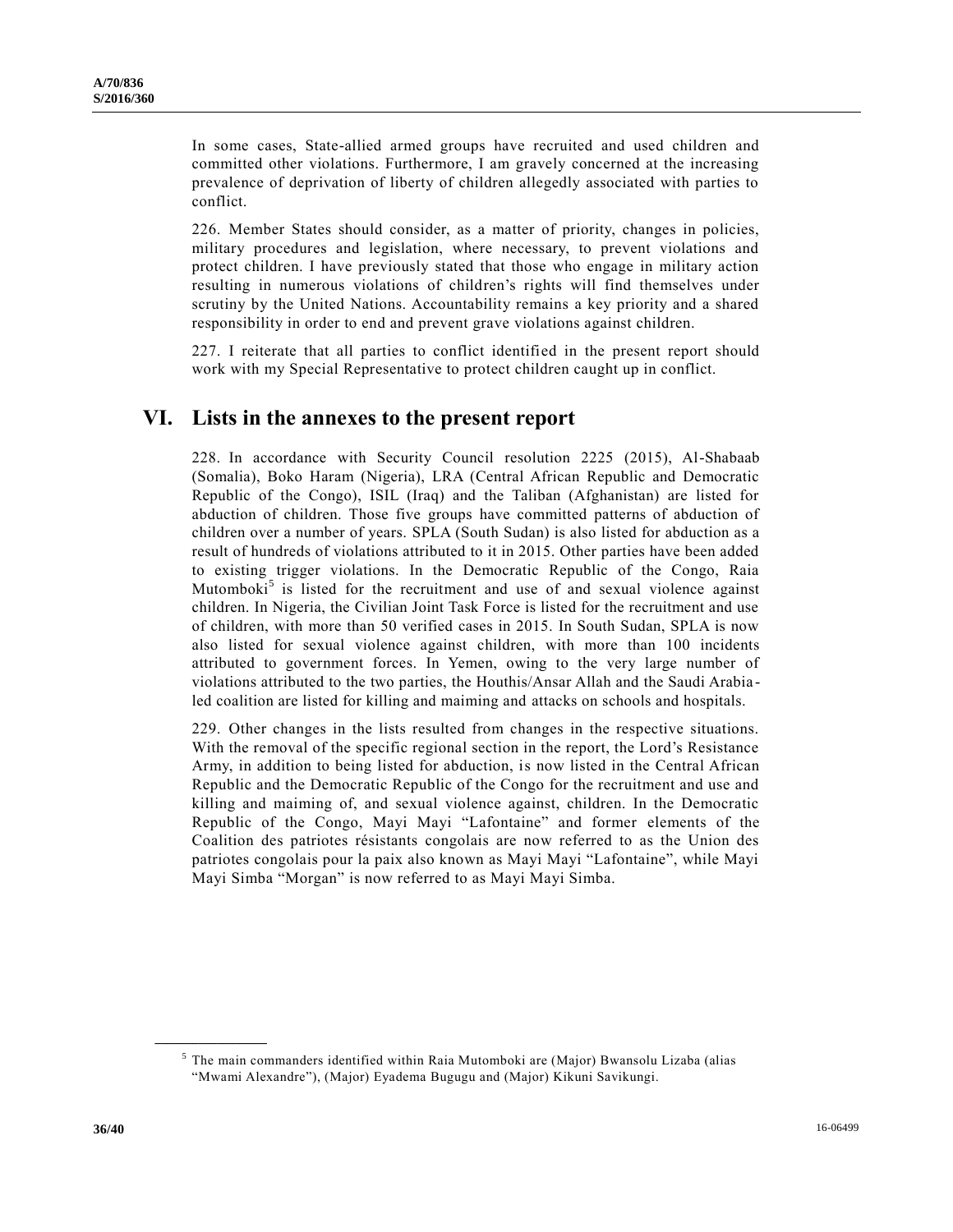## **Annex I**

# **List of parties that recruit or use children, kill or maim children, commit rape and other forms of sexual violence against children, or engage in attacks on schools and/or hospitals, or abduct children in situations of armed conflict on the agenda of the Security Council**\*

### **Parties in Afghanistan**

- 1. Afghan National Police, including the Afghan Local Police<sup>a,•</sup>
- 2. Haqqani Network<sup>a,b</sup>
- 3. Hezb-i-Islami of Gulbuddin Hekmatyar<sup>a,b</sup>
- 4. Taliban forces, including the Tora Bora Front, Jama'at al-Da'wa ila al-Qur'an wal-Sunna and the Latif Mansur Network<sup>a,b,d,e</sup>

#### **Parties in the Central African Republic**

- 1. Former Séléka coalition and associated armed groups<sup>a,b,c,d</sup>
- 2. Local defence militias known as the anti-balaka $a<sup>a,b,c</sup>$
- 3. Lord's Resistance Armya,b,c,e

#### **Parties in the Democratic Republic of the Congo**

- 1. Allied Democratic Forces<sup>a,b,d</sup>
- 2. Armed Forces of the Democratic Republic of the Congo (Forces armées de la République Démocratique du Congo)<sup>a,c,•</sup>
- 3. Forces démocratiques de libération du Rwanda<sup>a,c,d</sup>
- 4. Forces de résistance patriotiques en Ituri<sup>a,c,d</sup>
- 5. Lord's Resistance Armya,b,c,e
- 6. Mayi Mayi Alliance des patriotes pour un Congo libre et souverain "Colonel Janvier"<sup>a</sup>
- 7. Union des patriotes congolais pour la paix (UPCP) also known as Mayi Mayi "Lafontaine"<sup>a</sup>
- 8. Mayi Mayi Simba<sup>a,c</sup>

- *c* Parties that commit rape and other forms of sexual violence against children.
- *d* Parties that engage in attacks on schools and/or hospitals.
- *e* Parties that abduct children.
- This party has concluded an action plan with the United Nations in line with Security Council resolutions 1539 (2004) and 1612 (2005).

<sup>\*</sup> The parties underlined have been in the annexes for at least five years and are therefore considered persistent perpetrators.

*a* Parties that recruit and use children.

*b* Parties that kill and maim children.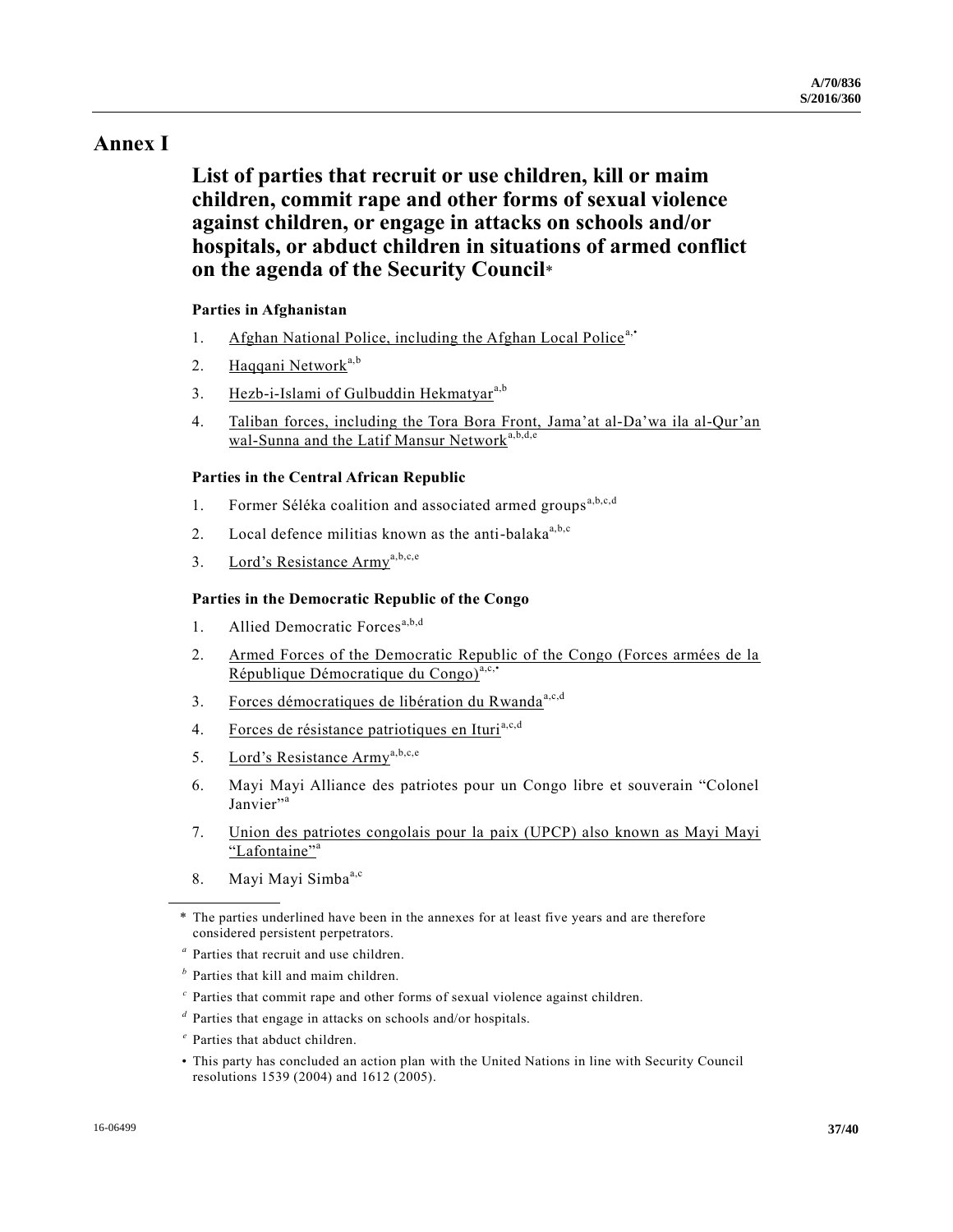- 9. Mayi Mayi Kata Katanga<sup>a</sup>
- 10. Nduma Defence of Congo/Cheka<sup>a,b</sup>
- 11. Mayi Mayi Nyatura<sup>a</sup>
- 12. Raia Mutomboki<sup>a,c</sup>

#### **Parties in Iraq**

## Islamic State in Iraq and the Levanta,b,c,d,e

#### **Parties in Mali**

- 1. Mouvement national de libération de l'Azawad<sup>a,c</sup>
- 2. Mouvement pour l'unicité et le jihad en Afrique de l'Ouest<sup>a,c</sup>
- 3. Ansar Eddine<sup>a,c</sup>

#### **Parties in Myanmar**

- 1. Democratic Karen Benevolent Army<sup>a</sup>
- 2. Kachin Independence Army<sup>a</sup>
- 3. Karen National Liberation Army<sup>a</sup>
- 4. Karen National Liberation Army Peace Council<sup>a</sup>
- 5. Karenni Army<sup>a</sup>
- 6. Shan State Army-South<sup>a</sup>
- 7. Tatmadaw Kyi, including integrated border guard forces<sup>a,•</sup>
- 8. United Wa State Army<sup>a</sup>

#### **Parties in Somalia**

- 1.  $Al-Shabaab^{a,b,e}$
- 2. Ahl al-Sunna wal-Jama'a (ASWJ)<sup>a</sup>
- 3. Somali National Army<sup>a,b,•</sup>

#### **Parties in South Sudan**

- 1. Sudan People's Liberation Army<sup>a,b,c,e</sup>,
- 2. Sudan People's Liberation Movement/Army in Opposition<sup>a,b,•</sup>
- 3. White Army<sup>a</sup>

#### **Parties in the Sudan**

- 1. Government security forces, including the Sudanese Armed Forces, the Popular Defence Forces and the Sudan Police Forces<sup>a,•</sup>
- 2. Justice and Equality Movement<sup>a</sup>
- 3. Pro-Government militias<sup>a</sup>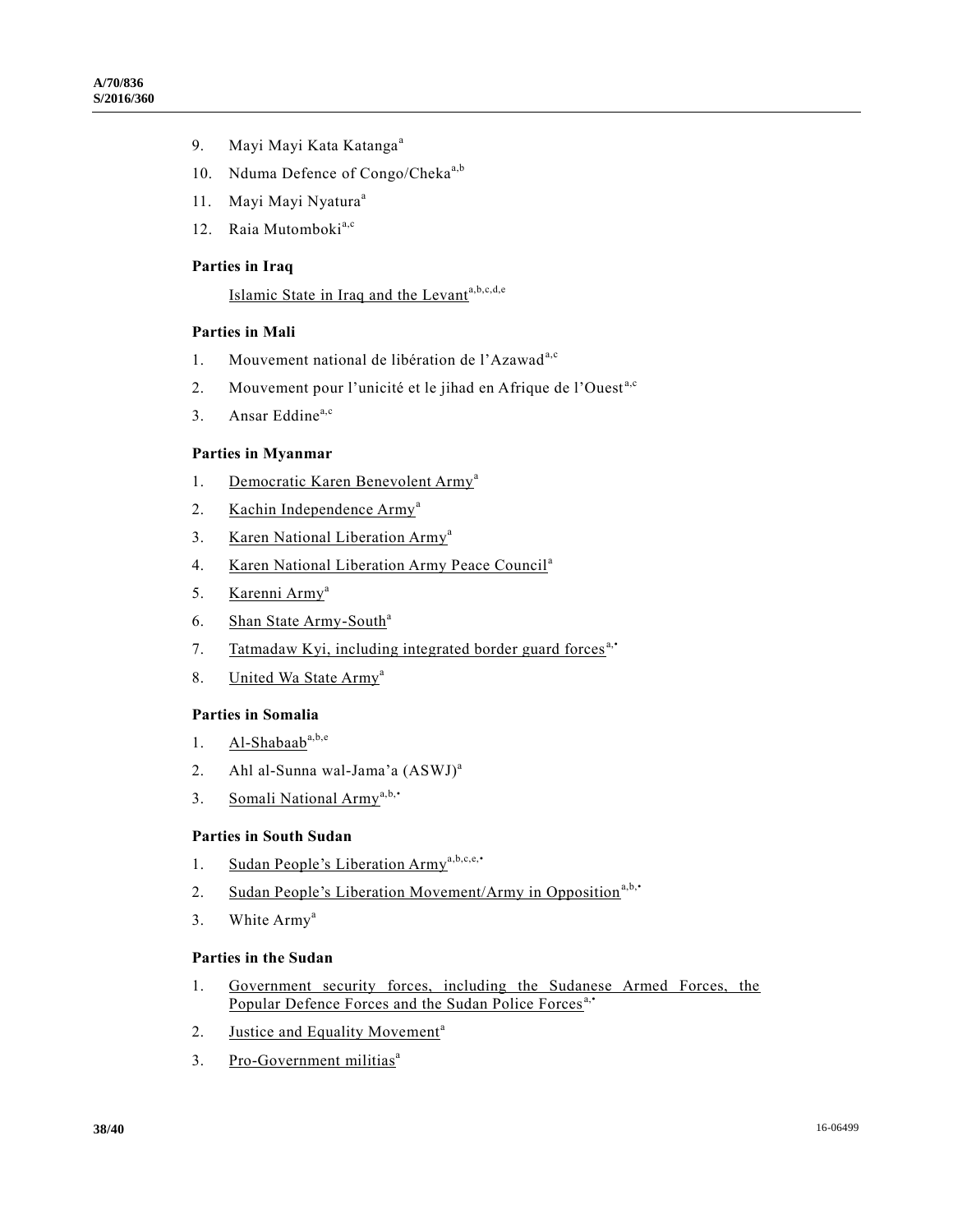- 4. Sudan Liberation Army/Abdul Wahid<sup>a</sup>
- 5. Sudan Liberation Army/Minni Minawi<sup>a</sup>
- 6. Sudan People's Liberation Movement-North<sup>a</sup>

#### **Parties in the Syrian Arab Republic**

- 1. Ahrar al-Sham<sup>a,b</sup>
- 2. Free Syrian Army  $-$  affiliated groups<sup>a</sup>
- 3. Government forces, including the National Defence Forces and the shabbiha militia<sup>b,c,d</sup>
- 4. Islamic State in Iraq and the Levanta, b,c,d
- 5. Nusrah Front<sup>a,b</sup>
- 6. People's Protection Units<sup>a</sup>

#### **Parties in Yemen**

- 1. Houthis/Ansar Allah<sup>a,b,d</sup>
- 2. Al-Qaida in the Arabian Peninsula/Ansar al-Sharia<sup>a</sup>
- 3. Government forces, including the Yemeni Armed Forces, the First Armoured Division, the Military Police, the special security forces and Republican Guards<sup>a,•</sup>
- 4. Pro-Government militias, including the Salafists and Popular Committees<sup>a</sup>
- 5. Saudi Arabia-led coalition $b,d$